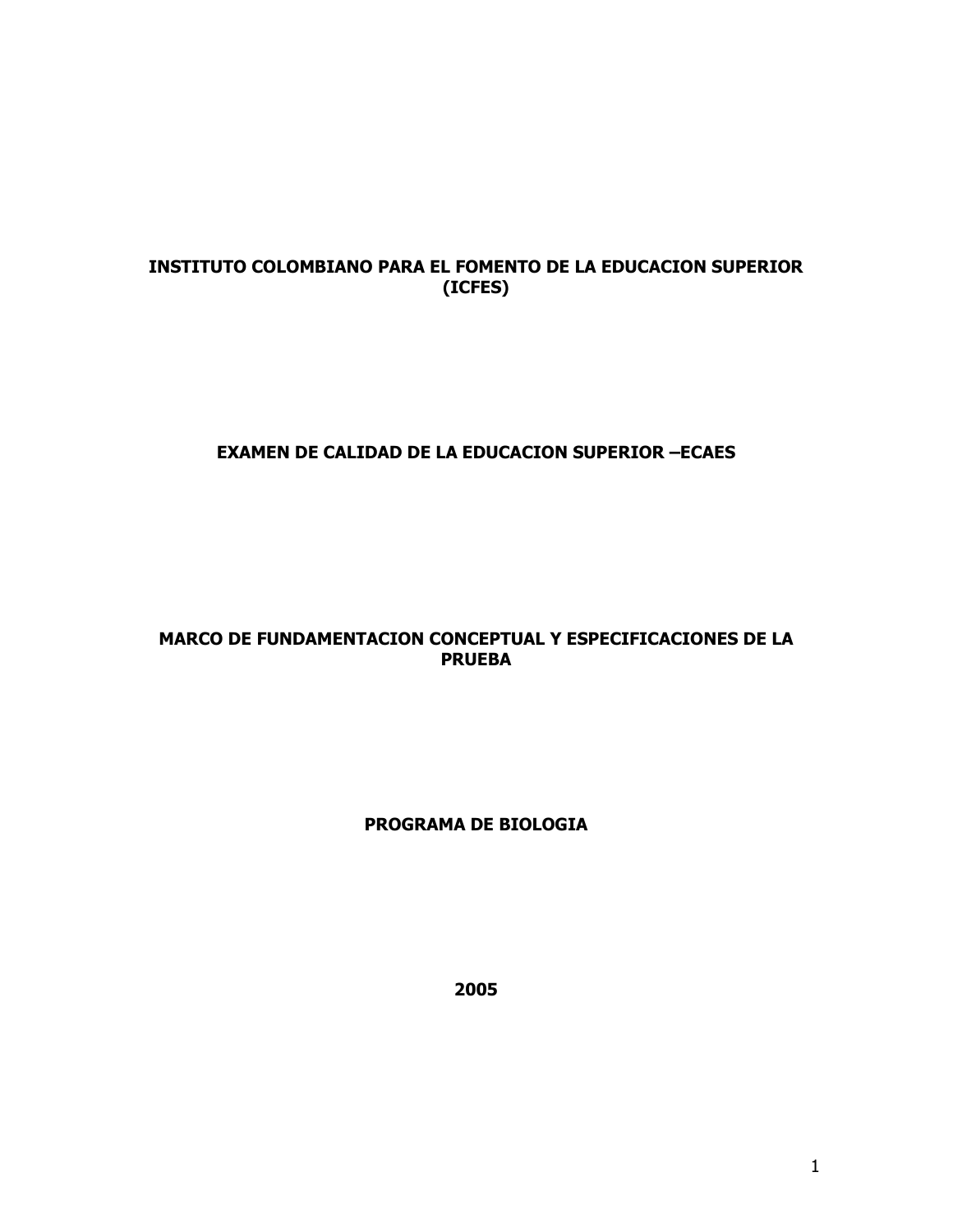#### **INSTITUCIONES PARTICIPANTES**

UNIVERSIDAD DEL MAGDALENA **UNIVERSIDAD DE LOS ANDES** UNIVERSIDAD DE ANTIOQUIA UNIVERSIDAD DE CÓRDOBA UNIVERSIDAD PEDAGÓGICA Y TECNOLÓGICA DE COLOMBIA UNIVERSIDAD DEL CHOCÓ **UNIVERSIDAD DE CALDAS** UNIVERSIDAD DE NARIÑO **UNIVERSIDAD JAVERIANA UNIVERSIDAD INNCA** UNIVERSIDAD DEL BOSQUE **UNIVERSIDAD DE SUCRE UNIVERSIDAD DEL VALLE** UNIVERSIDAD DE COLOMBIA UNIVERSIDAD DEL AMAZONIA UNIVERSIDAD INDUSTRIAL DE SANTANDER **UNIVERSIDAD DEL CAUCA** UNIVERSIDAD DEL QUINDÍO UNIVERSIDAD DEL ATLÁNTICO UNIVERSIDAD DEL TOLIMA UNIVERSIDAD MILITAR NIUEVA GRANADA UNIVERSIDAD JORGE TADEO LOZANO UNIVERSIDAD DE PAMPLONA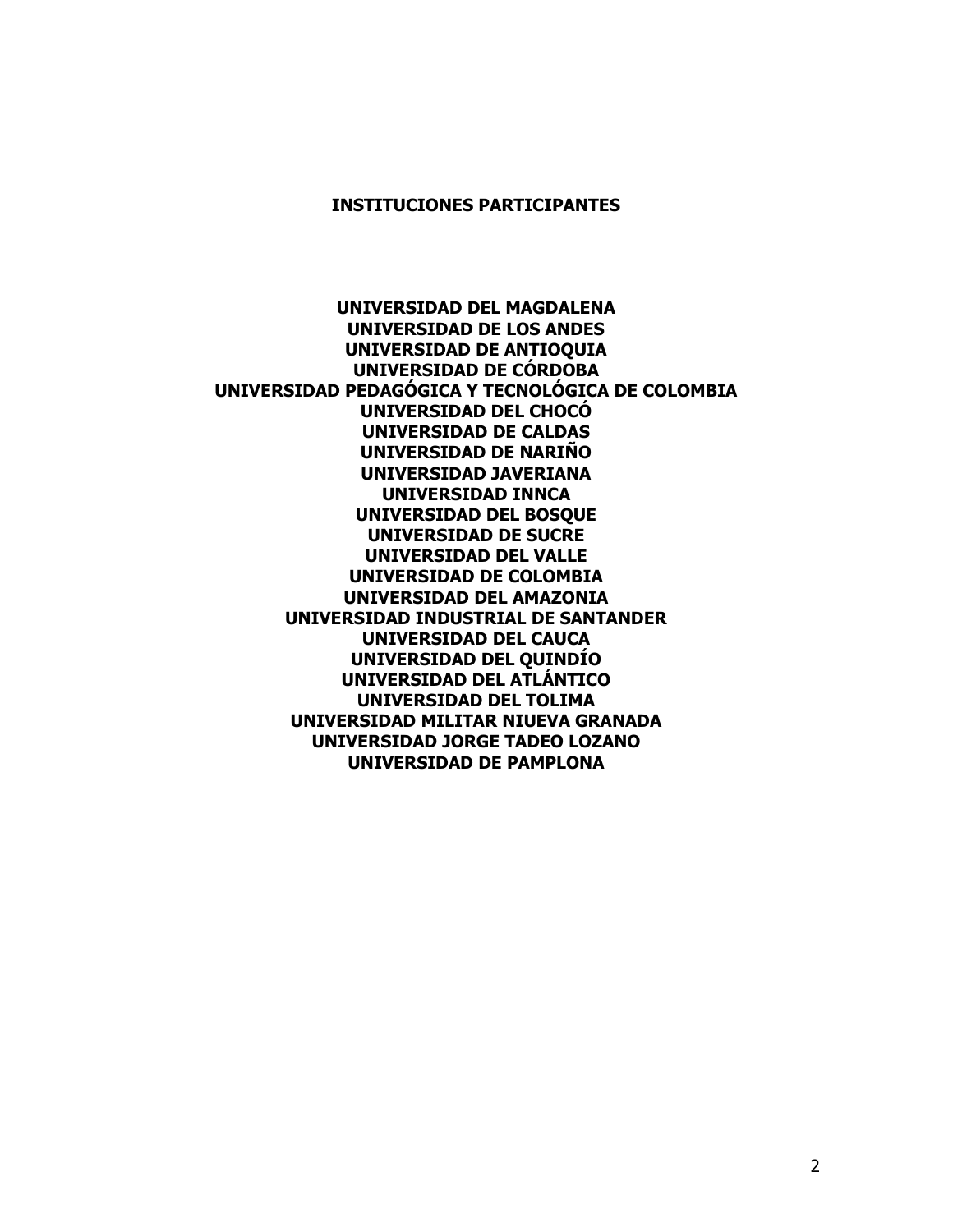**EQUIPO COORDINADOR** 

#### **CARLOS CORREDOR COORDINADOR ACADÉMICO GENERAL**

## **CRISTINA ARBELAEZ** COORDINADORA ADMINISTRATIVA NACIONAL

#### **CECILIA ESPINDOLA COORDINADORA ACADÉMICA NACIONAL**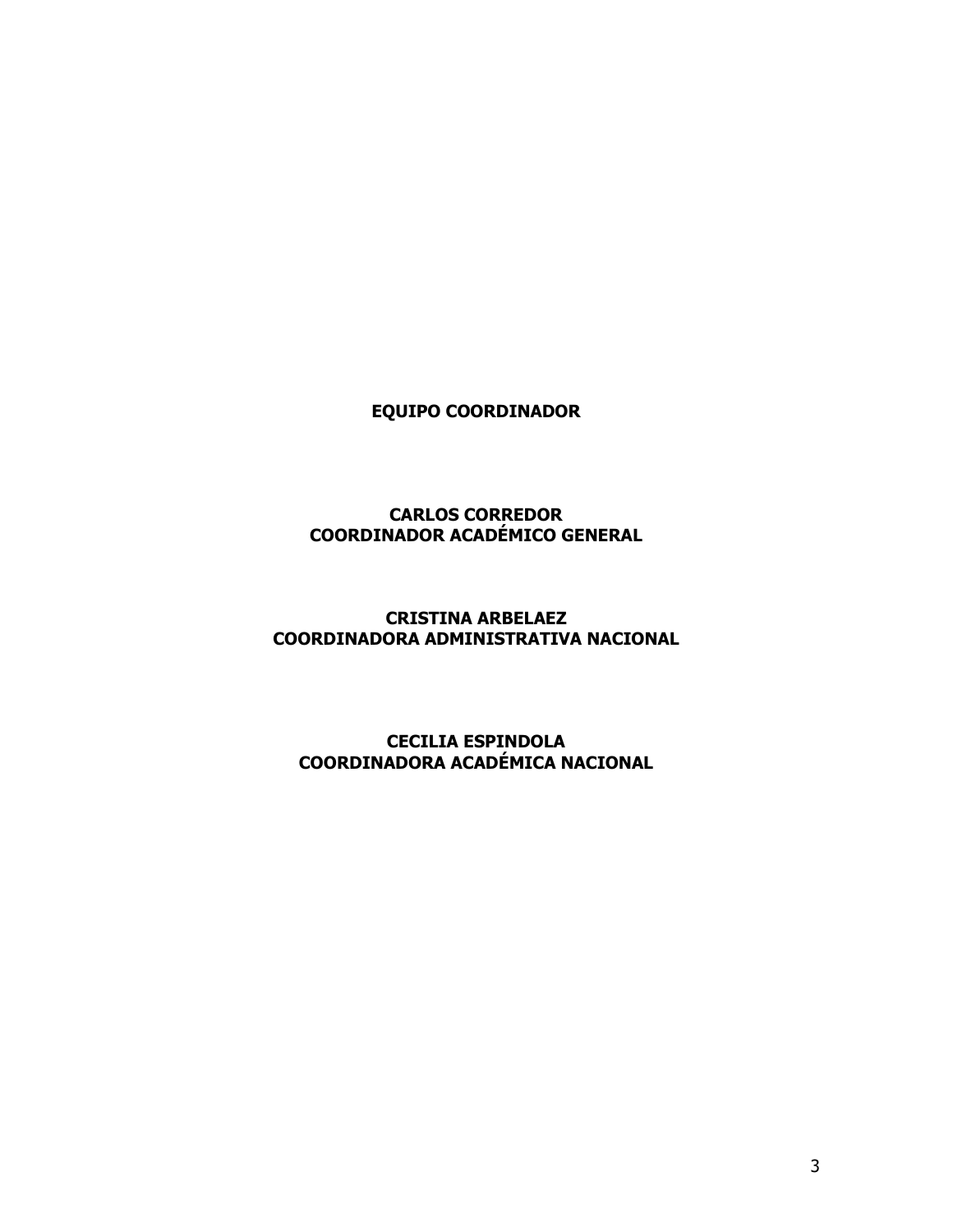# **MARCO DE FUNDAMENTACION CONCEPTUAL Y ESPECIFICACIONES DE LA PRUEBA ECAES-BIOLOGIA**

Cecilia Espíndola Díaz MSc. Coordinadora Académica Nacional ECAES-Biología

#### **INTRODUCCION**

Los Exámenes de Estado de Calidad de la educación Superior -ECAES- fueron establecidos en Colombia mediante el decreto 1781 de Junio de 2003, con dos objetivos fundamentales: Comprobar el grado de desarrollo de las competencias de los estudiantes que cursan el último año de cada programa académico y servir de fuente de información para la construcción de indicadores de evaluación del servicio educativo que prestan las universidades del sector público y privado registradas en el Ministerio de Educación Nacional.

Este año presentarán los Exámenes de Estado de Calidad de la Educación Superior -ECAES- los estudiantes de las áreas de Ciencias Exactas y Naturales: Biología, Química, Física, Geología y Matemáticas. Se espera que 1100 estudiantes, pertenecientes a los 25 programas de Biología existentes en el país y registrados ante el Ministerio de Educación Nacional, presenten los exámenes en Noviembre de 2005.

Acorde con la normatividad vigente y con los estándares ICFES para el desarrollo de marcos de fundamentación conceptual y especificaciones de prueba, los parámetros a evaluar serán las competencias y componentes (referentes conceptuales y temáticos), que son genéricos en los diferentes programas del país y que caracterizan el "quehacer" del Biólogo,  $1$ 

La Asociación Colombiana de Facultades de Ciencias - ACOFACIEN- es el organismo encargado de coordinar la elaboración y el diseño de las pruebas, bajo la dirección y coordinación directa del ICFES, según contrato número 059 de 2004.

El presente documento presenta una visión general del marco legal bajo el cual están reglamentados los ECAES. También se presenta una muy breve reseña histórica del

 $1$ . ICFES. Estándares para el desarrollo de marcos de fundamentación conceptual y especificaciones de prueba. Noviembre, 2004.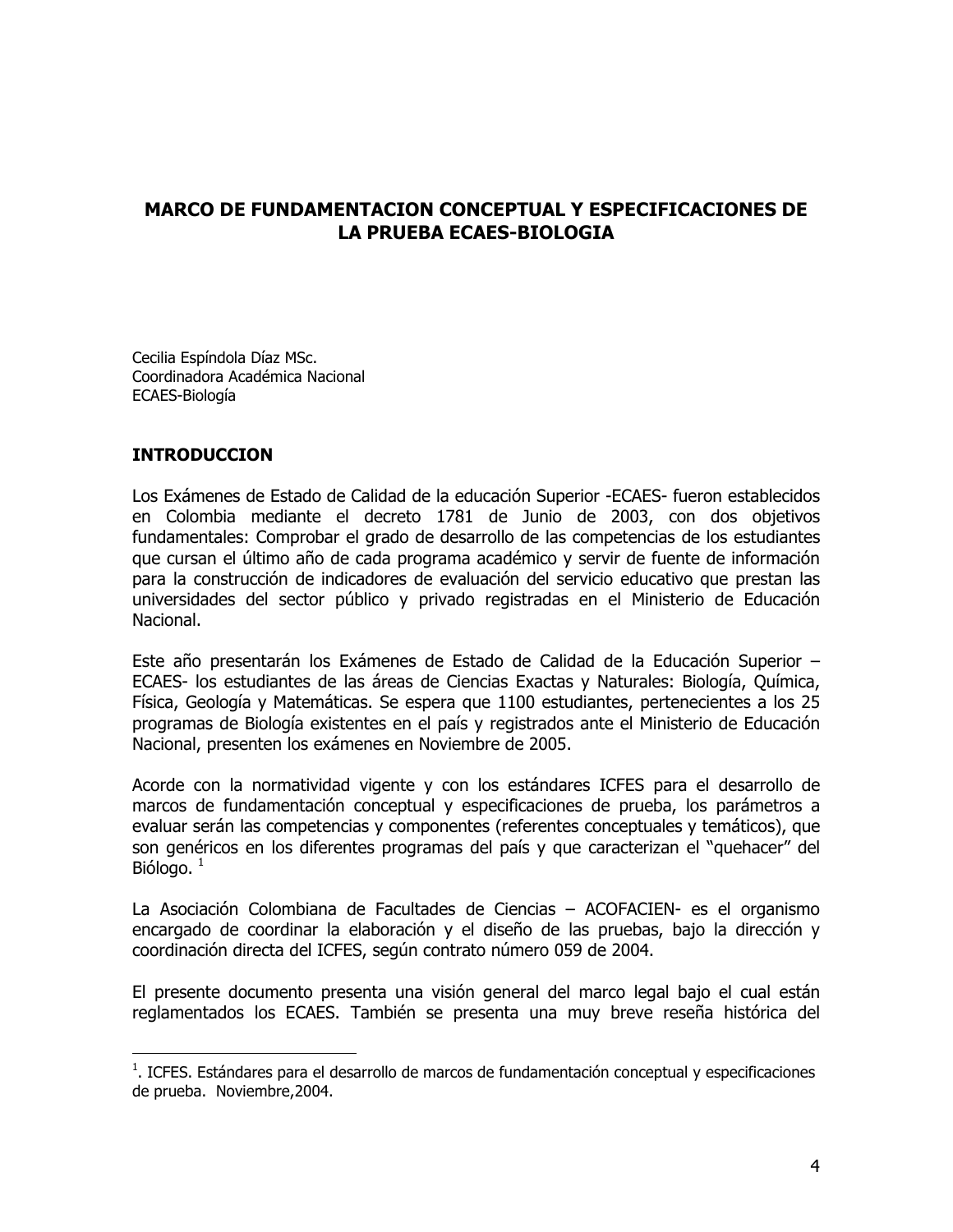desarrollo de la Biología en el mundo y particularmente en Colombia, así como el análisis de algunos programas de Biología en Europa, Estados Unidos y América Latina. Se presentan los perfiles de los egresados de los programas de Biología del país, el perfil del biólogo colombiano y un análisis de los planes de estudio. También se presentan los componentes conceptuales de la Carrera de Biología y las respectivas caracterizaciones que serán objeto de evaluación en los ECAES y que fueron acordados y trabajadas en la Primera Reunión Nacional de Biología realizada el 7, 8 y 9 de Febrero, en la que se contó con una activa participación de las universidades

## 1. MARCO LEGAL

La Constitución Política de nuestro país establece que las Universidades tienen autonomía responsable para organizarse administrativamente y para ofrecer programas de formación de pre y postgrado dentro de los parámetros que fija la Ley 30 de 1992.

El artículo 211 de la misma Constitución, dispone que el Presidente de la República debe ejercer la suprema inspección y vigilancia de la educación colombiana y que puede delegar en el Ministerio de Educación Nacional esta función. El artículo 32, establece que esta inspección y vigilancia se ejercerá a través de un proceso de evaluación para velar por su calidad, el cumplimiento de sus fines, la mejor formación moral, intelectual, y física de los educandos y por la adecuada prestación del servicio.

Para el cumplimiento de estas disposiciones el Estado cuenta con varios instrumentos que buscan asegurar la Calidad de la Educación Superior en Colombia. Ellos son: El Consejo Nacional de Educación superior (CESU) y el Consejo Nacional de Acreditación (CNA) creados por la ley 30 de 1992, la Comisión Nacional Intersectorial para el Aseguramiento de la Calidad de la Educación Superior (CONACES), creada mediante el decreto 2230 del 8 de agosto de 2003, los ECAES y el observatorio laboral que comenzará en el 2005.<sup>2</sup>

Para ingresar al Sistema de Aseguramiento de la Calidad de la Educación Superior, las Universidades deben cumplir con varios requisitos establecidos por el Ministerio de Educación Nacional. El primero de ellos, es la solicitud al Ministerio de Educación Nacional del Registro Calificado; el segundo reguisito es el reconocimiento por parte del Estado de que un Programa o Institución es de alta Calidad y el tercero es la presentación de los Exámenes de Estado de la Calidad de la Educación Superior - ECAES-, ya que se constituye en una forma de confirmar que los estudiantes han recibido la formación de alta calidad que los dos pasos anteriores buscan obtener.

Los ECAES se establecieron mediante el decreto 1781 de Junio 26 de 2003 emanado de la Presidencia de la República que en su parte resolutiva establece los objetivos, la estructura, la organización e incentivos de los ECAES.

Con referencia a la definición y objetivos de los ECAES, el artículo 1º. consigna:

<sup>&</sup>lt;sup>2</sup>. Corredor, C. "Marco General de Fundamentación Conceptual y especificaciones de la prueba para las Carreras de Ciencias", diciembre 2004.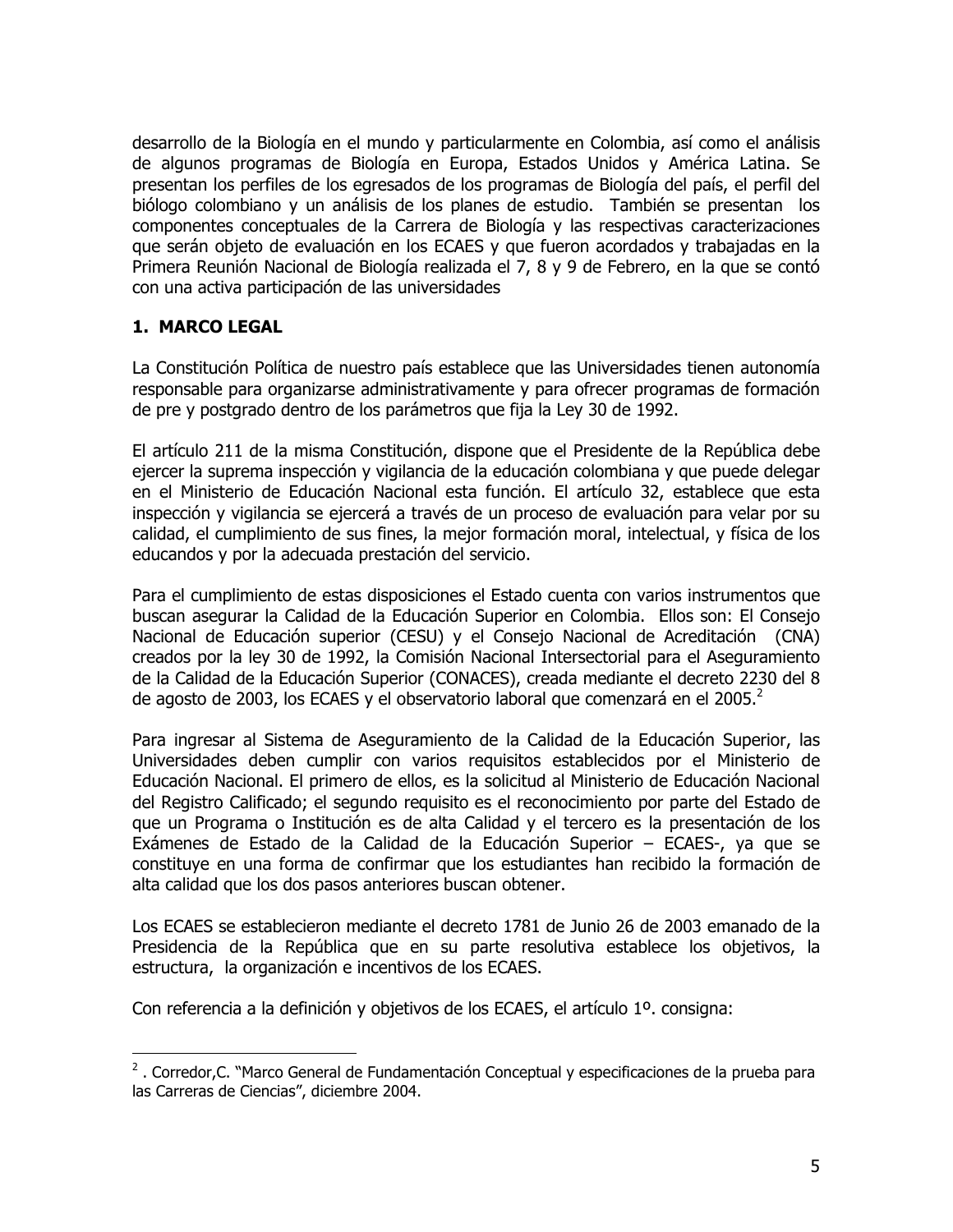"Los exámenes de Estado de Calidad de la Educación Superior, ECAES, son pruebas académicas de carácter oficial y obligatorio, y forman parte, con otros procesos y acciones, de un conjunto de instrumentos que el Gobierno Nacional dispone para evaluar la calidad del servicio público educativo".

Los Exámenes de calidad de la Educación Superior, ECAES, tienen como objetivos fundamentales;

- a. "Comprobar el desarrollo de las competencias de los estudiantes que cursan el último año de los programas académicos de pregrado que ofrecen las instituciones de educación superior"
- b. " Servir de fuente de información para la construcción de indicadores de evaluación del servicio público educativo, que fomente la cualificación de los procesos institucionales, la formulación de políticas y faciliten el proceso de toma de decisiones en todas las órdenes y componentes del sistema educativo".

En los artículos 2 y 3 del mismo decreto, se determina que los ECAES deberán comprender aquellas áreas y componentes fundamentales del saber que identifiquen la formación de cada profesión, disciplina u ocupación y que es el ICFES quien dirigirá y coordinará el diseño, la aplicación, la obtención y el análisis de los resultados del examen, para lo cual podrá apoyarse en la comunidad académica científica y profesional del orden nacional o internacional.

Respecto a la obligatoriedad el artículo 5º. del mismo decreto consigna: "Todos los Exámenes de Calidad de la Educación Superior, ECAES, deberán ser presentados por todos los estudiantes que cursen el último año de los programas académicos de pregrado, para lo cual las Instituciones de Educación Superior adoptarán las medidas internas que permitan la participación de la totalidad de sus estudiantes". Este artículo ha sido ratificado por la Ministra de Educación en la circular 22 enviada el 1º de octubre de 2004 a todas las Instituciones de Educación Superior.

# 2. RESEÑA HISTORICA DE LA BIOLOGÍA

#### $2.1.$ En el mundo

La Biología es tan antigua como el hombre mismo. En su práctica como recolector, cazador, pescador, cultivador, curandero, etc, el hombre primitivo estaba sentando las bases para el conocimiento de los seres vivos y su relación con el medio ambiente.

La utilización del conocimiento biológico en la práctica médica y quirúrgica se presentó a partir del antiguo Egipto y Mesopotamia; la metodología científica, la teoría de la construcción y las pruebas por observación, fueron adoptadas por Tales, Anaxímenes y Anaximandro en la Grecia antigua.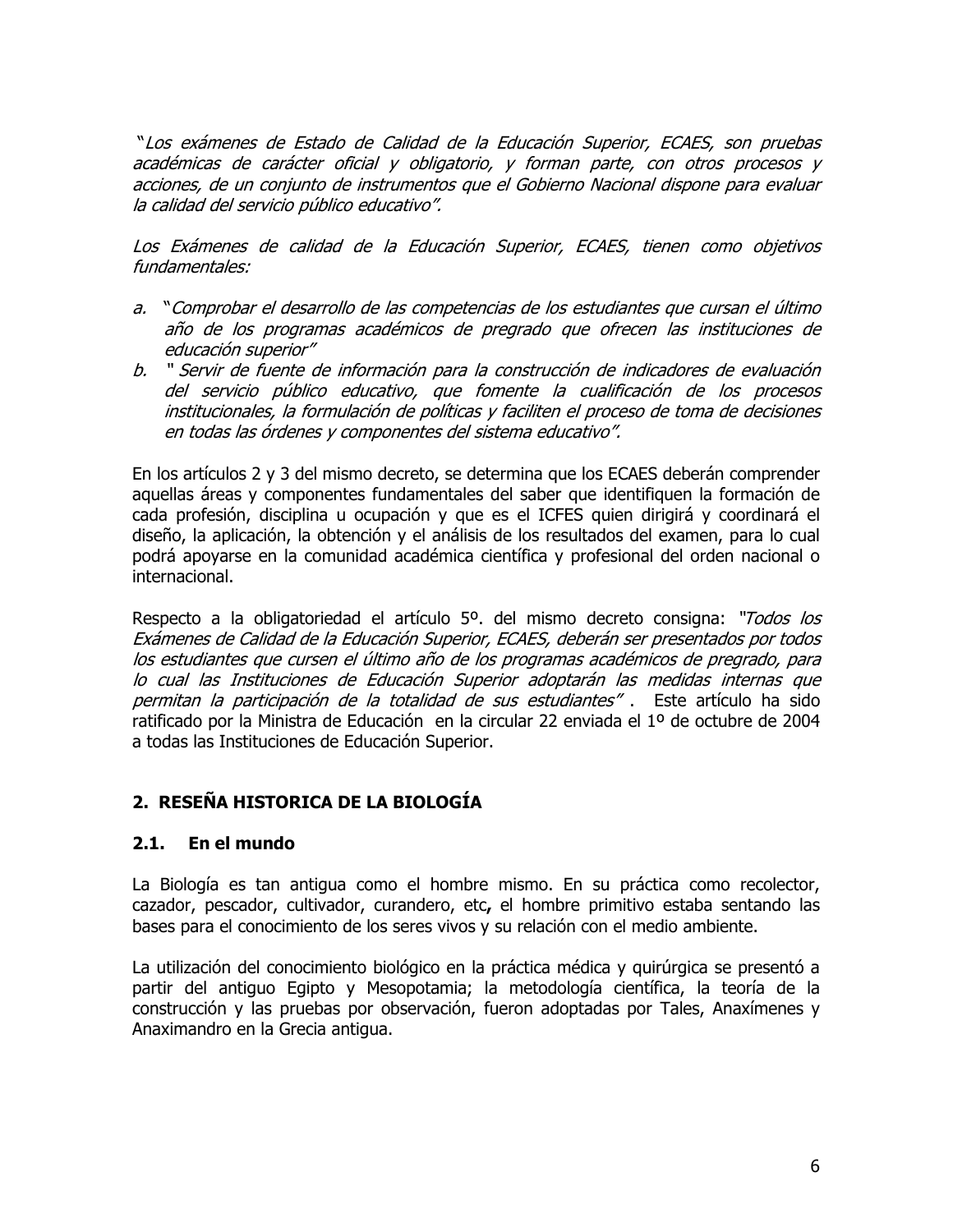El aporte de las observaciones y el trabajo de Aristóteles (384 – 322 a. C.) principalmente en el campo de la anatomía comparada y la fisiología de la circulación, fueron tan relevantes para el desarrollo de la Biología y la Medicina que Aristóteles fue la principal autoridad biológica desde su época hasta la edad media.

Con la invención del microscopio por el tejedor de paños, Anton van Leeuwenhoek (1632-1723) y su observación y descripción de células animales y vegetales se dio lugar al surgimiento de teorías que ampliaron el pensamiento biológico y dieron lugar a un periodo de desarrollo científico acelerado, esencialmente en torno a áreas como la taxonomía (Carolus Linnaeus, 1735), la evolución (Charles Darwin, 1859), genética (Gregorio Mendel, 1864), microbiología (Luis Pasteur, 1856) y biología celular (Theodor Schwann y Mathias Schleiden,  $1839$ ).<sup>3</sup>

Es importante resaltar, que a principios del siglo XIX Lamarck y Gottfried Triveranus acuñan el término BIOLOGIA.

Triveranus afirma: "El objeto de nuestras investigaciones es la vida física. El primer paso hacia este objetivo tiene que ser, por consiguiente, responder a la pregunta: ¿Qué es la vida?. Pero esta pregunta es la más difícil de responder".

Luego en el siglo XX la Biología se convirtió en una profesión. Los trabajos de Meyerhof sobre la fisiología del estrés y bioquímica, los de Harden, Cishing, Bayliss, Banting, Best y Kocher entre otros en endocrinología, permitieron entender el funcionamiento de las glándulas del cuerpo humano. En evolución el trabajo más significativo fue el de De Vries al rescatar las ideas de Mendel. Walter Sutton demostró que los cromosomas están por pares y llevan la información genética a la siguiente generación. Salvador Luria fotografió en 1940 por primera vez un virus bacteriófago utilizando un microscopio electrónico.

La primera mitad del siglo XX fue un tiempo de progreso impresionante con Oparin y su teoría sobre el origen de la vida, Thomas Hunt Morgan publicó la primera descripción de un cromosoma con más de 2000 genes y descubrió la herencia ligada al sexo. La segunda mitad del siglo XX se caracterizó principalmente por el desarrollo del área de la biología molecular a partir de la descripción de Watson y Crick de la estructura de la molécula del ADN en 1953, lo que permitió avances importantes en la aplicación de la genómica y proteómica en las ciencias médicas, ciencias agrícolas y veterinarias, la industria farmacéutica y la biotecnología, entre otras.

#### $2.2.$ **En Colombia**

Se considera que el origen de la tradición científica colombiana fue el esfuerzo colectivo de explorar naturalmente el territorio para recolectar, clasificar y dar a conocer los hallazgos en los reinos mineral, vegetal y animal realizados principalmente por Francisco Antonio

<sup>&</sup>lt;sup>3</sup>. Santamaría, L.M. "Hitos en el desarrollo de la Biología en el mundo y en el país". Facultad de Ciencias. Universidad Javeriana, 2000.

<sup>&</sup>lt;sup>4</sup> Restrepo, O. "Naturalistas, Saber y Sociedad en Colombia" en Historia Social de la Ciencia en Colombia, Tomo III, 17-362. COLCIENCIAS, 1993.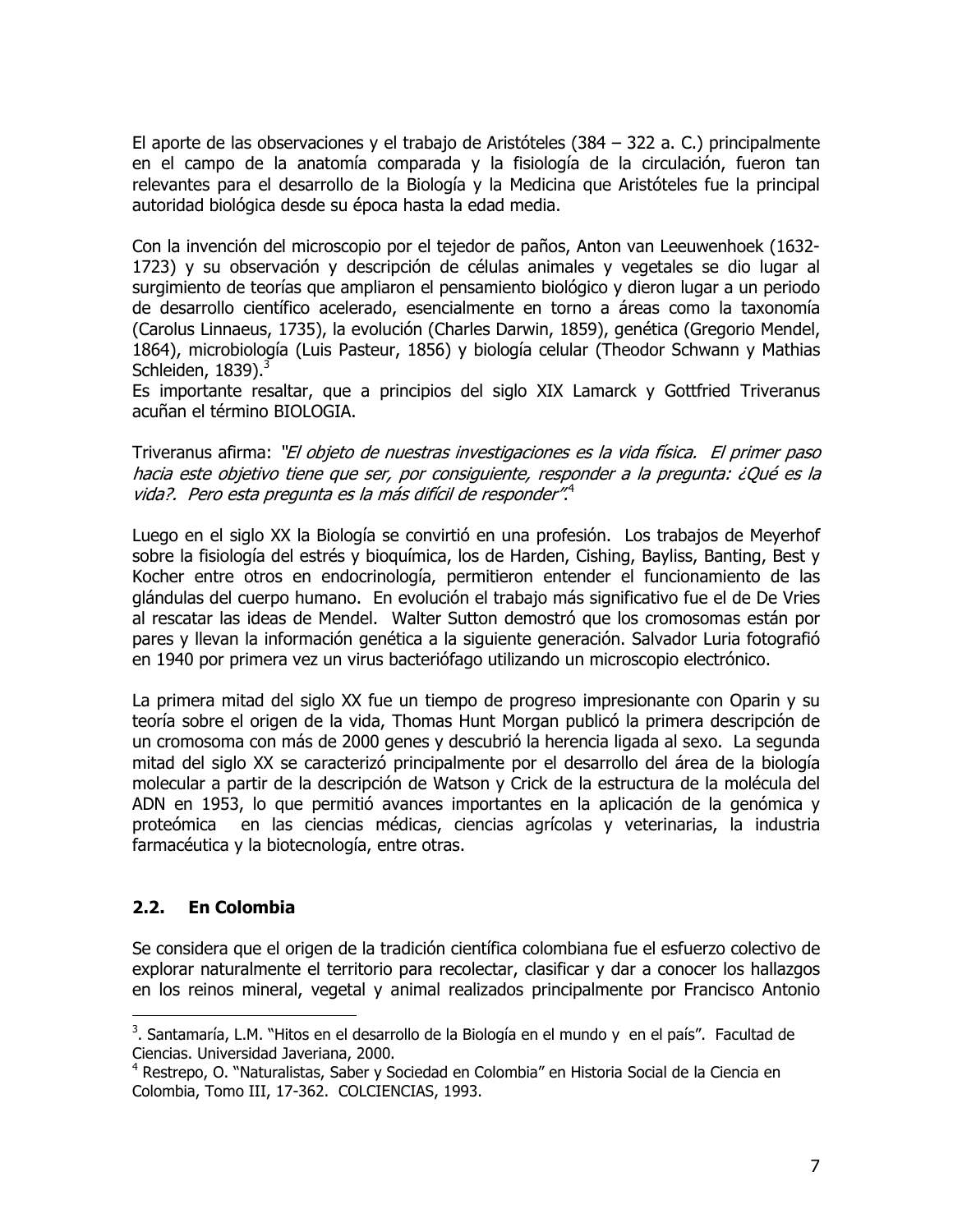Zea, Francisco José de Caldas y Jorge Tadeo Lozano durante la expedición Botánica del Nuevo Reino de Granada (1783-1802) dirigida por José Celestino Mutis y cuyo legado es una gran colección de dibujos de la flora colombiana. La Expedición Botánica no tuvo ninguna relación directa con la Universidad Colonial a pesar de que Mutis dirigió las cátedras de matemáticas y botánica. La botánica se estudió principalmente por las características medicinales y económicas de las plantas en el país.

Cuando Francisco Antonio Zea fue nombrado enviado extraordinario y ministro plenipotenciario del país ante España, después de la Expedición Botánica, organizó desde allí la fundación del Museo de Ciencias Naturales en Colombia, tomando como modelo el de París. En mayo de 1822, Zea contrató a cuatro investigadores franceses y uno peruano, educado en Europa. Encargó a Mariano Rivero (ingeniero de minas y químico) de la organización y dirección de la Escuela de Minas y el Museo Natural, Jean Baptiste Boussingault (químico e ingeniero de minas) fue contratado para dar lecciones de mineralogía y de química, el médico naturalista François Desire Roulin se encargó de las cátedras de fisiología y anatomía comparada y Jacques Bourdon y Joustine Marie Goudot taxidermistas trabajaron como preparadores y colecionistas del Museo. En Colombia se unió al equipo el sacerdote naturalista colombiano José María Céspedes quién asumió la cátedra de botánica. Una vez constituido, el Museo de Ciencias Naturales abrió sus puertas el 4 de julio de 1824. El legado está en el área de la mineralogía.

Durante las dos primeras décadas del siglo XIX se organizaron institutos de investigación diferenciados que respondían al proceso de consolidación de las profesiones y definición de sus competencias específicas. Es así como en el Observatorio Astronómico Nacional se creó la Oficina de longitudes y la Oficina de Historia Natural con una sección de mineralogía y la otra de biología cuyas finalidades fueron estudiar la geología de las regiones colombianas, completar la cartografía del país con mapas geológicos y buscar nuevos recursos minerales.

De 1850 a 1859 se realizó la Comisión Corográfica dirigida por Agustín Codazzi (1793 -1859) cuya misión fue cartografiar el territorio de la Nueva Granada. Al mismo tiempo la Comisión realizó un somero inventario de los recursos naturales y de sus gentes. La botánica estuvo a cargo de José Jerónimo Triana y como producto de su trabajo publicó en Europa: Prodromus Florae Novo-Granatensis desde 1862 hasta 1867. Las indagaciones sociales estuvieron a cargo de Manuel Ancízar y Manuel Ponce. Además de la cartografía, otros resultados interesantes fueron los dibujos de los tipos humanos, los atuendos, los instrumentos y el paisaje. La Comisión Corográfica proporcionó un modelo de trabajo en el cual se valoraran la exploración, la recolección, la formación de inventario, la descripción física del país y la formación de la cartografía nacional. Como no estuvo asociada a los claustros universitarios sus laboratorios fueron las montañas, la selva, los llanos, el mercado, la escuela, la iglesia, el taller, la casa más rústica y la aldea más lejana. Contribuyó indiscutiblemente a la conformación de la identidad nacional.<sup>5</sup>

 $5$  Restrepo op.cit.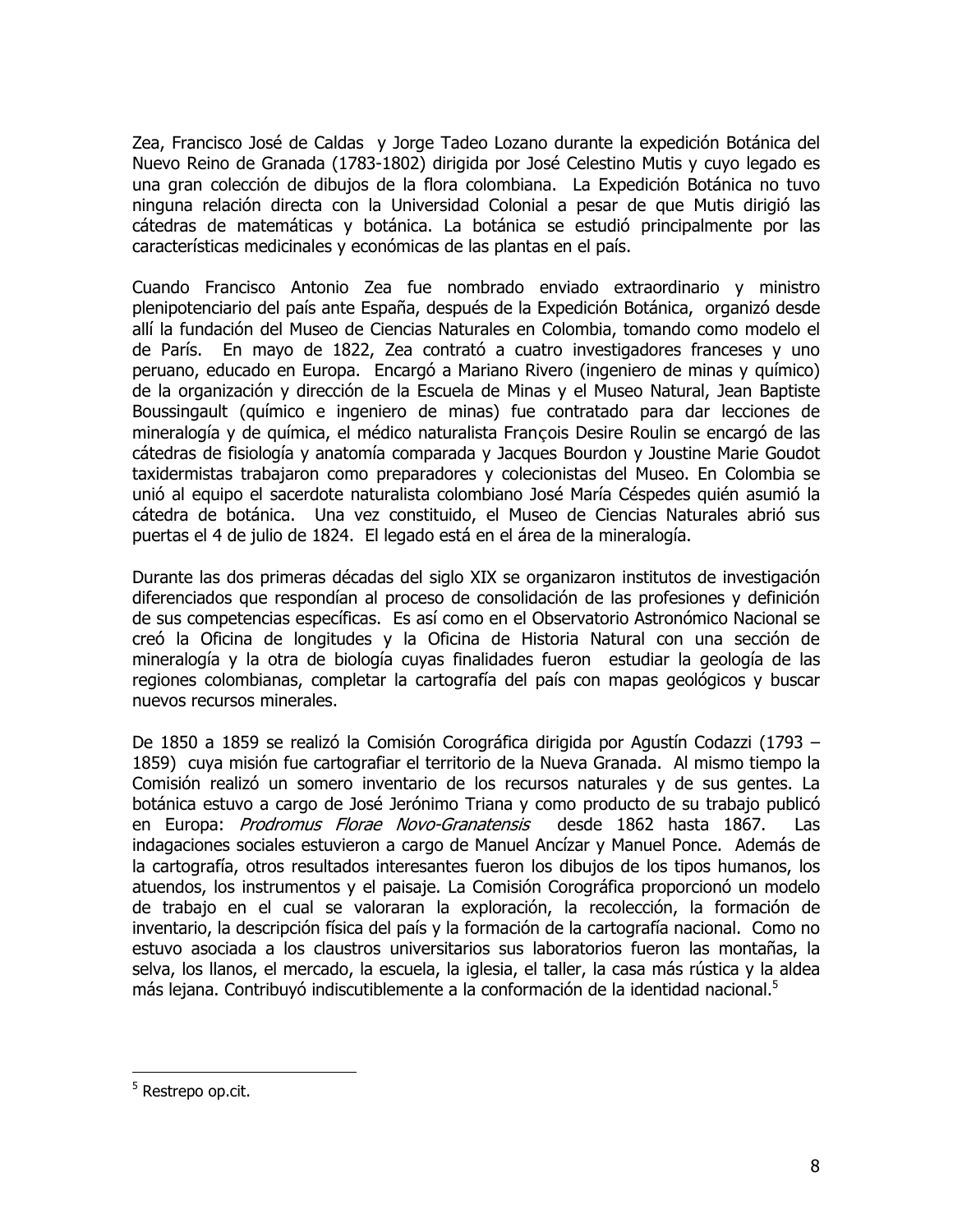El ambiente de investigación continuó con fundaciones, en sus respectivas épocas, de varias versiones de Sociedades de Ciencias Naturales. El 14 de septiembre de 1847 se promulgó el decreto que ordenaba la creación del Instituto de Ciencias Naturales, Física y Matemáticas, al cual estaba adscrito el Observatorio astronómico, el Gabinete de historia natural, el Jardín botánico y el Museo existentes en ese momento en Bogotá. Se cerró porque no cumplió con los requisitos mínimos para su funcionamiento.

De 1859 a 1861 surgió la Sociedad de Naturalistas Neogranadinos, como producto del ambiente de investigación que creó la Comisión Corográfica. En sentido formal fue la primera sociedad de carácter científico que se creó en el país. Estaba constituida por varias comisiones: Geología y aracnología, mineralogía, fanerogamia, palentología, espeletología, criptogamia, labiadas, solanaceas, ornitología, conchiliología, colepterología, dipterología e himneopterología. Su objetivo primordial fue la propagación del adelanto de las ciencias naturales en general, particularmente de la Confederación Granadina. La Sociedad no contó con apoyo oficial, además los débiles vocaciones y orientaciones hacia las ciencias naturales terminaron con el propósito esta Sociedad.<sup>6</sup>

En 1867 se abrió la Facultad de Ciencias Naturales en la Universidad Nacional que programó asignaturas en cuatro años así:

Primer año: Clases elementales de Botánica y Zoología, Química general, Física matemática y médica.

Segundo año: Anatomía comparada y el área superior de zoología, clase superior de botánica y química analítica y tecnológica.

Cristalografía y mineralogía, geología y paleontología, metalurgia y Tercer año: explotación de minas.

Cuarto año: Química agrícola, Farmacognosia, Jilología y agricultura.

Sin embargo, nunca se implementó el currículo totalmente y solamente asistieron alumnos de medicina.

La Academia de Ciencias Naturales funcionó de 1871 a 1873 y fue sustituida por la Sociedad de Medicina y Ciencias Naturales (1873-1891) integrada en su mayor parte por profesores de la Universidad Nacional y editó la Revista Medica. En 1871 también se fundó la universidad de Antioquia con varias escuelas entre ellas la de Ciencias Físicas y naturales que contaban con un jardín Botánico, Gabinete de bacteriología y Laboratorio de parasitología cuyos objetivos eran estimular y fomentar seriamente el estudio de las ciencias médicas y naturales, darle cuerpo y unidad al trabajo científico nacional.

A finales del siglo XIX y comienzos del siglo XX los naturalistas colombianos eran médicos o ingenieros de profesión cartografía, geografía y pedagogía. Algunas de estas profesiones se ejercían marginalmente a la medicina o a la ingeniería ya que su interés se centraba en estudios naturales que incluían disciplinas de incipiente desarrollo en el país como botánica, zoología, geografía, mineralogía, guímica, paleontología, argueología y

 $6$  Restrepo op.cit.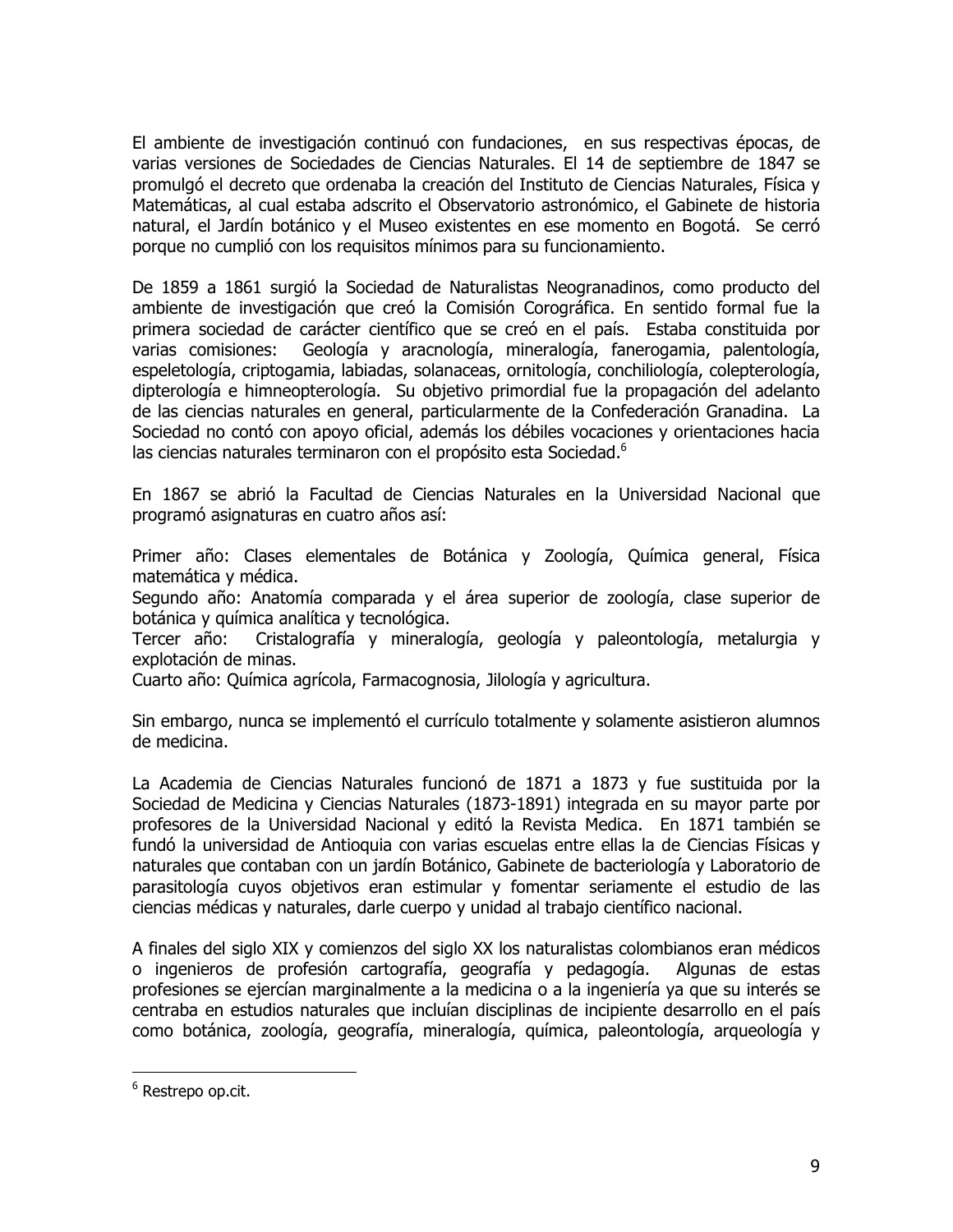geología. Todos estos naturalistas dispersos fueron congregados por la Sociedad de Ciencias Naturales del instituto de la Salle que surge alrededor de la docencia. El objeto primordial fue constituir una Sociedad cuyo fin y propósito fuera el estudio detenido de las Ciencias Naturales en su relación con la Industria y el Comercio en Colombia. Estos objetivos debían cumplirse mediante las siguientes actividades: Recolectar, clasificar, mapear, describir, contar y recopilar. Conocer cómo estaban representadas en Colombia los tres reinos de la naturaleza, ubicar y fijar sus posiciones en mapas describiendo sus relaciones, nombres y clasificación pero también, saber como eran conocidas las especies en la lengua vulgar, igualmente describir a la población indígena y elaborar un diccionario.

La Sociedad de Ciencias Naturales cambió su nombre por el de Sociedad Colombiana de Ciencias naturales. Tenía secciones diferenciadas por el núcleo disciplinar de las ciencias naturales. Las secciones eran: Zoología y Botánica, Geología y mineralogía, Química y física y comisiones especiales como fisiología general, biología general, medicina regional y geografía especial. Se creó la Sociedad de Antioquia en 1929 como correspondiente a la de Bogotá.

En 1929 la Sociedad Colombiana de Ciencias Naturales hace su transición a la Academia Colombiana de Ciencias que quedó inmersa en la Academia de Ciencias Exactas, Físicas y Naturales de Colombia ignagurada en 1937. Estaba constituida por tres secciones cuyos componentes disciplinares eran:

- Sección de Ciencias Exactas. Componente disciplinar: matemáticas y física.

- Sección de Ciencias Físicas - Químicas. Componente disciplinar: Química, geografía, Biología, Geografía, Geología, Matemáticas y Astronomía.

- Sección de Ciencias Naturales. Componente disciplinar: Epidemiología, entomología, botánica, geografía, historia y microbiología.

De 1946 a 1954 se reabre la Facultad de Ciencias de la Universidad Nacional y salen los primeros graduandos en Biología.

El catálogo de 1947, 100 años después de su creación, ofrecía programas en matemáticas generales, física general, astrofísica, geodesia, filosofía de la ciencia, fisiología humana, botánica sistemática, físicoquímica, geología, historia general del derecho, prospección geofísica, química orgánica y radioactividad. La Facultad de Ciencias se reorganiza en 1964. A ella fueron integrados los Departamentos de Física y Geología y las Facultades de Matemáticas, Química y farmacia, el Observatorio Astronómico Nacional y el Instituto de Ciencias Naturales, creándose además el Departamento de Biología, y la Carrera de Biología a la cual incorporó la de Ciencias naturales que existía en el ICN.<sup>7</sup>

La Biología como programa académico en Colombia, tiene sus orígenes hacia la mitad del siglo XX y generalmente comenzó como unidad académica prestadora de servicios a otras facultades. Veamos algunos ejemplos:

<sup>7</sup> www.accefyn.org.co/PubliAcad/ Periodicas/gaceta/Gaceta1997/ga0797.pdf, Marzo 2005.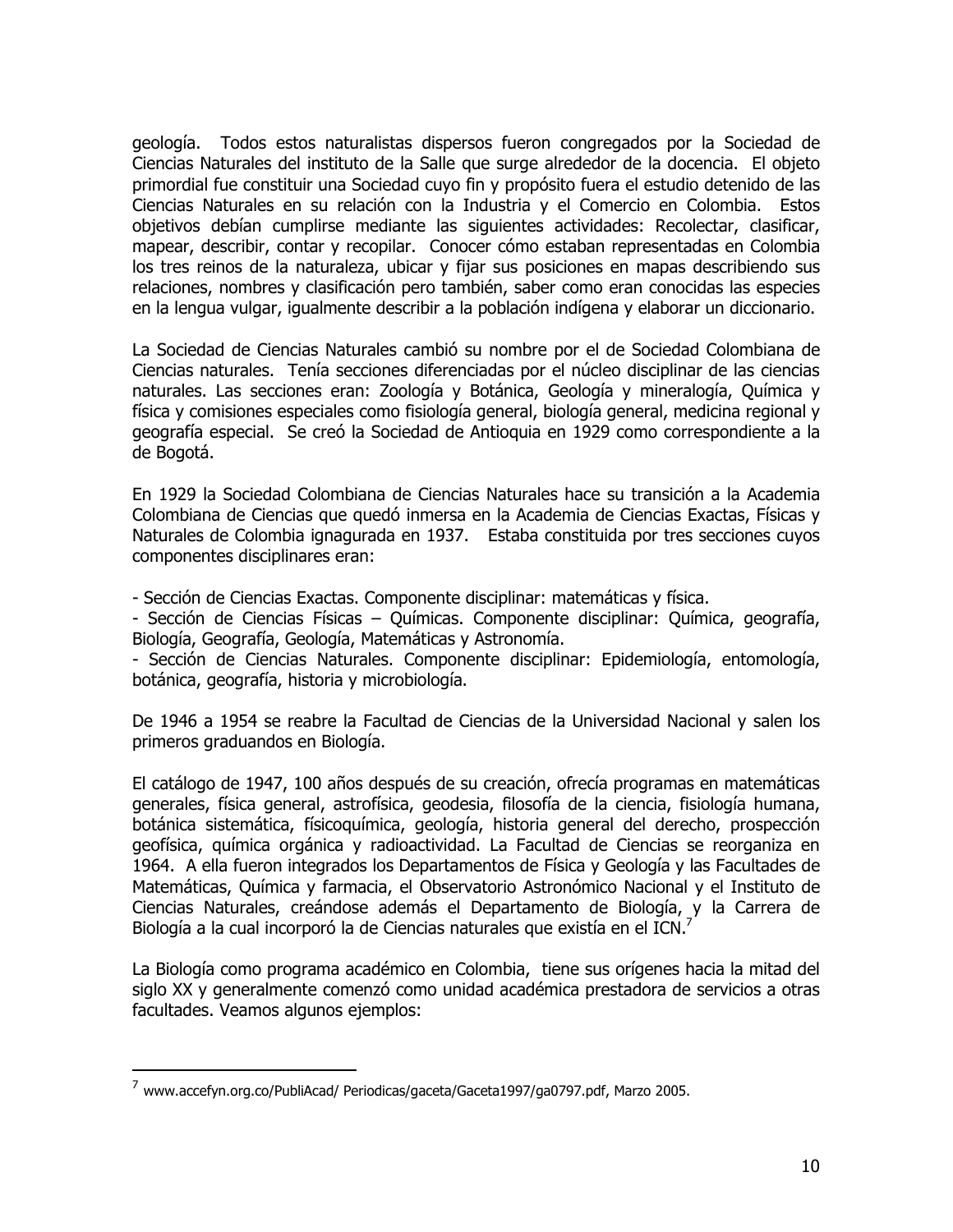El Departamento de Biología de la Universidad de Antioguia, fue creado por el Acuerdo 4 del Consejo Superior, el 14 de diciembre de 1962 al fundarse el Instituto de Estudios Generales, con una misión esencialmente de servicio pues ofrecía el curso de biología para los estudiantes de medicina, licenciatura en biología y química. Después de ocho años, presentó en 1970 la propuesta de creación de la Carrera de Biología. Luego, el Ministerio de Educación Nacional, mediante la Resolución 9483 del 25 de noviembre de 1974, le concedió licencia de funcionamiento.<sup>8</sup>

Por su parte, el Programa Académico de Biología de la Universidad del Valle fue establecido en 1966, adscrito a la Facultad de Ciencias, la cual fue creada en ese mismo año. En octubre de 1975, el programa presentó su primera reforma, introduciendo dos elementos importantes en la formación del Biólogo: la división del programa de estudios en cuatro niveles de pregrado (Genética, Entomología, Botánica y Zoología) y la realización de un trabajo de grado en investigación en el área de orientación. <sup>9</sup>

El Departamento de Biología de la Universidad Industrial de Santander, fue creado en el año de 1967 como Departamento de servicios para las Carreras de la Facultad de Salud. La Carrera de Biología inició labores en 1991, a partir de la Licenciatura en Biología que había sido establecida en 1972.

De igual manera la Carrera de Biología de la UPTC, fue establecida en 1995, basada en las experiencias que recogió de la Licenciatura en Biología y Química que fue establecida en 1928 bajo el marco de la Escuela Normal Superior traída a Colombia por Julius Sieber en la Segunda Misión Alemana<sup>10</sup>

Por su parte la carrera de Biología de la Universidad de los Andes fue creada en 1959 dentro del Departamento de Ciencias Biológicas establecido en 1953. <sup>11</sup>

Hasta 1964, los cursos de Biología, Química, Física y Matemáticas en la Universidad Javeriana eran dictados por profesores contratados por cada una de las facultades que los requerían para sus carreras y programas. En enero de 1965 la Universidad con el apoyo de la Fundación Ford, tomó la decisión de departamentalizar las ciencias básicas y la carrera de Biología fue establecida en 1973.<sup>12</sup>

# 3. PROGRAMAS DE FORMACION EN BIOLOGIA

## 3.1. En Europa

Desde 1998, con la Declaración de la Sorbona, en Europa se ha iniciado un proceso para promover la convergencia entre los sistemas nacionales de educación superior. Los

<sup>&</sup>lt;sup>8</sup> http://www.udea.edu.co/

<sup>&</sup>lt;sup>9</sup> http://www.univalle.edu.co/

<sup>&</sup>lt;sup>10</sup> http://www.uptc.edu.co/universidad/en/index.html

<sup>&</sup>lt;sup>11</sup> www.uniandes.edu.co

<sup>&</sup>lt;sup>12</sup> www.iaveriana.edu.co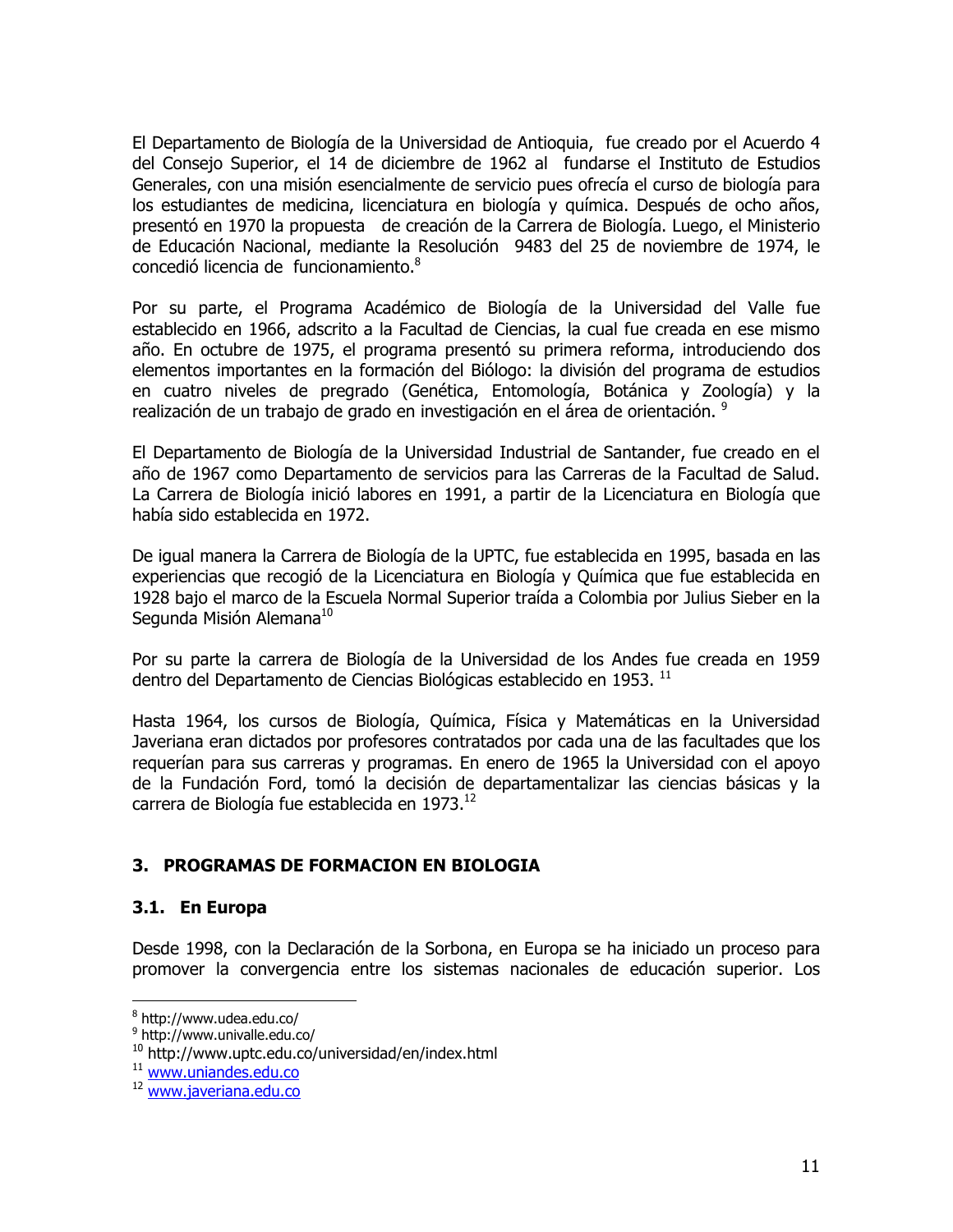Ministerios de cada país miembro de la Unión Europea han respaldado, con la firma de la Declaración de Bologna (1999), la importancia de un Espacio Europeo de Educación Superior antes del 2010.<sup>13</sup>

La Declaración de Bologna entre sus principales objetivos incluye:

- La adopción de un sistema fácilmente legible y comparable de titulaciones, mediante la  $\omega_{\rm{max}}$ implantación, entre otras cosas, de un Suplemento al Diploma.
- La adopción de un sistema basado, fundamentalmente, en dos ciclos principales; pregrado y grado. El título otorgado al terminar el primer ciclo tendrá un valor específico en el mercado de trabajo Europeo. El segundo ciclo llevará a la obtención de un Master v/o Doctorado como ocurre en muchos estados Europeos.
- El establecimiento de un sistema de créditos, como el sistema ECTS.
- La promoción de la cooperación Europea para asegurar un nivel de calidad para el desarrollo de criterios y metodologías comparables.
- $\omega_{\rm{max}}$ La promoción de una necesaria dimensión Europea en la educación superior con particular énfasis en el desarrollo curricular.

Teniendo en cuenta lo anterior en Europa se han establecido dos ciclos para las Carreras de Pregrado: el primer ciclo con un mínimo de tres años conduce en Francia y España a la "Licence" y en otros países como Holanda y el Reino Unido recibe el nombre de "Eurobachiller". El segundo ciclo, de dos años y con investigación y tesis permite obtener el título de Master.

En el caso de España la duración de los estudios de pregrado es de 4 -5 años y conduce al título de "Licenciado en Biología". El Licenciado en Biología se ocupa del estudio y la clasificación de los seres vivos, control de la inocuidad de insecticidas, antibióticos y conservación de la naturaleza.

El primer ciclo del plan de estudios de duración variable, involucra asignaturas básicas de carácter obligatorio como: Bioestadísitca, Bioquímica, Botánica, Citología e Histología Vegetal y Animal, Ecología, Física de los procesos biológicos, Fisiología Animal, Fisiología Vegetal, Genética, Matemáticas, Microbiología, Química, Zoología y Fundamentos de Biología aplicada.

El segundo ciclo involucra cursos de profundización con varias orientaciones por ejemplo: Fisiopatología vegetal y Fitotecnología, Biología fundamental y Biotecnología, Biología Ambiental y de Sistemas, cada uno de ellos con una serie de asignaturas propias y electivas como se presenta en la Universidad de Salamanca<sup>14</sup> y en la Universidad de Córdoba. $15$ 

Por su parte, en países como Holanda los estudios de pregrado conducen al título de Eurobachiller, BSc, y el profesional es un biólogo con perfil investigativo en las áreas de

<sup>&</sup>lt;sup>13</sup>. www.us.es/us/temas Marzo 2005.

 $14$ . www.uco.es/ Enero 2005

<sup>&</sup>lt;sup>15</sup>. www.biologia.usal.es/ Enero 2005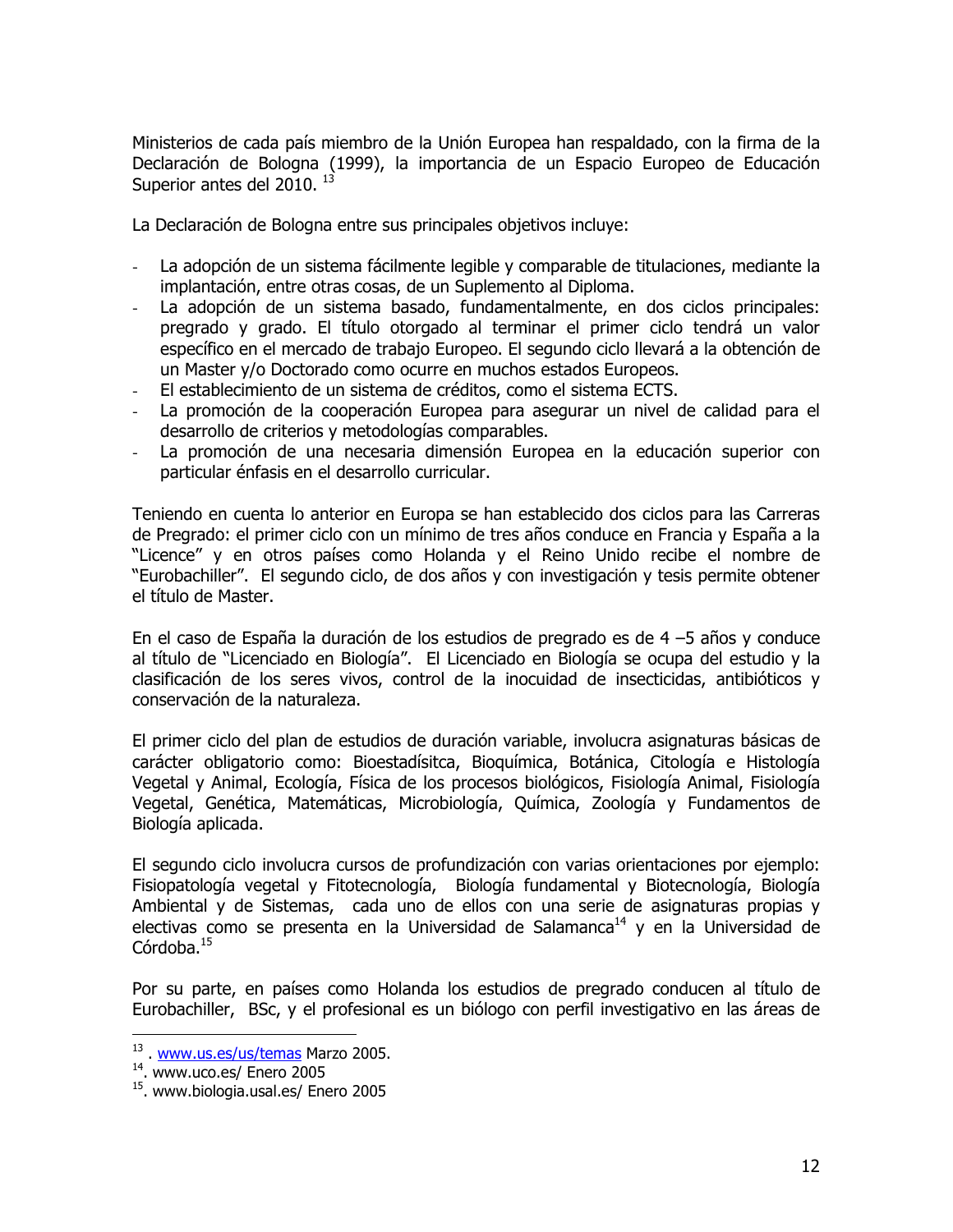Genética, Microbiología, Biología evolutiva y Biología ambiental. El programa está dividido en dos años: En el primer año se cursan asignaturas en áreas como: las ciencias naturales y biología celular, evolución y biodiversidad y organización y ecosistemas. En el segundo año se pueden elegir asignaturas en las áreas de Biología médica, Naturaleza y ambiente o Biotecnología y Ciencias de la Bioinformática.<sup>16</sup>

## 3.2. En Estados Unidos

La estructura del pregrado norteamericano consiste en que la mayoría de los Departamentos se agrupan en Escuelas o College de Ciencias y Artes que ofrecen cursos básicos, cursos intermedios y cursos avanzados en todas las áreas. El estudiante se matricula en este College y decide tomar un "major" que sería el equivalente a la denominación de nuestras carreras de pregrado y un "minor" que es un área complementaria. El major ocupa la mitad de los créditos, mientras que el minor puede estar entre un 25 y 30%, de los restantes créditos el estudiante toma lo que le interese. El estudiante es libre de escoger cursos de todas las áreas del conocimiento que le interese, de tal manera que los cursos obligatorios son muy pocos generalmente al comienzo de la carrera.

Existen tres áreas: una básica, una fundamental y una social. También tienen la posibilidad de la práctica empresarial o participar desde muy temprano en investigación.

Respecto al programa de Biología, en algunas Universidades Americanas como Harvard, el programa de pregrado de Biología establece un amplio perfil en ciencias básicas y principios biológicos a través de la construcción de cursos con ciclos cortos. La secuencia introductoria de cursos ha sido completamente reorganizada para atender las necesidades de los estudiantes que entran a la vida científica en los comienzos del siglo XXI. En particular la genética y la genómica, son temas que abarcan toda la biología. Esto es seguido por la construcción de cursos en biología molecular, biología celular, biología integrada y biología de la diversidad y evolución. Para muchos estudiantes el programa culmina en proyectos de investigación independientes. El énfasis en biología explora principalmente la estructura, función, comportamiento y evolución de células, organismos, poblaciones y ecosistemas desde el punto de vista de la genética, la biología molecular, ecología y paleontología, en donde las electivas de matemáticas, guímica y física son fundamentales. $^{17}$ 

En Universidades como Cornell<sup>18</sup>, el primer ciclo está compuesto por asignaturas como Introducción a la Biología, Química y Física, Genética, Bioquímica y Evolución y además se debe elaborar un plan de estudios de acuerdo con los intereses del estudiante con asignaturas elegidas de una amplia serie de electivas de biología, además debe tomar

<sup>&</sup>lt;sup>16</sup>. www.leiden.edu/ Diciembre 2004

<sup>&</sup>lt;sup>17</sup>. www.biology.harvard.edu/ Noviembre, 2004.

<sup>&</sup>lt;sup>18</sup>. www.bio.cornell.edu/ . Enero 2005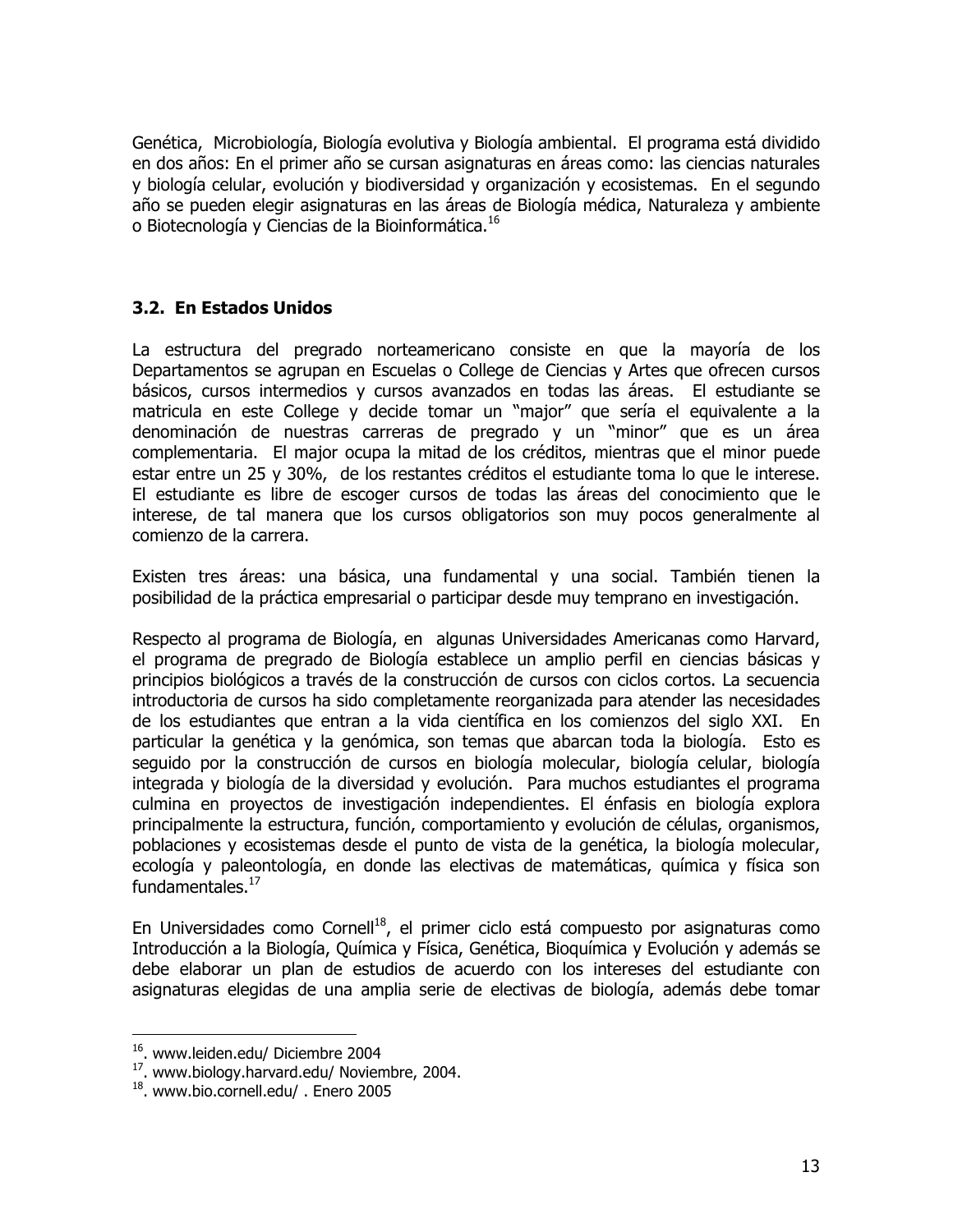electivas en lengua extranjera. Por su parte, la Universidad de Amherst<sup>19</sup> tiene asignaturas básicas como introducción a la Biología, Química y Física, asignaturas elegidas de áreas como: Mecanismos moleculares y celulares, procesos integrativos y explicación evolutiva de fenómenos biológicos, además debe presentar proyecto de investigación.

# 3.3. En América Latina

Las Universidades latinoamericanas funcionan de acuerdo al modelo napoleónico, es decir, la formación de un profesional que tenga conocimiento básico profundo de las disciplinas sobre las cuales se apoya su profesión, una comprensión y apropiación de las materias propias de la profesión y una adquisición de habilidades y destrezas necesarias para desempeñarse como profesional en cualquier área del conocimiento.

En el trabajo realizado por el Convenio Andrés Bello<sup>20</sup> donde se analizaron las equivalencias de los programas de Biología de algunas Universidades de países latinoamericanos como Bolivia, Colombia, Chile, Cuba, España, Panamá, Perú y Venezuela se acordó:

- · Duración mínima de la Carrera de Biología es de cuatro años. En este caso con el fin de evitar un exceso de carga lectiva semanal, se ve conveniente que el semestre contemple como mínimo 16 horas de clase efectiva.
- Horas totales: estarán entre 3000 horas mínimas y 4000 horas máximas, de las cuales las horas experimentales deben ser al menos el 35%.
- Perfil profesional:

- La Característica esencial del perfil profesional del biólogo es la de investigador: el componente curricular de la carrera está centrado en el método de investigación científica y debe capacitar al egresado para iniciarse en la actividad de investigación utilizando los sistemas vivos como objeto de acción dentro de los diferentes niveles de organización de la materia viva.

- El objetivo del profesional es estudiar los seres vivos y sus relaciones con el medio  $\omega$  . ambiente. La Ciencia y la Tecnología le permiten la caracterización estructural, molecular, macromolecular, fisiológica y genética del organismo; el empleo de tales características con fines diagnósticos, taxonómicos, así como en la producción.
- Su formación le permite el manejo de los recursos naturales para su uso sustentable.

<sup>&</sup>lt;sup>19</sup>. www.amherst.edu/~biology/. Noviembre, 2004

<sup>20.</sup> Equivalencias en ocho carreras de pregrado en ingenierías y ciencias básicas. Universidades de los países del convenio Andrés Bello. Bogotá, 1998.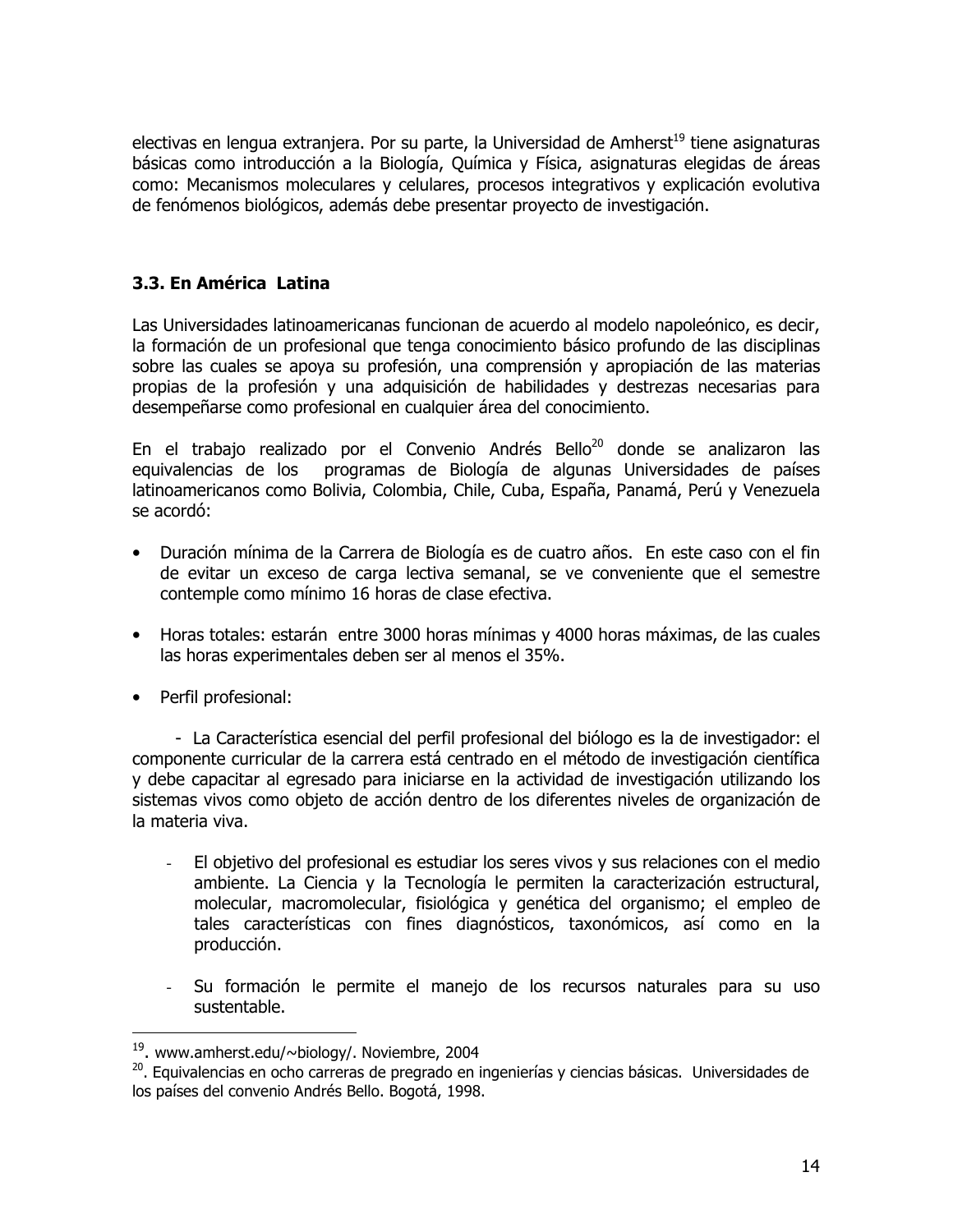- El profesional está capacitado para utilizar y transmitir conocimientos teóricos y prácticos, así como para aplicar sus conocimientos específicos a cualquier campo que lo requiera.
- Requisitos de admisión. Acreditar haber culminado los estudios de educación media y secundaria y ser seleccionado a través de un proceso de admisión.
- Currículo mínimo: Los componentes mínimos en las siguientes áreas son:
	- Básicas en Ciencias: Matemáticas, Física General, Química General y Bioestadística.

- Básicas profesionales: Bioquímica, Biología molecular, Biología Celular, Biología de Microorganismos, Fisiología, Genética, Biología Vegetal, Biología Animal, Ecología y Evolución.

- Horas mínimas dedicadas a:
	- Básicas en Ciencias: 750 horas (25% de 3000 horas).
	- Básicas profesionales: 1350 horas (45% de 3000 horas)
	- Complementarias: 150 horas (5% de 3000 horas).
- · Opcionales, electivas y/o trabajo de grado: el número de horas de ésta área dependerá del número de horas totales de la carrera, así como de la posibilidad discrecional de incrementar las horas de las otras áreas.

Teniendo en cuenta lo anterior y analizando otros programas de Biología de Universidades Latinoamericanas como México, Argentina, Venezuela, Ecuador, Cuba, Perú, Chile y Costa Rica, se encontró que la duración del programa varía entre 4 y 5 años, el perfil profesional y los componentes básicos y profesionales se ajustan a lo establecido por el Convenio Andrés Bello; además los estudiantes tienen la posibilidad de realizar investigación y/o práctica profesional. Un ejemplo de ello es la Universidad Nacional Autónoma de México (UNAM), en donde el programa tiene una duración de 4 años y se desarrolla en tres etapas: La primera etapa que corresponde a las ciencias básicas como Matemáticas, física, química y estadística y la segunda que corresponde a las disciplinares, son obligatorias y comunes a todos los estudiantes de cada promoción; en la tercera etapa se presentan distintas opciones o asignaturas electivas para que los estudiantes elijan entre distintas opciones que ofrece la carrera de acuerdo al área de interés profesional.

Por el contrario, en la Universidad de la Habana – Cuba, el programa se desarrolla en cinco años, se trabaja por año escolar y está constituido por las asignaturas tanto básicas como profesionales, pero no existe diferencia entre estas etapas, como si existe en la mayoría de los países de América latina. A partir del cuarto año pueden escoger algunas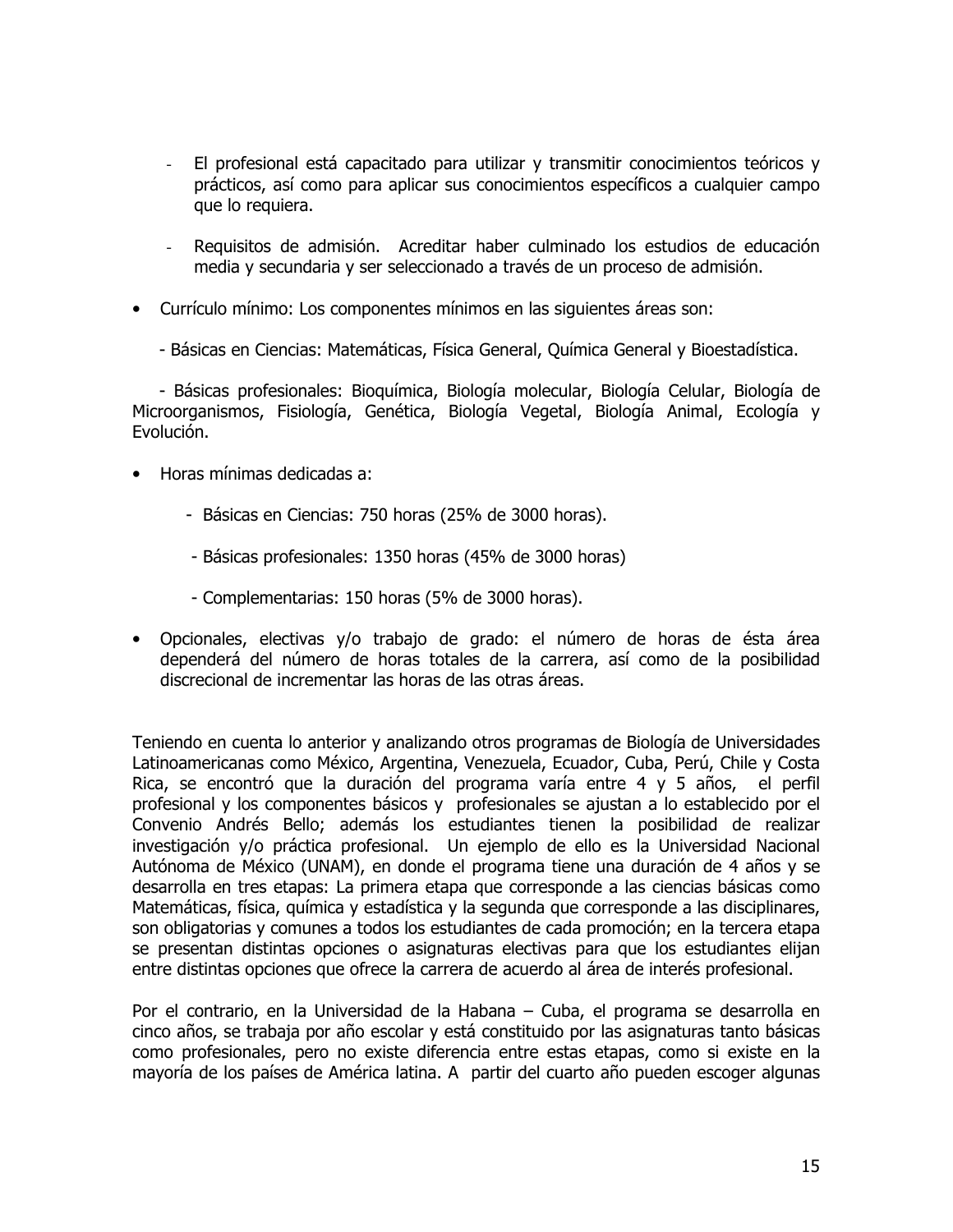electivas, por su parte, el trabajo de Biología de Campo I y II integra conocimientos adquiridos en Zoología, Botánica y Ecología y la práctica laboral I y II se realiza a partir del tercer año.

# 3.4. En Colombia

Los programas de Biología en el país tienen una trayectoria amplia ya que como se comento en la reseña histórica, se iniciaron como carrera de manera independiente aunque efímera, en la Universidad Nacional en la cuarta década del siglo XX y desde la década de los años sesenta en varias universidades del país. Es en el área de la biología en la que ha habido un mayor avance en el número de programas de formación de pregrado y en los programas de maestría y doctorado. A pesar de que no ha habido una concertación formal para establecer los planes de estudio de las diferentes carreras de biología, sí se ha intercambiado información entre ellos en los congresos anuales de la Asociación Colombiana de Ciencias Biológicas, lo cual ha permitido que unas universidades conozcan lo que las otras están haciendo en esta área.

Actualmente existen 25 programas de Biología registrados en el Sistema Nacional de Información de la Educación Superior, SNIES, los cuales son ofrecidos por 23 Instituciones. Estos programas como se aprecia en la tabla 1 tienen variaciones en las denominaciones y en su mayoría una duración de 10 semestres.

Teniendo en cuenta las disposiciones legales mencionadas anteriormente, los diferentes programas de Biología han realizado ajustes a sus planes de estudio. Igualmente se han venido desarrollando encuentros de Directores de programa en donde se ha logrado socializar y poner puestas en común sobre los componentes básicos que los diferentes programas deben tener, respetando la autonomía de cada programa.

| <b>UNIVERSIDAD</b>            | <b>DENOMINACION</b><br><b>PROGRAMA</b>       | <b>DURACION EN</b><br><b>SEMESTRES</b> |
|-------------------------------|----------------------------------------------|----------------------------------------|
| U. del Amazonas               | Biología: énfasis en Bio-                    | 10                                     |
|                               | recursos                                     |                                        |
| U. de los Andes               | Biología                                     | 9                                      |
| U. de Antioquia               | Biología                                     | 10                                     |
| U. del Atlántico              | Biología                                     | 10                                     |
| U. El Bosque                  | Biología                                     | 10                                     |
| U. de Caldas                  | Biología Tropical Andina                     | 10                                     |
| U. del Cauca                  | Biología                                     | 10                                     |
| U. de Córdoba                 | Biología                                     | 10                                     |
| U. INNCA de Colombia          | Biología                                     | 10                                     |
| U. Industrial de<br>Santander | Biología                                     | 10                                     |
| U. Javeriana                  | Biología                                     | 10                                     |
| U. del Magdalena              | Biología con énfasis en<br>recursos hídricos | 10                                     |
| U. Militar "Nueva             | Biología Aplicada                            | 10                                     |

Tabla 1. Programa de Biología registrados en SNIES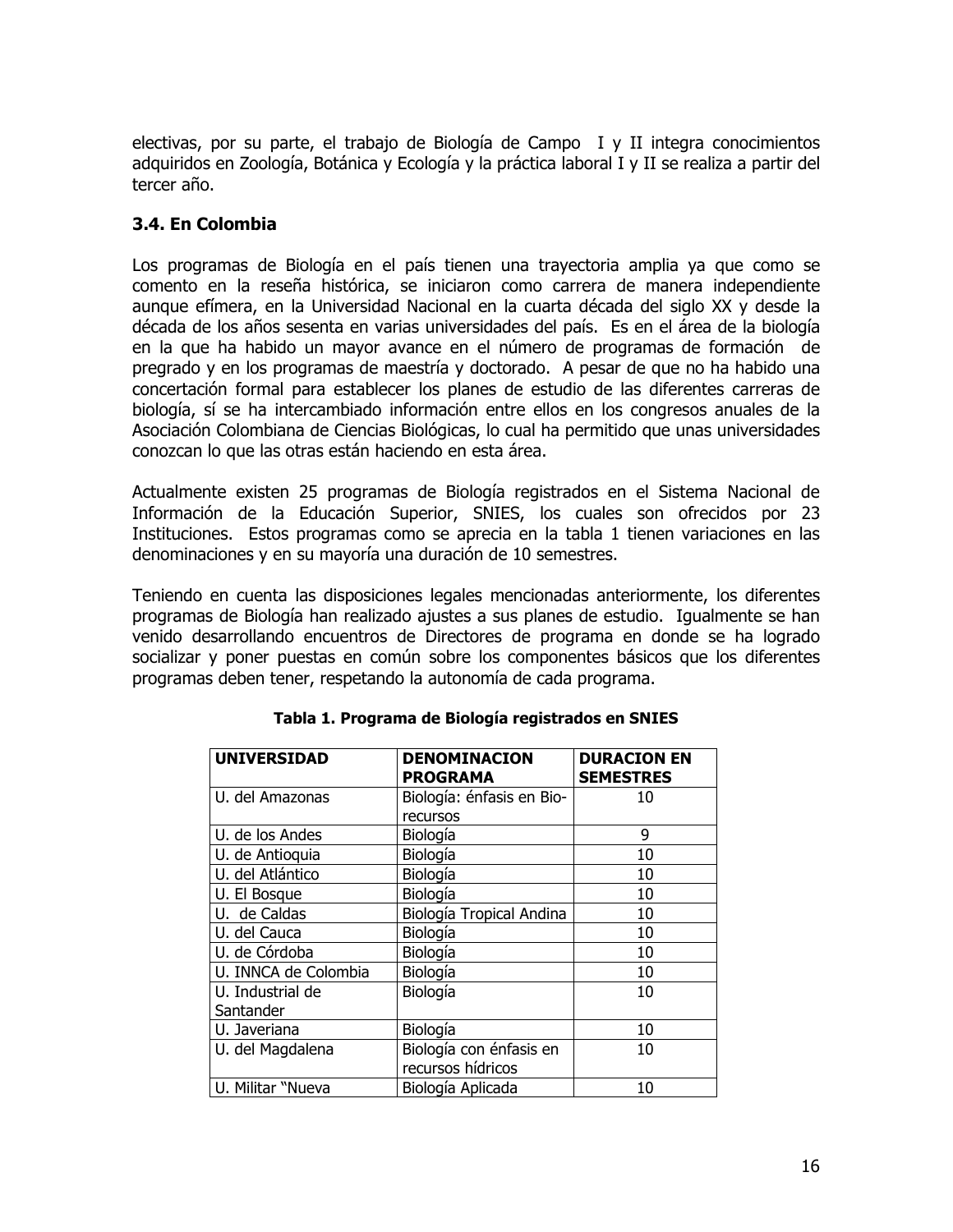| Granada"                 |                         |    |
|--------------------------|-------------------------|----|
| U. de Nariño             | Biología                | 10 |
| U. de Pamplona           | Biología                | 10 |
| U. del Quindio           | Biología                | 10 |
| U. de Sucre              | Biología con énfasis en | 10 |
|                          | Biotecnología           |    |
| U. Jorge Tadeo Lozano    | Biología Ambiental      | 10 |
| U. Jorge Tadeo Lozano    | Biología Marina         | 10 |
| U. Jorge Tadeo Lozano    | Biología Vegetal        | 10 |
| U. Tecnológica del Chocó | Biología con énfasis en | 10 |
| "Diego Luis Córdoba"     | recursos naturales      |    |
| U. del Tolima            | Biología                | 10 |
| U. Nacional de Colombia  | Biología                | 10 |
| U. Pedagógica y          | Biología                | 10 |
| Tecnológica de Colombia  |                         |    |
| U. del valle             | Biología                | 10 |
|                          |                         |    |

## 4. PERFIL DEL EGRESADO EN BIOLOGIA

A continuación se presenta el perfil del biólogo egresado de cada una de las carreras de Biología del país. Aunque existe un amplio espectro en los énfasis que tiene cada carrera. es posible visualizar que existen tendencias comunes de algunos programas hacia la investigación, la conservación de recursos naturales, la biotecnología y la producción.

## 4.1. Universidad del Amazonas<sup>21</sup>

El Programa de Biología de la Universidad de Amazonas tiene un énfasis en bio-recursos. Busca formar biólogos capaces de desarrollar, divulgar y aplicar el conocimiento biológico a nivel local y nacional con una visión interdisciplinaria para lograr el control de la degradación ambiental y el aprovechamiento local y nacional de la diversidad biológica. De igual manera que sea capaz de dirigir y ejecutar investigación científica pura o aplicada en los campos de la biodiversidad, ecología y recursos naturales renovables.

## 4.2. Universidad de los Andes<sup>22</sup>

El egresado de Biología de la Universidad de los Andes, está capacitado para desempeñarse en la investigación aplicada en campos como la biotecnología, la ingeniería genética, el área ambiental, las ciencias biomédicas, la floricultura, el mejoramiento de cultivos, el control biológico de plagas, el manejo de zoocriaderos, entre otros. Los Biólogos pueden desempeñarse en varias actividades, relacionadas con el medio ambiente: estudios de fauna y flora, manejo de parques naturales, conservación de ecosistemas, uso sostenible de recursos naturales, estudios de impacto ambiental, además

<sup>&</sup>lt;sup>21</sup> www.uniamazonas.edu.co

<sup>&</sup>lt;sup>22</sup> www.uniandes.edu.co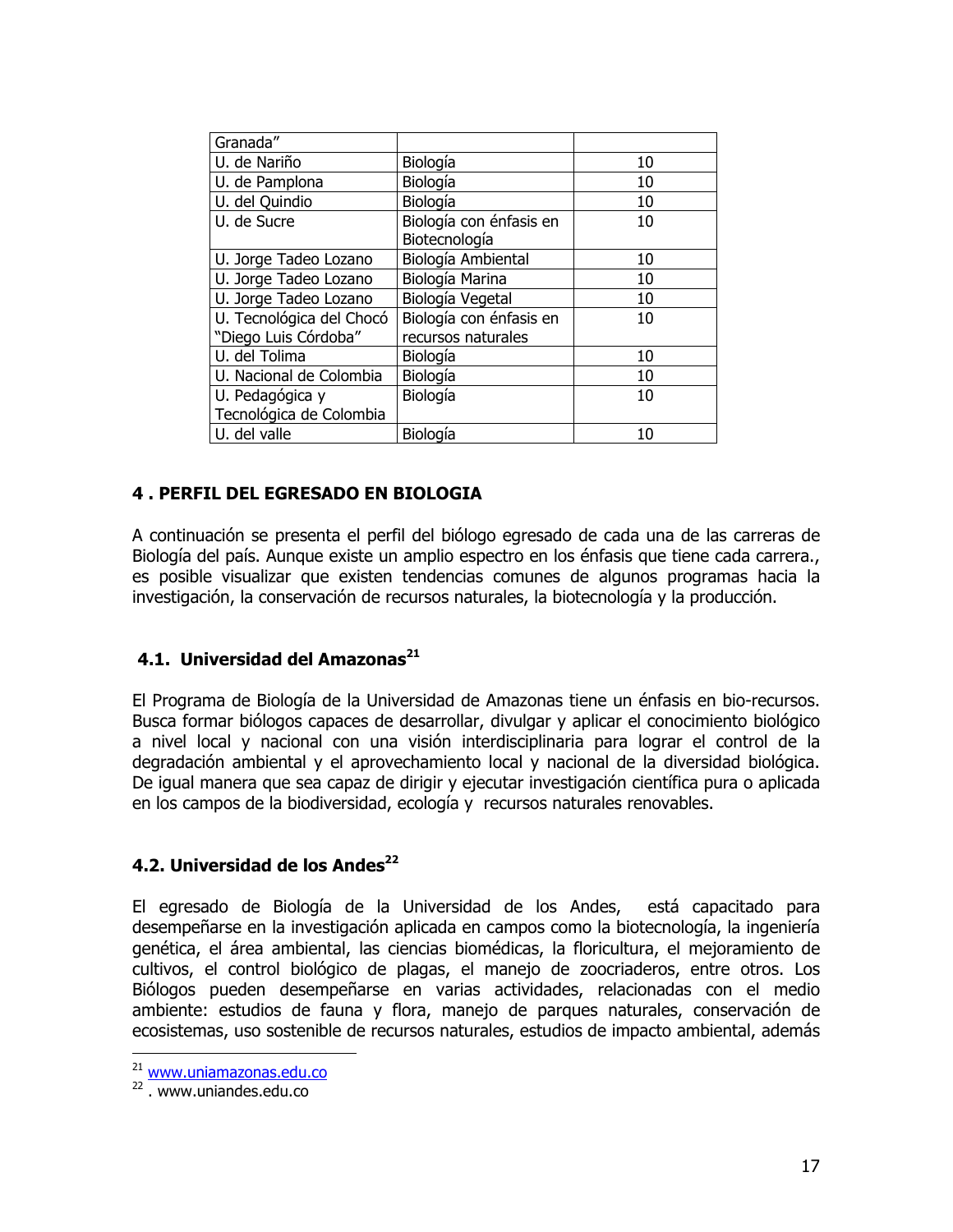de la investigación básica en laboratorios y centros especializados en distintas áreas de la Biología. El programa de Biología tiene una duración de 9 semestres.

# 4.3. Universidad de Antioquia $^{23}$

El programa de biología de la Universidad de Antioguia pretende formar biólogos con capacidad de incorporarse a la comunidad científica para participar en programas tales como: Ciencias básicas, Ciencias del medio ambiente y el habitat, Ciencias tecnológicas y agropecuarias, ciencias y tecnologías de la salud, ciencias y tecnología del mar, estudios científicos de la educación y la biotecnología.

# 4.4. Universidad del Atlántico $^{24}$

El programa de Biología de la Universidad del Atlántico, esta orientado a la formación de profesionales en ciencias biológicas, capaces de emprender estudios de los sistemas bióticos y de sus interrelaciones con el entorno, especialmente en el medio acuático, tanto marino como dulceacuícola y en el silvestre. También está dirigido a ampliar el conocimiento y potenciar el desarrollo sostenido de estos sistemas.

# 4.5. Universidad El Bosque $^{25}$

El Biólogo de la Universidad El Bosque está capacitado en los aspectos investigativos, tecnológicos, científicos y sociales de la Biología; en el manejo y conservación de los ecosistemas; en la dirección y gestión de proyectos de Biotecnología; en la administración de los recursos naturales y en las soluciones ambientales para el mejoramiento de la calidad de vida de las comunidades.

## 4.6. Universidad de Caldas $^{26}$

Con el programa de Biología Tropical Andina de la Universidad de Caldas, pretende formar profesionales íntegros con sólidos conocimientos sobre los seres vivos y gran espíritu investigativo en los ecosistemas del trópico andino y tener liderazgo en la solución de los problemas biológicos-medioambientales y en la preservación del medio ambiente natural.

## 4.7. Universidad del Cauca $^{27}$

El biólogo egresado de la Universidad de Caldas, es un profesional integro en las ciencias biológicas que contribuye con el desarrollo científico y tecnológico del país; con una formación ética y humanística sólida que le permite ejercer eficientemente su profesión. El

<sup>&</sup>lt;sup>23</sup>. www.udea.edu.co

<sup>&</sup>lt;sup>24</sup> .www.interred.net.co/rci/universi

<sup>&</sup>lt;sup>25</sup> . www.unbosque.edu.co

<sup>&</sup>lt;sup>26</sup>. www.unicaldas.edu.co

<sup>&</sup>lt;sup>27</sup>. www.unicauca.edu.co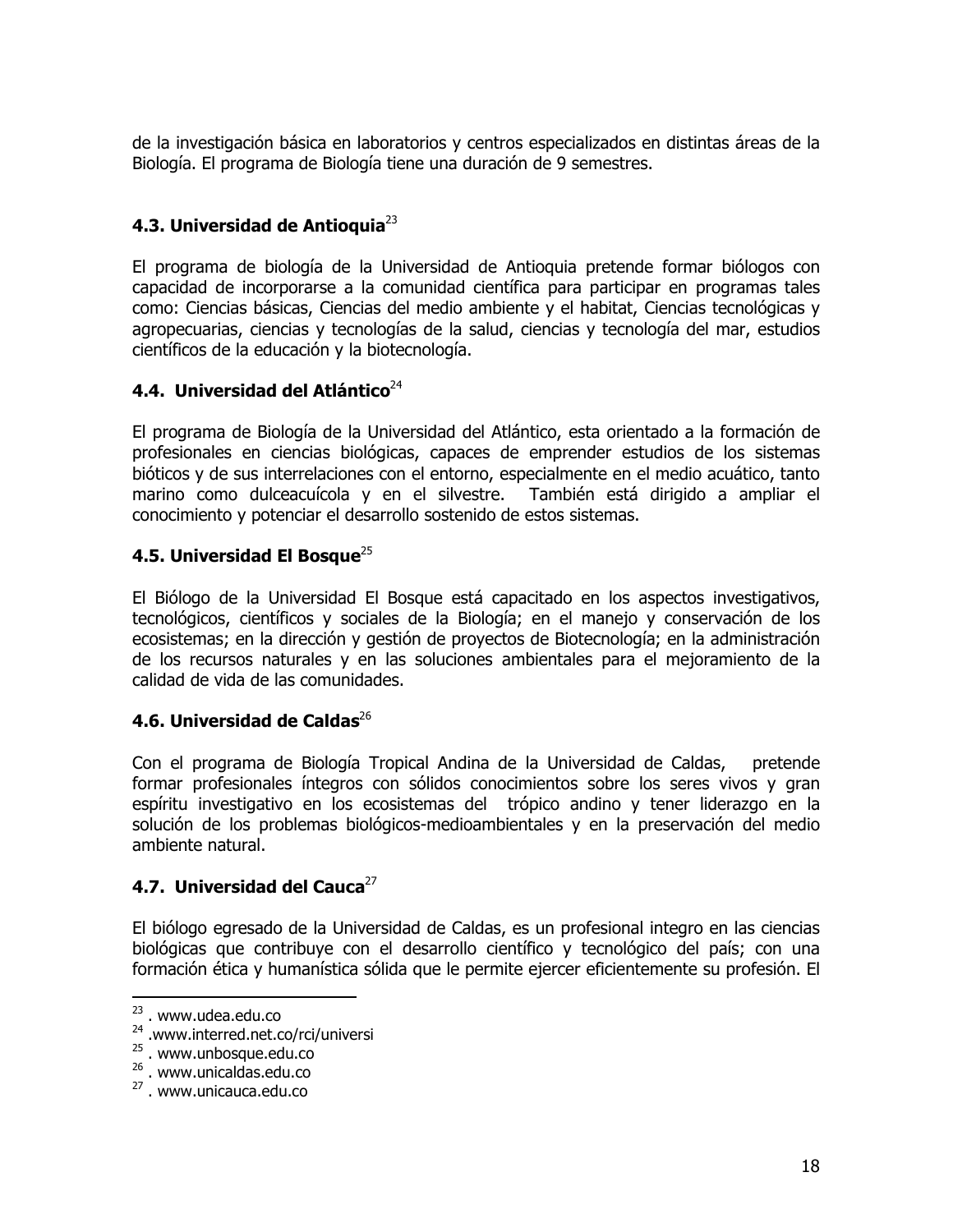egresado esta capacitado para planear, ejecutar, evaluar y asesorar programas de investigación en el campo de los recursos hidrobiológicos, genéticos y recursos vegetales; lo mismo que en la elaboración de estudios de poblaciones acuáticas continentales contaminación ambiental y genotoxicidad.

#### 4.8. Universidad de Córdoba $^{28}$

El Programa de Biología de la Universidad de Córdoba, permite que el profesional se apropie del conjunto de saberes sobre las teorías de la biología, los eventos, las leyes y los modelos biológicos. Reconozca la biodiversidad desde los niveles molecular, genético y de tejidos, pasando por especies micro y macrosocópicas (Vegetal y animal, incluyendo al hombre), como niveles taxonómicos superiores y los ecosistemas. De igual forma caracterice la ecología como el conjunto de saberes y prácticas sobre las relaciones entre las especies y de estas con el medio.

# 4.9. Universidad INNCA de Colombia<sup>29</sup>

El Biólogo de la Universidad INCCA de Colombia, es un profesional con formación integral de carácter humanista y sólidos conocimientos en Ciencias Naturales, principalmente en Biología y sus especializaciones. Su formación científica en las áreas molecular, celular, genética, enzimología, fermentaciones, cultivo de tejidos, anticuerpos monoclonales, ecología y manejo de recursos naturales, entre otros, le permite abordar estudios trans e interdisciplinarios, relacionados con aquellos fenómenos biológicos y su aplicación creadora, tomando en cuenta los avances y aplicaciones de la Biotecnología. Esta formación le permite, a su vez, adoptar adecuadas estrategias en el manejo racional y la preservación del fondo de recursos naturales renovables del país.

## 4.10. Universidad Industrial de Santander $^{30}$

El egresado del programa de Biología de la Universidad Industrial de Santander es un profesional íntegro, creativo ético y competente para participar activamente en el diseño, ejecución y evaluación de proyectos de investigación e integrarse a grupos de trabajo multi e interdisciplinarios, liderar propuestas y programas de extensión en aspectos biológicos de importancia para la comunidad y diagnosticar, analizar y plantear soluciones a problemas biológicos en el área industrial, ambiental y de salud.

 $28$ . www.unicordoba.edu.co

<sup>&</sup>lt;sup>29</sup>. www.unincca.edu.co

<sup>&</sup>lt;sup>30</sup> www.uis.edu.co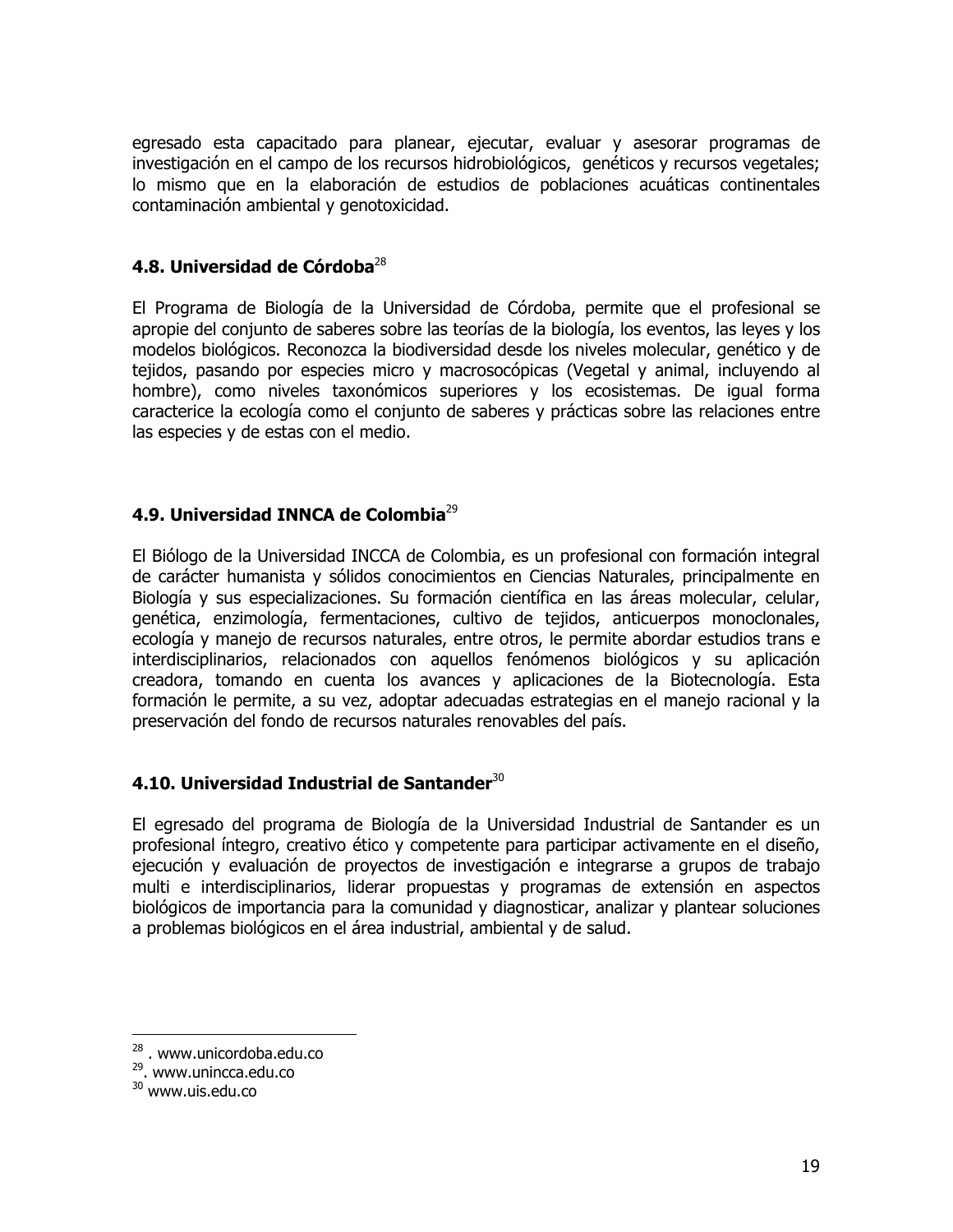## 4.11. Universidad del Magdalena<sup>31</sup>

El programa de Biología con énfasis en recursos hídricos de la Universidad del Magdalena, busca formar profesionales con sólidos conocimientos básicos en morfología, fisiología, genética, sistemática, evolución y ecología; y con conocimientos específicos y profundos en microbiología, zoología, botánica y medio ambiente. De igual manera con capacidades para desarrollar investigación en los ecosistemas tropicales caribeños.

# 4.12. Universidad Militar "Nueva Granada"32

El profesional en Biología Aplicada de la Facultad de Ciencias de la UMNG esta en capacidad de detectar y analizar los mecanismos e interrelaciones de los organismos vivos con su entorno, diseñar, planear, dirigir y evaluar proyectos de investigación científica y proyectos productivos en el sector agropecuario orientados a los mercados internacionales. Orientar y asesorar líneas de investigación y desarrollo en la industria, agroindustria, polinización, floricultura, horticultura, control biológico, entre otras.

# 4.13. Universidad de Nariño<sup>33</sup>

El Biólogo egresado de la Universidad de Nariño tiene una formación integral con amplio sentido ético, capaz de resolver problemas desde su entorno social desde un enfoque biológico, haciendo uso de la aplicación de principios y métodos propios de la Biología y a través de la comprensión de los procesos de transformación de la ciencia y sociedad para contribuir con el desarrollo regional del país.

## 4.14. Universidad de Pamplona<sup>34</sup>

El programa de Biología de la Universidad de Pamplona, forma profesionales con conocimientos apropiados en el estudio de los seres vivos y su entorno; además capacita en Biología Molecular y Genética, utilizando tecnologías modernas para tipificación de ADN. El plan de estudios permite así la construcción de un profesional integral, por una parte en investigación científica a través de las áreas de formación básica y profesional, y por otra parte el trabajo interdisciplinario y las asignaturas de formación humanística, constituyen el área complementaria.

 $31$  .www.unimag.edu.co

<sup>&</sup>lt;sup>32</sup> .www.umng.edu.co

<sup>&</sup>lt;sup>33</sup>. www.udenar.edu.co

<sup>&</sup>lt;sup>34</sup> .www.unipamplona.edu.co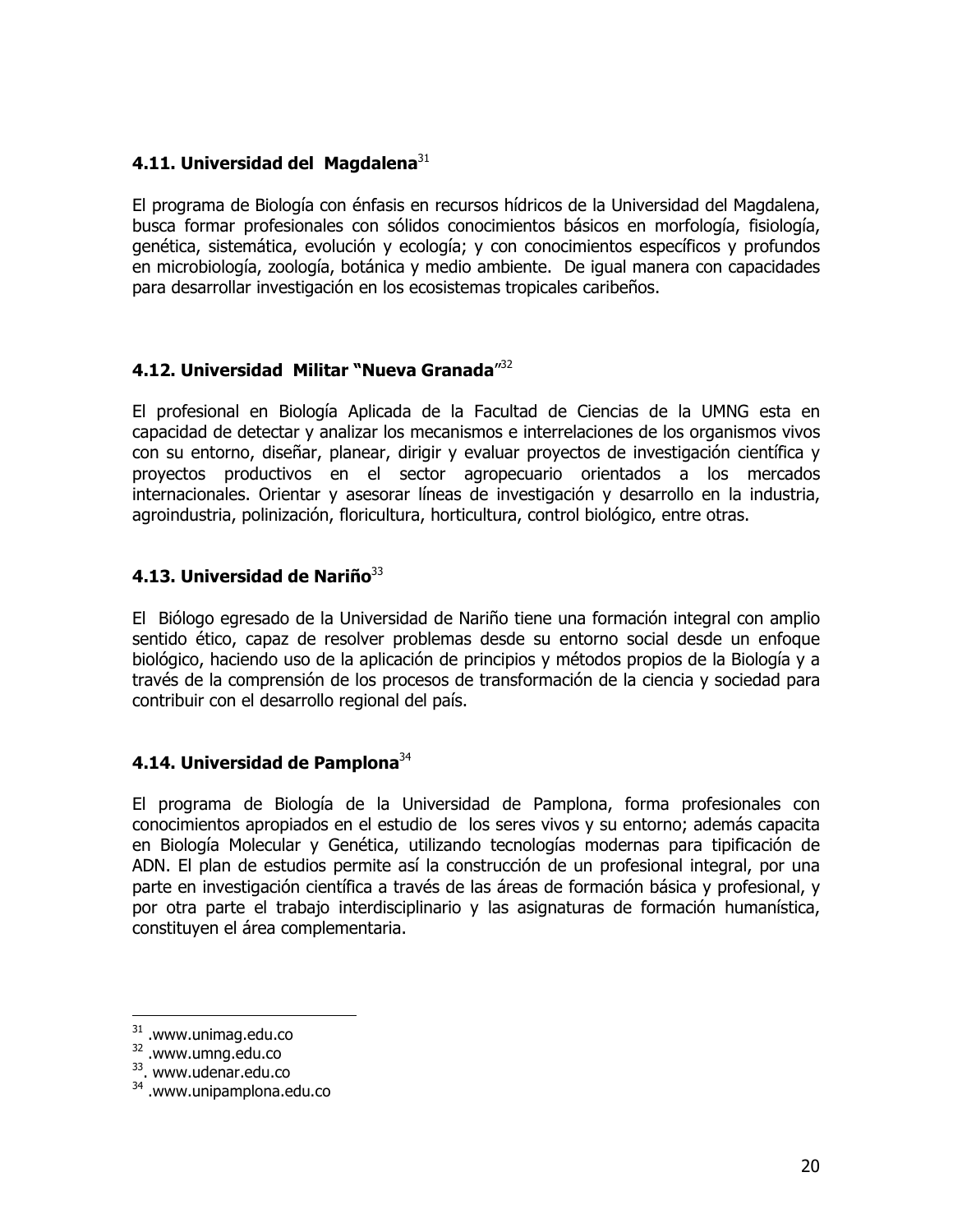## 4.15. Universidad Javeriana<sup>35</sup>

El Programa de Biología de la Universidad Javeriana busca formar un profesional competitivo, creativo, innovador y ético capaz de participar en la realización de investigación científica especialmente en las áreas de Genética, Ecología, Biotecnología vegetal y ambiental y Conservación, para generar y transmitir conocimiento, y de asumir posiciones de liderazgo que contribuyan a afrontar y solucionar problemas biológicos.

# 4.16. Universidad del Quindío<sup>36</sup>

El Plan de Estudios diseñado para el biólogo de la Universidad del Quíndio con énfasis en Biodiversidad y Medio Ambiente, tiene los componentes básicos generales, específicos y humanísticos suficientes y necesarios que lo capacitan para desarrollar habilidades, competencias y un desempeño competitivo en su campo profesional, lo que le permite liderar programas, diseñar y ejecutar proyectos de investigación en Biología, Biodiversidad y aspectos ambientales.

# 4.17. Universidad de Sucre $37$

El programa Biología con énfasis en Biotecnología de la Universidad de Sucre, busca formar profesionales con conocimientos teóricos y prácticos en Biología molecular, Biología celular, Conservación de recursos genéticos, diagnosis y Ecología.

## 4.18. Universidad Jorge Tadeo Lozano Ambiental<sup>38</sup>

El Biólogo Ambiental egresado de la UJTL participa con visión de sostenibilidad en el uso, la explotación y la investigación de los recursos naturales. Posee capacidad de reacción y previsión en el mantenimiento de los ecosistemas, y busca el equilibrio de la naturaleza con la industrialización y el desarrollo científico y tecnológico.

# 4.19. Universidad Jorge Tadeo Lozano Biología Marina<sup>39</sup>

La formación del biólogo marino de la Universidad Jorge Tadeo Lozano se fundamenta en el estudio de los campos que dan contexto a la comprensión y conocimiento de los organismos vivientes del mar, en los procesos biológicos que sustentan la vida marina, en la interacción entre las formas vivientes y su entorno, así como en los procesos que conducen al uso racional de los recursos marinos.

<sup>35</sup> www.javeriana.edu.co

 $36.$  WWW.uniquindio.edu.co<br> $37.$  WWW.unisucre.edu.co

<sup>&</sup>lt;sup>38</sup>. www.utadeo.edu.co

<sup>&</sup>lt;sup>39</sup>.www.utadeo.edu.co op.cit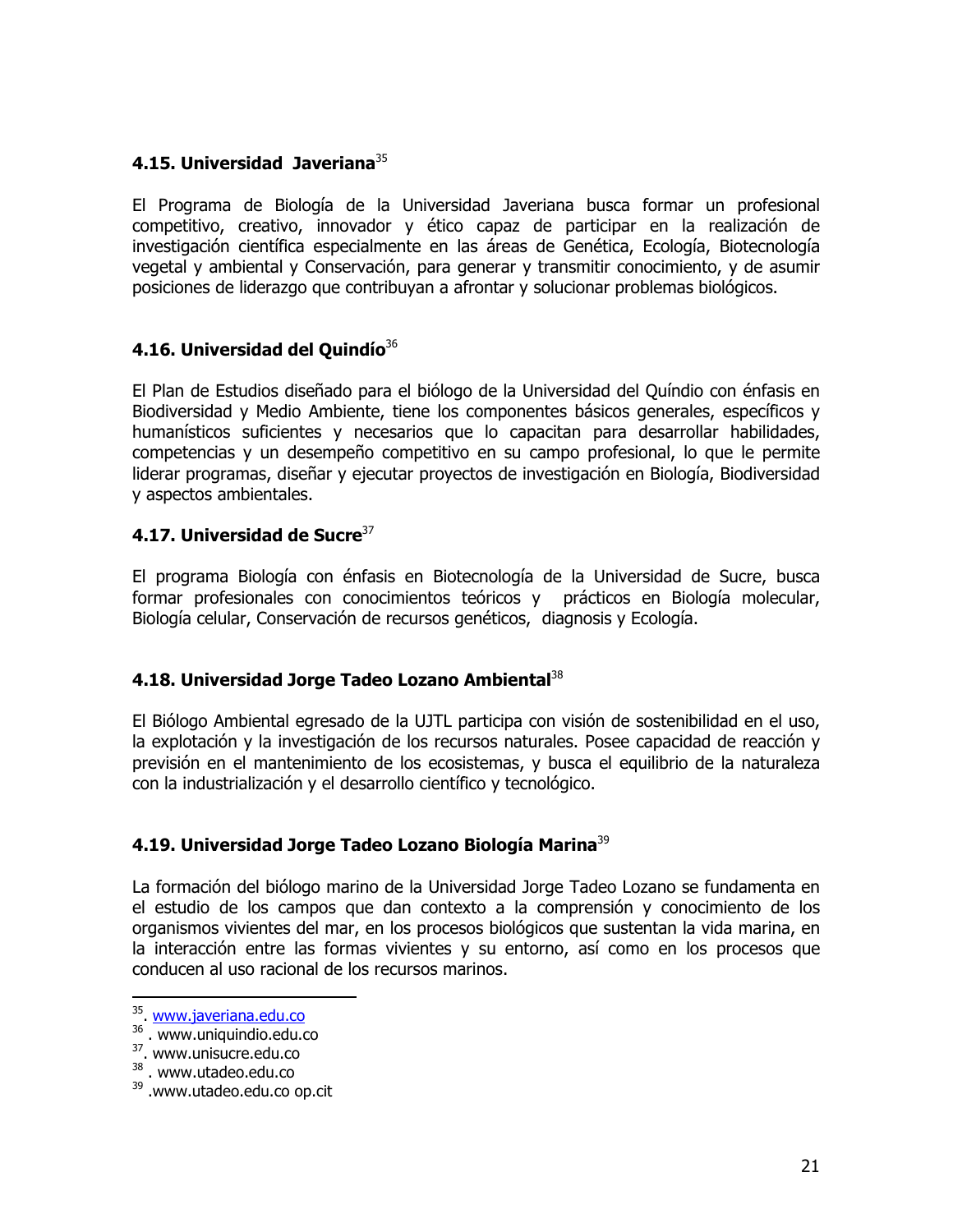# 4.20. Universidad Jorge Tadeo Lozano Biología Vegetal<sup>40</sup>

El Biólogo Vegetal egresado de la UJTL está en capacidad de responder con sólidos fundamentos científicos y tecnológicos a las necesidades de producción vegetal y agrícola de las comunidades, buscando el mejor aprovechamiento de los recursos disponibles. Puede desempeñarse en instituciones del Estado, centros de investigación y docencia, organismos no gubernamentales, empresas privadas, organizaciones campesinas, organismos internacionales y empleadores particulares.

# 4.21. Universidad Tecnológica del Chocó "Diego Luis Córdoba" 41

El Biólogo egresado del Programa de Biología con énfasis en recursos naturales que ofrece la Universidad Tecnológica del Chocó, está en la capacidad de dirigir y ejecutar investigación científica sobre Ecología, Medio Ambiente, Recursos Hídricos, Hidrobiológicos y Agro-silvo-pastoriles, Flora, Fauna, Manejo de Cuencas Hidrográficas y Fenómenos de Impacto Ambiental. De igual forma podrá desempeñarse en la dirección técnica y científica de laboratorios biológicos, Jardines Botánicos y Zoológicos, Estaciones Biológicas Experimentales, Bioterios, Zoocriaderos, Viveros, Banco de Germoplasma, Instituciones de manejo de recursos naturales renovables, institutos y museos de ciencias naturales. También podrá hacer Asesoría comunitaria para orientar el adecuado aprovechamiento de los recursos naturales.

## 4.22. Universidad del Tolima<sup>42</sup>

El programa de Biología de la Universidad del Tolima pretende formar profesionales que tengan interés por el conocimiento de la realidad natural y socioeconómica de Colombia, capacidad de investigar diferentes niveles de organización biológica y de prever las consecuencias de las actividades humanas en dicho nivel, capacidad para llevar a cabo un manejo racional de los recursos naturales y capacidad de formar grupos de trabajo interdisciplinarios que puedan abarcar los problemas naturales desde sus diversas facetas.

## 4.23. Universidad Nacional<sup>43</sup>

El objetivo del Programa de biología en la Universidad Nacional, es preparar biólogos con formación científica, capaces de identificar problemas en los diferentes campos de las ciencias biológicas y de participar en su solución. Contribuir en la formación de biólogos con capacidad de profundizar en el conocimiento de la fauna, la flora y los ecosistemas

<sup>40</sup> www.utadeo.edu.co op.cit

<sup>&</sup>lt;sup>41</sup> http://www.utch.edu.co/pcivil.htm

 $42$ . www.ut.edu.co

<sup>&</sup>lt;sup>43</sup>. www.unal.edu.co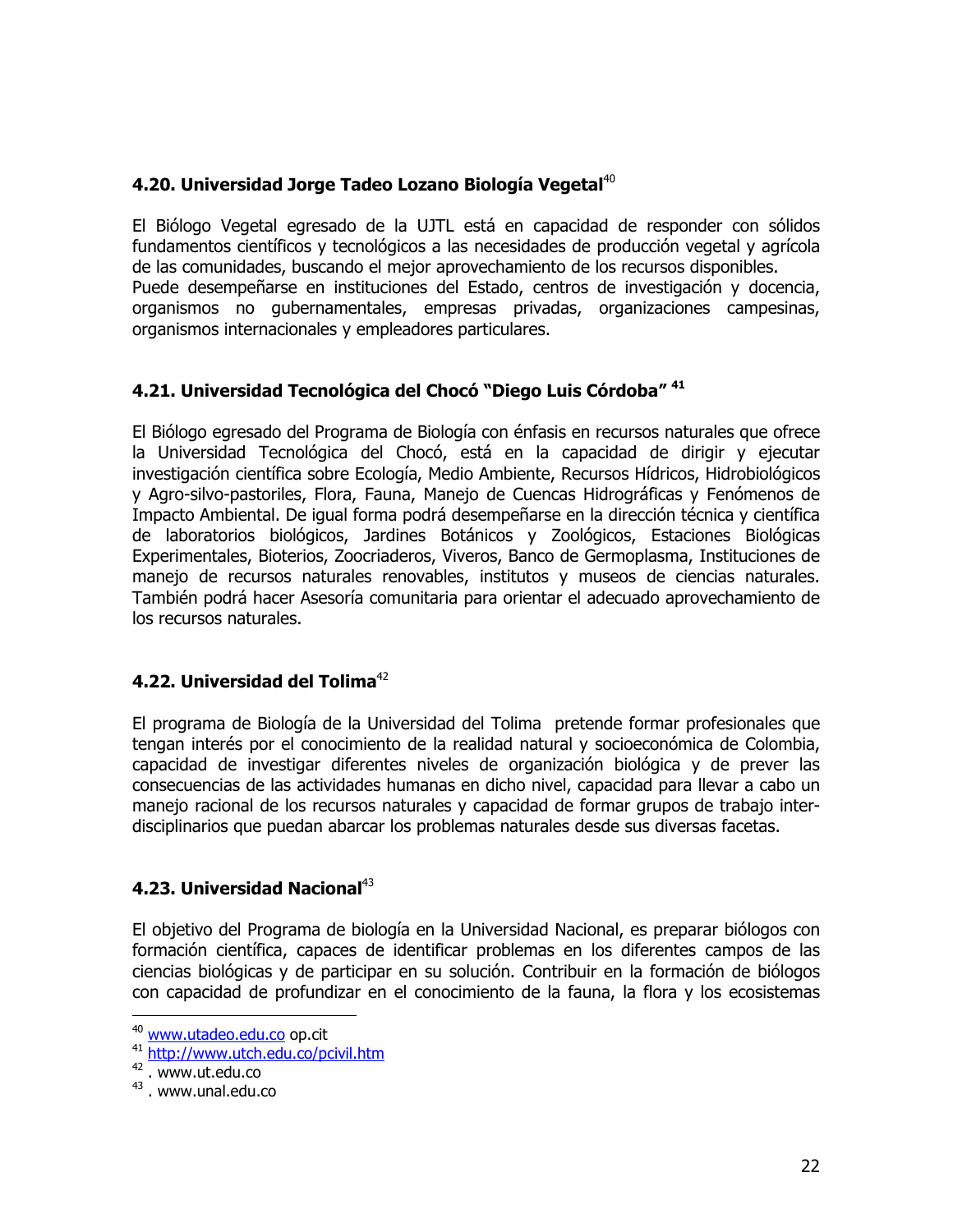colombianos, así como de proponer planes para la conservación, el manejo y el uso racional de los mismos. Preparar biólogos con capacidad para participar en investigación biológica aplicada al área de la salud, de la industria de los alimentos, del sector agropecuario y de la planeación, ordenamiento, uso y manejo sostenible. Preparar profesionales con capacidad de utilizar el conocimiento biológico y ecológico de regiones en la búsqueda y evolución de soluciones a problemas de la producción y del desarrollo del país.

# 4.24. Universidad Pedagógica y Tecnológica de Colombia<sup>44</sup>

El programa de Biología de la Universidad Pedagógica y Tecnológica de Colombia, enfatiza en la formación de profesionales altamente calificados en el campo de la Ecología, la Conservación de los recursos naturales, la Educación y la Gestión ambiental entre otros, para satisfacer necesidades regionales y nacionales en este campo de desempeño profesional.

## 4.25. Universidad del Valle<sup>45</sup>

El Biólogo de la Universidad del Valle es un profesional con capacidad para profundizar en el conocimiento de la fauna, la flora y los ecosistemas colombianos; de proponer y desarrollar políticas para la conservación, manejo y uso racional de tales recursos naturales. Iqualmente tiene la capacidad para participar en investigación biológica aplicada al área de la salud, a la industria de alimentos, al sector agropecuario y a la planeación, ordenación, uso y manejo con criterio ecológico de las regiones.

Luego de revisar y analizar los programas de Biología en Colombia y en otros países, se encontró que el perfil profesional del Biólogo está orientado hacia una formación con una actitud investigativa de perfil amplio, utilizando los seres vivos y su relación con el medio ambiente como obieto de estudio, con capacidad de trabajo en el laboratorio y campo, con conocimiento en el uso y preservación de los recursos naturales y con la capacidad para generar y transmitir su conocimiento.

## **5. PLANES DE ESTUDIO**

La información obtenida de los planes de estudio permitió establecer que los programas de Biología de Colombia, están constituidos por un componente básico y un componente disciplinar común, acompañado de asignaturas que caracterizan la autonomía e identidad profesional de cada uno de los programas. También se logró establecer que los 25 programas de Biología tienen áreas comunes y áreas específicas.

<sup>&</sup>lt;sup>44</sup>. www.uptc.edu.co

<sup>&</sup>lt;sup>45</sup> www.univalle.edu.co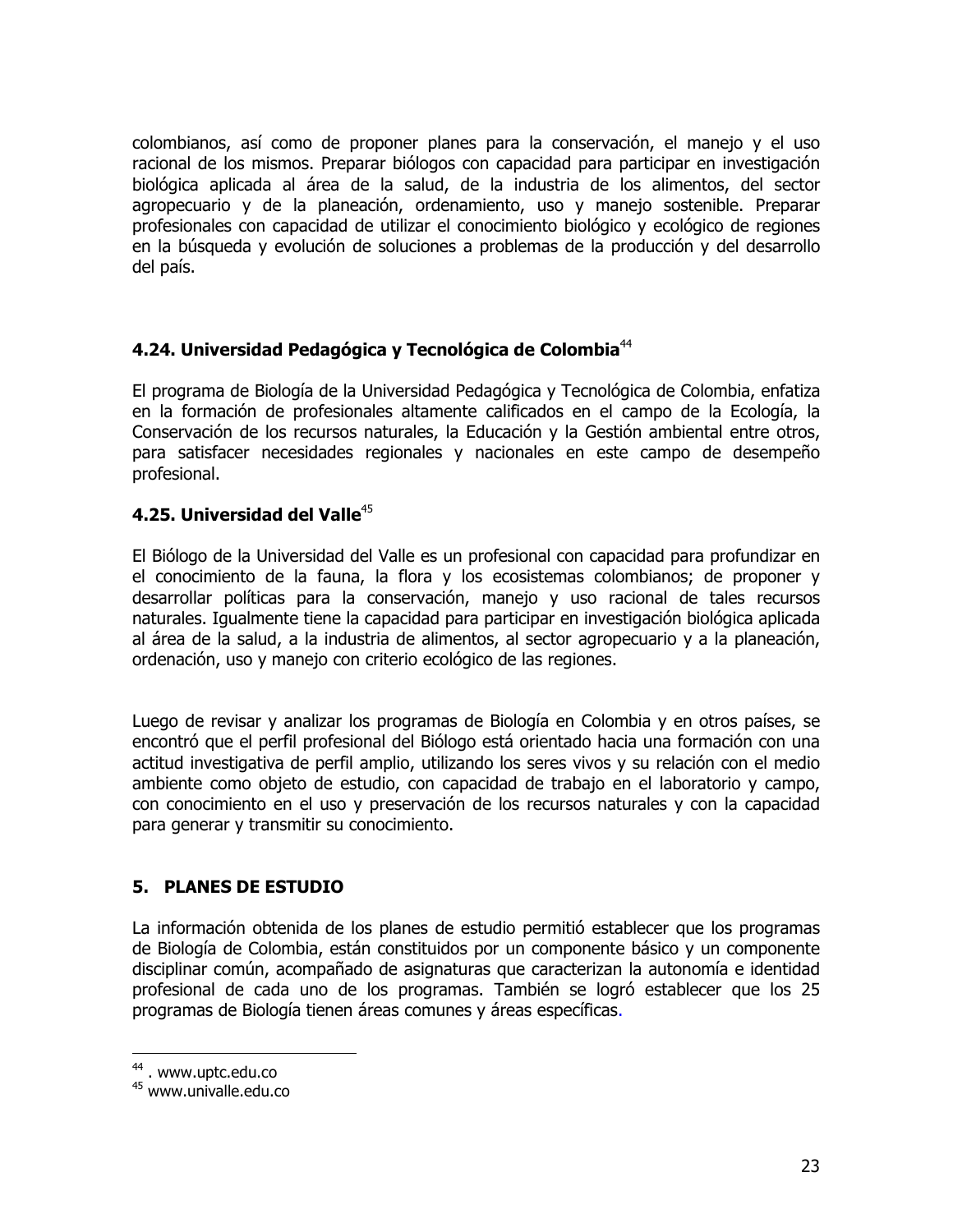Dentro de las áreas comunes hay asignaturas que constituyen el componente básico constituido por matemáticas, estadística, física y química y existen asignaturas que constituyen los componentes propios de la disciplina como son: Biología celular, biología molecular, bioquímica, genética, microbiología, biología animal, biología vegetal, evolución y ecología. Además de las anteriores, existen asignaturas que corresponden a ciencias sociales y humanidades, lo mismo que a investigación para finalizar con el trabajo de grado. Esta tendencia es marcada en unos programas más que en otros pero en general hay una plena identificación con la estructura de los programas de Biología de otros países especialmente con los de Europa y América Latina.

En la Tabla 2 se presenta la frecuencia con que se encuentran las asignaturas obligatorias y que son comunes a todos los planes de estudio, organizadas en 14 grupos por afinidad temática. F1 representa la presencia de la asignatura en los 25 programas de Biología, y T1 el porcentaje de esa frecuencia. F0 es la ausencia de esa asignatura en los programas.

|                    | <b>AREAS COMUNES</b>                 | F <sub>1</sub> | F <sub>0</sub> | T <sub>1</sub> | T1%  |
|--------------------|--------------------------------------|----------------|----------------|----------------|------|
| <b>MATEMATICAS</b> | Fundamentos de matemáticas           | 16             | 9              |                |      |
|                    | Matemáticas I o Cálculo I            | 24             | 1              |                |      |
|                    | Matemáticas II ó Cálculo II          | 18             | $\overline{7}$ | 62.0           | 9.1  |
|                    | Ecuaciones dif. ó Cálculo avanzado   | 3              | 22             |                |      |
|                    | Algebra Lineal                       | 1              | 24             |                |      |
| <b>ESTADISTICA</b> | Estadística I                        | 12             | 13             |                |      |
|                    | Estadística II                       | $\mathbf 0$    | 25             |                |      |
|                    | Bioestadística                       | 15             | 10             | 45.0           | 6.6  |
|                    | Diseño experimental                  | 18             | $\overline{7}$ |                |      |
| <b>FISICA</b>      | Física                               | 18             | $\overline{7}$ |                |      |
|                    | Físico-química                       | 11             | 14             |                | 7.8  |
|                    | Biofísica I                          | 19             | 6              | 53.0           |      |
|                    | <b>Biofísica</b> II                  | 5              | 20             |                |      |
| QUIMICA            | Fundamentos de química/Qui.Inorg     | 22             | 3              |                |      |
|                    | Química básica                       | 9              | 16             | 69             | 10.4 |
|                    | Análisis químico                     | 15             | 10             |                |      |
|                    | Química orgánica                     | 23             | $\overline{2}$ |                |      |
|                    | Biología bioquímica celular          | 1              | 24             |                |      |
| <b>BIOLOGIA</b>    | Biología                             | 23             | $\overline{2}$ |                |      |
| <b>CELULARY</b>    | general/multicelular/organismos      |                |                | 65.0           | 9.6  |
| <b>MOLECULAR</b>   | Biología Celular I                   | 17             | 8              |                |      |
|                    | Biología Celular II                  | $\overline{2}$ | 23             |                |      |
|                    | Biología molecular                   | 22             | 3              |                |      |
| <b>BIOQUIMICA</b>  | Bioquímica-I                         | 25             | $\mathbf 0$    | 26.0           | 3.8  |
|                    | Bioquímica II                        | 1              | 24             |                |      |
| <b>GENETICA</b>    | Genética                             | 25             | $\mathbf 0$    | 25.0           | 3.7  |
|                    | MICROBIOLOGIA Microbiología/Biología | 25             | $\mathbf 0$    | 25.0           | 3.7  |
|                    | microorganismos                      |                |                |                |      |
| <b>BIOLOGIA</b>    | Biología vegetal I                   | 25             | $\mathbf 0$    | 89.0           | 13.1 |
| <b>VEGETAL</b>     | Biología vegetal II                  | 12             | 13             |                |      |

Tabla 2. Frecuencias de asignaturas en las áreas comunes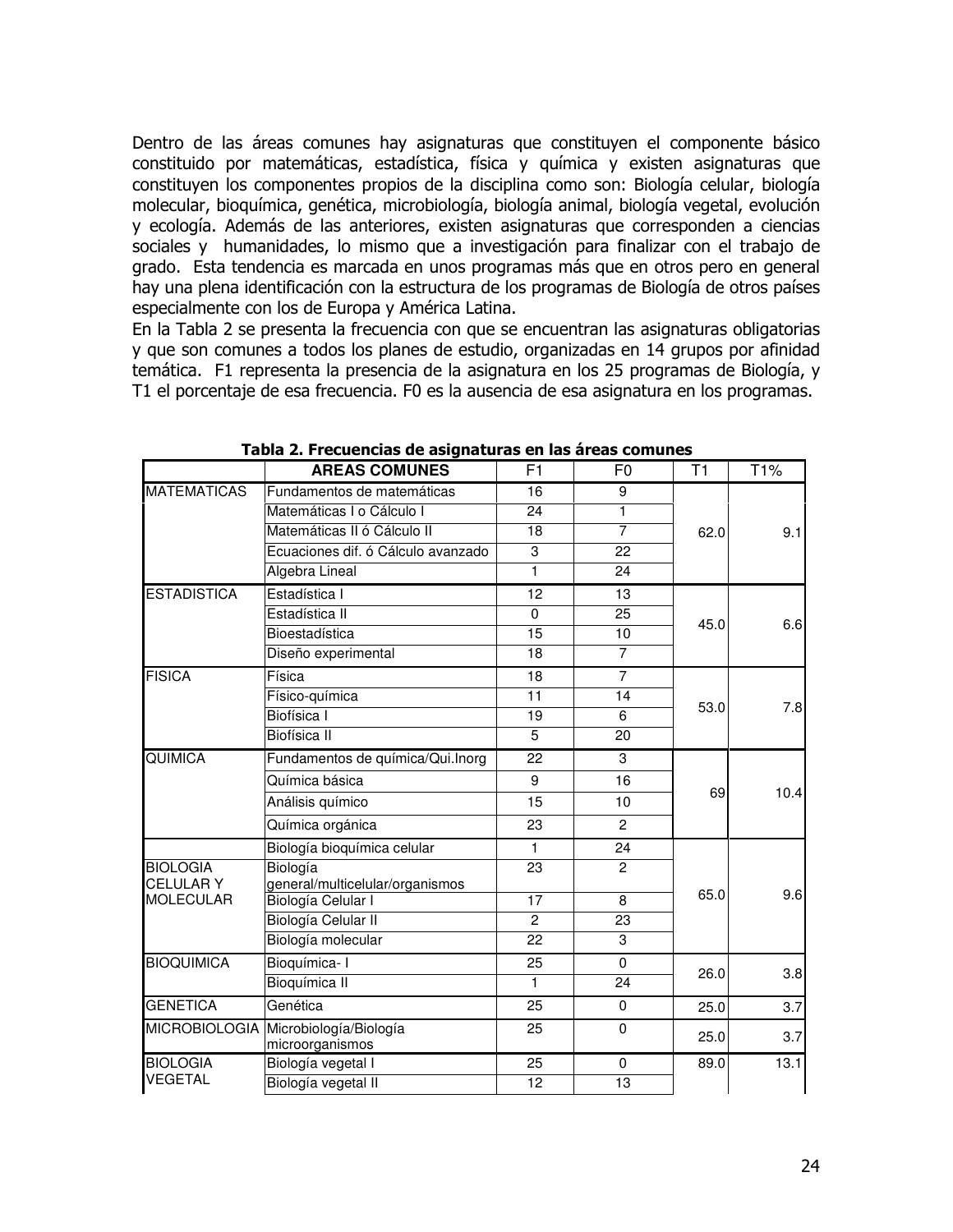|                      | Fisiología vegetal                        | 18    | 7              |      |       |
|----------------------|-------------------------------------------|-------|----------------|------|-------|
|                      | Embriología - Biología del desarrollo     | 15    | 10             |      |       |
|                      | Taxonomía y Sistemática<br>/generalidades | 19    | 6              |      |       |
| <b>BIOLOGIA</b>      | Zoología de cordados/vertebrados          | 23    | $\overline{2}$ |      |       |
| <b>ANIMAL</b>        | Zoología de invertebrados                 | 22    | 3              |      |       |
|                      | Fisiología animal                         | 18    | 7              | 97.0 | 14.3  |
|                      | Embriología - Biología del desarrollo     | 14    | 11             |      |       |
|                      | Taxonomía y Sistemática<br>/generalidades | 20    | 5              |      |       |
| <b>EVOLUCION</b>     | Evolución                                 | 23    | 2              | 23.0 | 3.4   |
| <b>ECOLOGIA</b>      | Ecología                                  | 25    | 0              |      |       |
|                      | Ciencias ambientales                      | 9     | 16             | 34.0 | 5.0   |
| <b>CONSTITUCION</b>  | Constitución política/ legislación        | 16    | 9              | 16.0 | 2.4   |
| <b>INVESTIGACION</b> | Seminario de investigación                | 18    | 7              |      |       |
|                      | Metodología de la investigación           | 13    | 12             | 51.0 | 7.5   |
|                      | Trabajo de Grado                          | 20    | 5              |      |       |
|                      |                                           | 680.0 |                |      | 100.0 |

Como se aprecia en la tabla 2 las asignaturas que más se presentan son aquellas que pertenecen a Biología vegetal (13%) y animal (13%) y que incluye, embriología, botánica, fisiología y sistemática tanto animal como vegetal respectivamente. Es importante de igual forma resaltar que las ciencias básicas como la matemática, estadística, física y química ocupan dentro de los planes de estudio de todas las universidades un porcentaje significativo del 34%, Gráfica 1.

Gráfica 1. Porcentaje de la frecuencia de las asignaturas en las áreas comunes

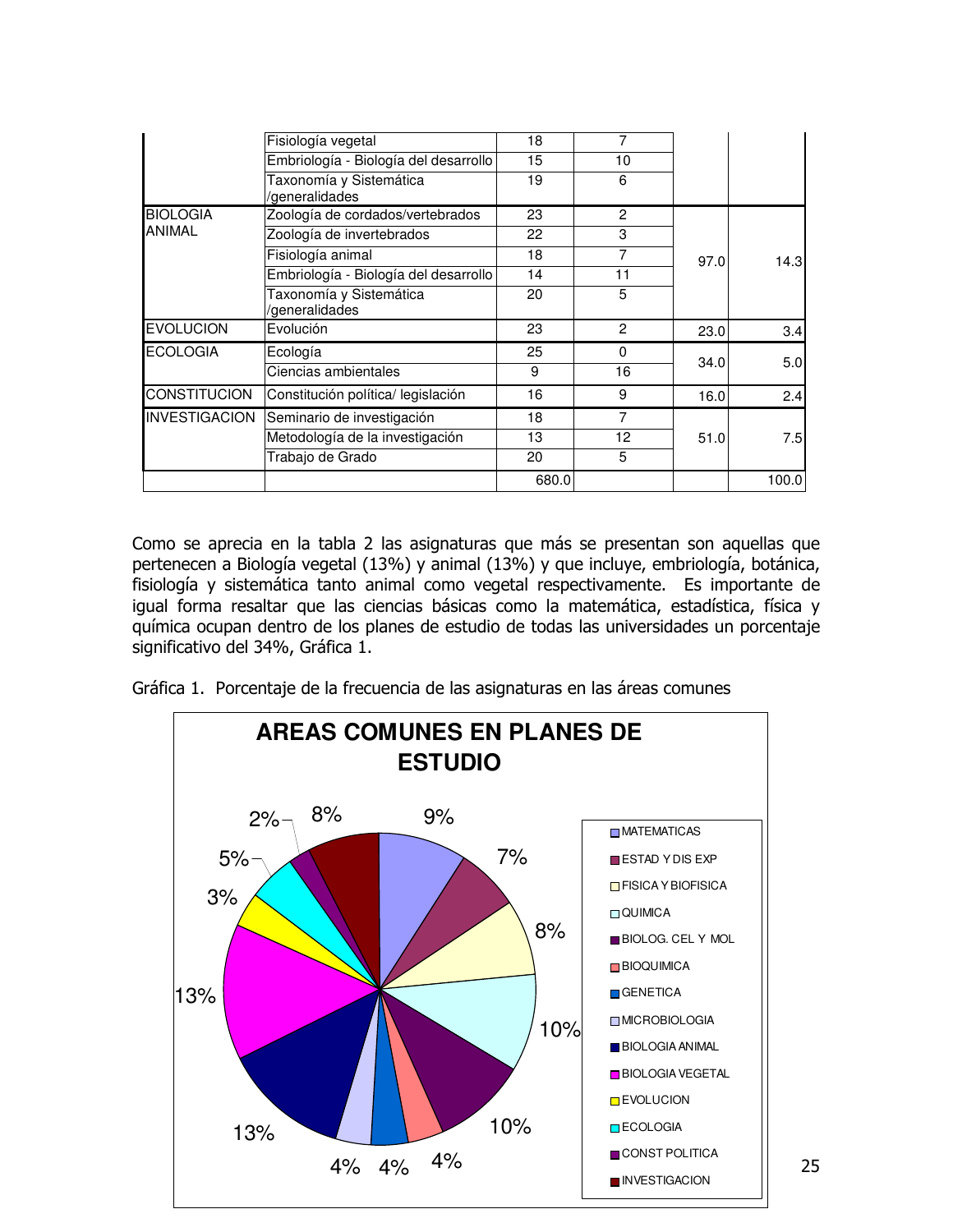Aunque hay diversidad en la oferta que hacen las universidades en el área sociohumanista, se observa que constitución política lo mismo que legislación tienen un porcentaje representativo en los planes de estudio de Biología. La presencia del 8% en asignaturas relacionadas con investigación en los planes de estudio, es coherente con los objetivos que la mayoría de programas de Biología tienen donde se resalta el componente investigativo como pilar fundamental en la labor del biólogo colombiano.

Las áreas como genética, evolución, microbiología, ecología, aunque están presentes en la mayoría de programas, se encuentran en un porcentaje pequeño ya que generalmente incluyen una sola asignatura.

Respecto a las electivas no incluídas en este análisis, ya que se va a evaluar las asignaturas obligatorias y que sean comunes en los planes de estudio, existe una gran diversidad que va desde lo más general como administración hasta lo más particular como fisiología humana de alta montaña. La presencia de estas electivas es lo que le imprime la identidad y característica propia a cada programa de Biología del país.

Analizando en forma más detallada la composición de los planes de estudio, se tiene que el Biólogo requiere tener conocimientos propios de la disciplina como:

- · Dimensión evolutiva de la materia viva.
- Origen de diferentes grupos de seres vivos, de multicelularidad, embriogénesis y fisiología comparada de los seres vivos.
- Relación entre estructura y función en los seres vivos
- · Conocimiento de la biodiversidad desde el punto de vista molecular, celular, individual, poblacional y comunitario.
- Relaciones de los organismos entre ellos y con el medio en que viven.  $\bullet$
- Unidad y continuidad de la vida.  $\bullet$
- Conocer bases biológicas de funcionamiento de la tierra para poder solucionar  $\bullet$ problemas del país y el ser humano
- Conocimiento, manejo y conservación de los recursos naturales.
- Conocimiento y conciencia de la biodiversidad del país.
- Conceptos básicos de biotecnología.

De igual manera, el soporte para este conocimiento lo da saberes de otras disciplinas como:

- Matemáticas y física
- Química y bioquímica
- · Diseño experimental
- · Manejo de lengua materna
- Maneja de segunda lengua, preferiblemente inglés  $\bullet$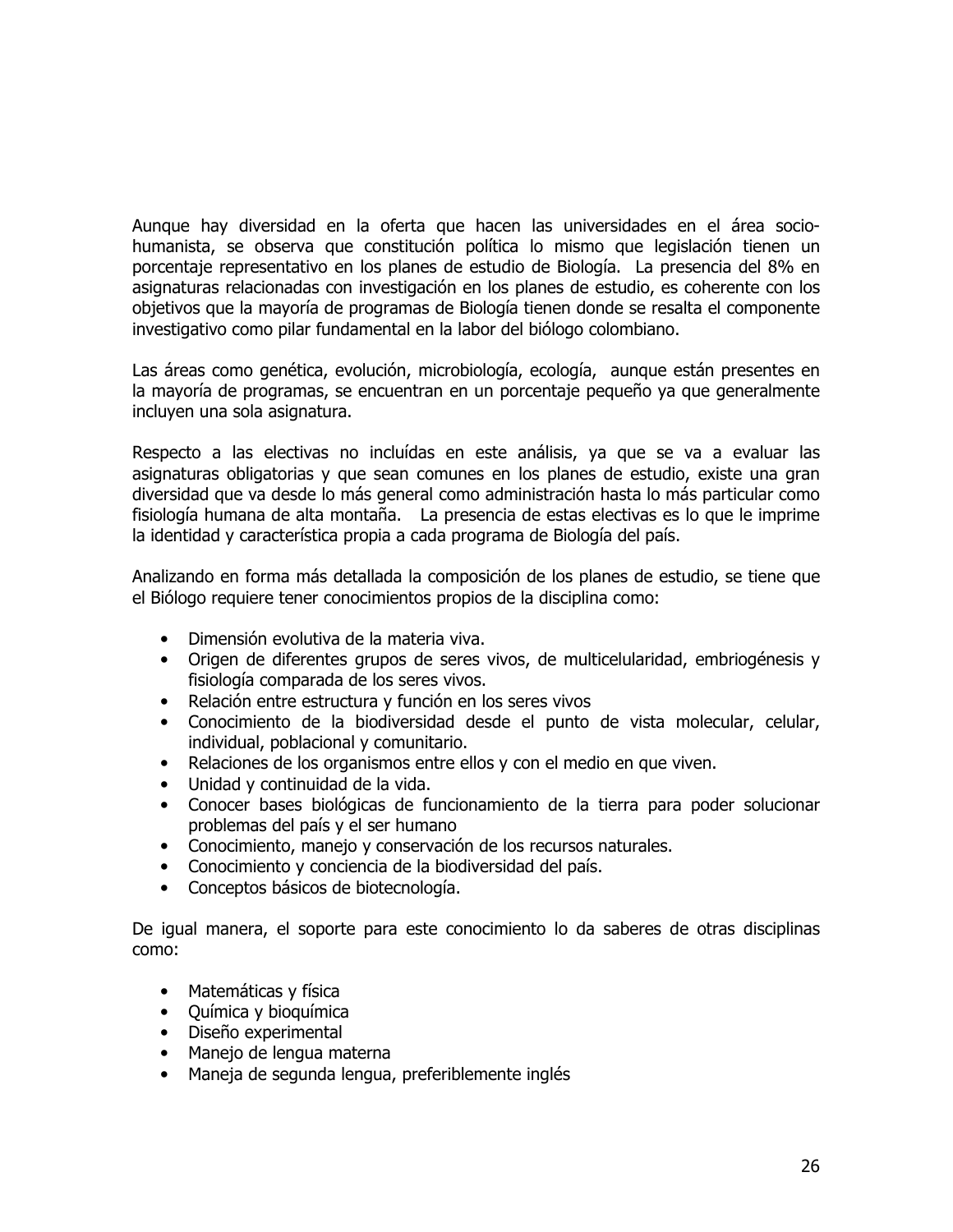- Informática como herramienta de trabajo
- Realidad social del país y el mundo en que vive
- $\bullet$  Etica.

# **6. OBJETO DE ESTUDIO**

Teniendo en cuenta lo anterior, el objeto de estudio de la biología son los seres vivos y su interrelación con el medio que les rodea, desde los virus hasta los sistemas biológicos. Este estudio se realiza desde el punto de vista molecular, celular, estructural, sistémico, Ecológico y Ambiental teniendo como eje transversal la evolución. El biólogo debe desarrollar investigación en forma cotidiana con la capacidad de realizar trabajo en campo y en laboratorio que permita dar soluciones a problemas relacionados con las interacciones de los seres vivos. Debe tener la capacidad de integrar la información acerca de los sistemas biológicos. Desarrollar capacidades para la valoración y aprovechamiento sostenible de la diversidad biológica y la capacidad para crear y administrar empresas biológicas y transmitir su conocimiento.

# 7. CAMPOS DE ACCION DEL BIÓLOGO

Mediante la Ley 22 del 17 de septiembre de 1984, se reglamenta que "el ejercicio de la profesión de Educación Superior de Biología es toda actividad relacionada con la utilización de los principios, conocimientos y técnicas propias de las diferentes áreas que conforman la Biología como la biología celular, la biología molecular, la morfofisiología, la genética y la ecología"<sup>46</sup>. El Decreto número 2531 de 1986 establece las áreas de trabajo intelectual y físico del Biólogo, que en forma general incluyen: Dirección y ejecución de la investigación pura o aplicada en los diversos campos de la biología, aplicaciones técnicas de conocimiento y métodos de la biología en el análisis, control y tratamiento de residuos Dirección técnica y científica en laboratorios científicos, industriales o domésticos. Institutos, jardines botánicos, zoológicos, museos y estaciones experimentales. Dirección, supervisión y ejecución de labores cuyo resultado final sea un documento o de carácter biológico. Asesorías y consultorías a las entidades oficiales y privadas vinculadas al nivel científico y tecnológico con recursos naturales y medio ambiente.<sup>47</sup>

# 8. EVALUACIONES SIMILARES A LOS ECAES A NIVEL INTERNACIONAL

Existen experiencias de exámenes de cobertura nacional en donde se evalúan estudiantes próximos a obtener su título de biólogo en países como Brasil.<sup>48</sup>

En Brasil el Exámen Nacional de Cursos (ENC-Provâo) es aplicado por el Instituto Nacional de Estudios e investigaciones Anísio Teixeira, adscrito al Ministerio de Educación. El exámen tiene como objetivo evaluar conocimientos y habilidades necesarias para el

<sup>46</sup> Ley 22 de septiembre 17 de 1984. Profesión de biología en el territoria nacional.

<sup>&</sup>lt;sup>47</sup> Decreto número 2531 de 1986. Agosto 4, 1986.

<sup>48</sup> http://www.inep.gov.br/superior/provao/diretrizes/2003/biologia.htm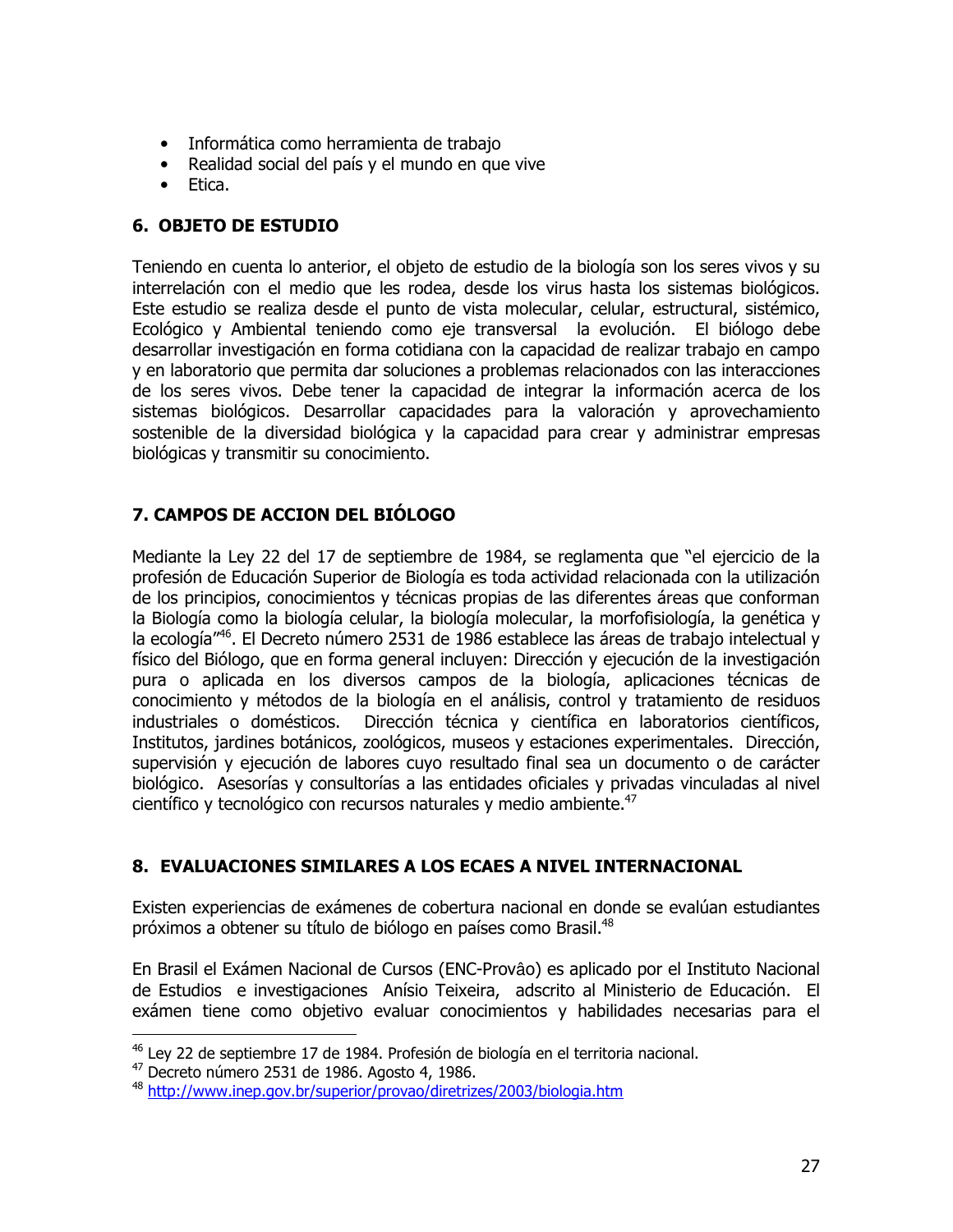ejercicio de la profesión y de la ciudadanía. Toma como referencia el perfil de un profesional con formación científica y conocimientos que le permitan observar, interpretar y evaluar con una visión integradora y crítica los fenómenos de la naturaleza. Que sea capaz de intervenir los procesos biológicos y tecnológicos correlacionados, de manera ética y con compromiso de conservación de la biodiversidad. Que sea capaz de actuar en equipo multidisciplinario y en comunidades, y que tenga consciencia de la importancia de la formación continuada y de su papel como agente transformador de la realidad, comprendiendo la ciencia como una actividad con potencialidades y limitaciones.

Las competencias y habilidades evaluadas son:

Habilidades generales para:

- Integrar los conceptos y procesos que caracterizan el conocimiento biológico.  $\omega$  .
- Comprender la evolución como un suceso integrador del concepto biológico.
- Argumentar y reflexionar críticamente.
- Identificar problemas y proponer soluciones pautadas en la metodología científica.
- Utilizar un lenguaje con claridad, precisión, propiedad en la comunicación, fluidez verbal y riqueza en el vocabulario.
- Observar, interpretar, analizar y sintetizar datos e información.
- Leer críticamente términos técnico-científicos.

Habilidades específicas para:

- Analizar el desenvolvimiento del conocimiento biológico en sus aspectos históricos y sociales.
- Interrelacionar causa y efecto de los proceso naturales y biológicos  $\omega$  .
- Comprender e interpretar el impacto del desenvolvimiento científico y biotecnológico en la sociedad y en el medio ambiente.
- Diagnosticar (observar, sistematizar, analizar y evaluar) los problemas que son inherentes a las ciencias biológicas.
- Comunicarse adecuadamente en situaciones y/o procesos educativos que involucran un conocimiento biológico.

La prueba consta de 40 preguntas de selección múltiple y cinco preguntas abiertas. Como parte del exámen se envía se envía un cuestionario a los graduandos, cuya hoja de respuesta debe ser entregada por escrito el día de la prueba.

#### 9. CARACTERIZACIÓN DE LAS COMPETENCIAS Y COMPONENTES A EVALUAR

#### 9.1. COMPONENTES:

En la Reunión Nacional para los ECAES organizada por ACOFACIEN con la asistencia de Profesores, Directores de Carrrera y de Departamentos de Biología del país, Decanos y profesionales del ICFES se estableció que se evaluarán las áreas comunes a todos los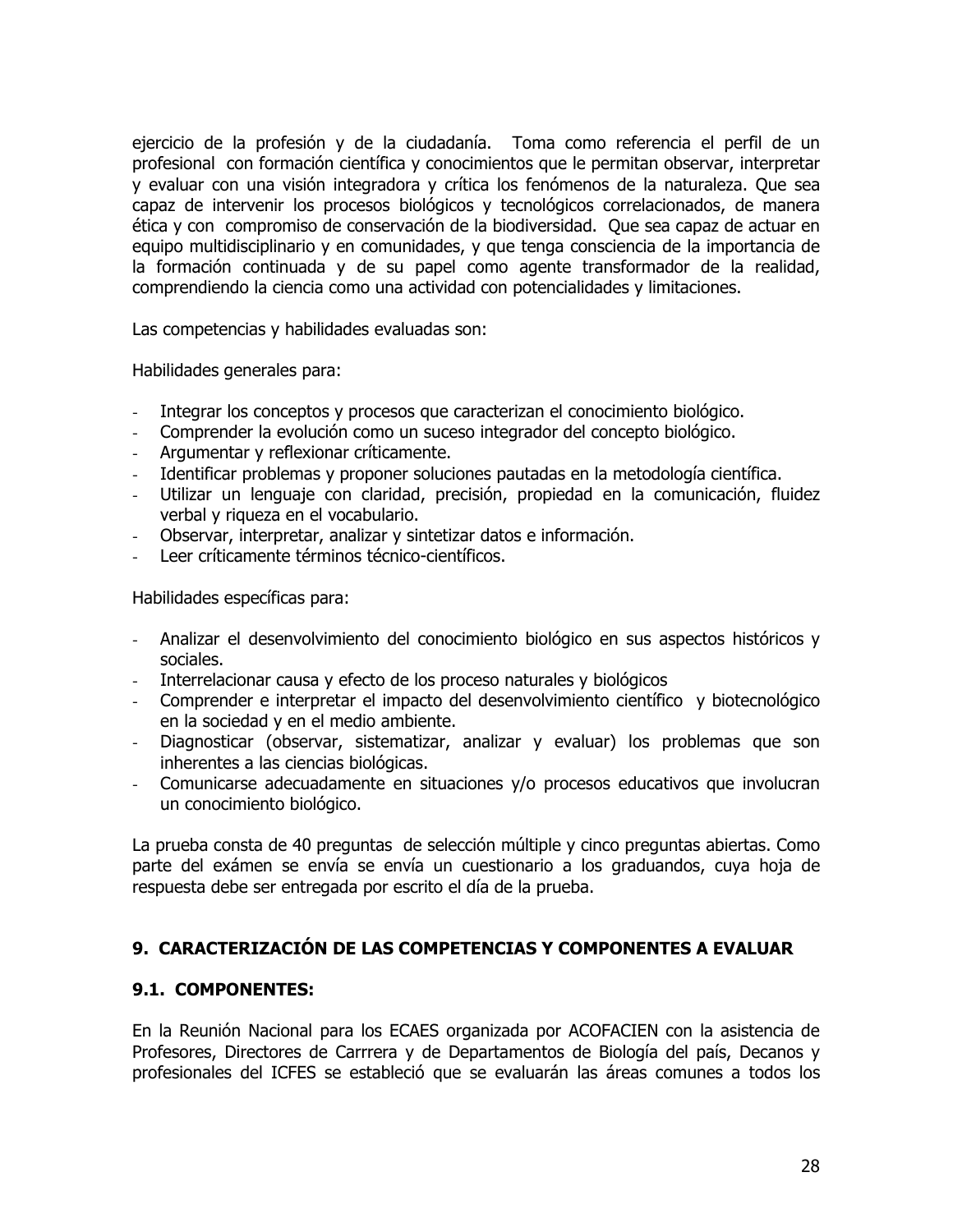programas de Biología. La Comunidad Académica estableció que en los ECAES de Biología se evaluaran 8 componentes: 1 componente básico o fundamentación científica y 7 componentes disciplinares con un porcentaje de 12.5% cada uno. El componente de fundamentación científica (Tabla 3) y componentes disciplinares (Tabla 4) comprenden los siguientes subcomponentes.

| <b>COMPONENTE</b>                          | <b>SUBCOMPONENTE</b>           | <b>CONCEPTOS</b><br>(SUBSUB)                                                                                                                                                                                                                                                                                             |
|--------------------------------------------|--------------------------------|--------------------------------------------------------------------------------------------------------------------------------------------------------------------------------------------------------------------------------------------------------------------------------------------------------------------------|
|                                            | QUIMICA Y<br><b>BIOQUIMICA</b> | Estequiometría<br>Enlace químico<br>Soluciones<br>Estados de la materia<br>Cinética y equilibrio químico<br>Grupos funcionales<br>Estructura de biomoléculas Metabolismo<br>Metabolismo de biomoléculas<br>Enzimología                                                                                                   |
| <b>FUNDAMENTACION</b><br><b>CIENTIFICA</b> | MATEMATICAS<br>Y ESTADISTICA y | Cálculo integral<br>Cálculo diferencial<br>DISEÑO EXPERIMENTAL Fundamentos de matemática<br>(Conjuntos,<br>números reales, funciones, fracciones y<br>ecuaciones lineales)<br>Probabilidad<br>Estadística descriptiva<br>Estadística inferencial, paramétrica y<br>no<br>paramétrica), diseño experimental               |
|                                            | FISICA Y BIOFISICA             | Física Newtoniana (movimiento, leyes de<br>newton, dinámica, fuerzas,<br>gravedad,<br>palancas).<br>Movimiento ondulatorio (Luz, espectro de<br>luz, óptica, espectro de absorción).<br>Termodinámica<br>Fluidos (presión y viscosidad)<br>Electricidad (Potencial de acción, impulso<br>eléctrico)<br>Trabaio v energía |

| Tabla 3. SUBCOMPONENTES Y CONCEPTOS DEL COMPONENTE DE FUNDAMENTACION |  |
|----------------------------------------------------------------------|--|
| <b>CIENTIFICA</b>                                                    |  |

#### Tabla 4. COMPONENTES Y SUBCOMPONENTES A EVALUAR

| <b>COMPONENTE</b>                          | <b>PORCENTAJE</b><br>$\frac{0}{0}$ | <b>SUBCOMPONENTE</b>                                                                  |
|--------------------------------------------|------------------------------------|---------------------------------------------------------------------------------------|
| <b>FUNDAMENTACION</b><br><b>CIFNTIFICA</b> | 12.5                               | - Química y bioquímica<br>- Matemáticas y estadística y Diseño experimental<br>Física |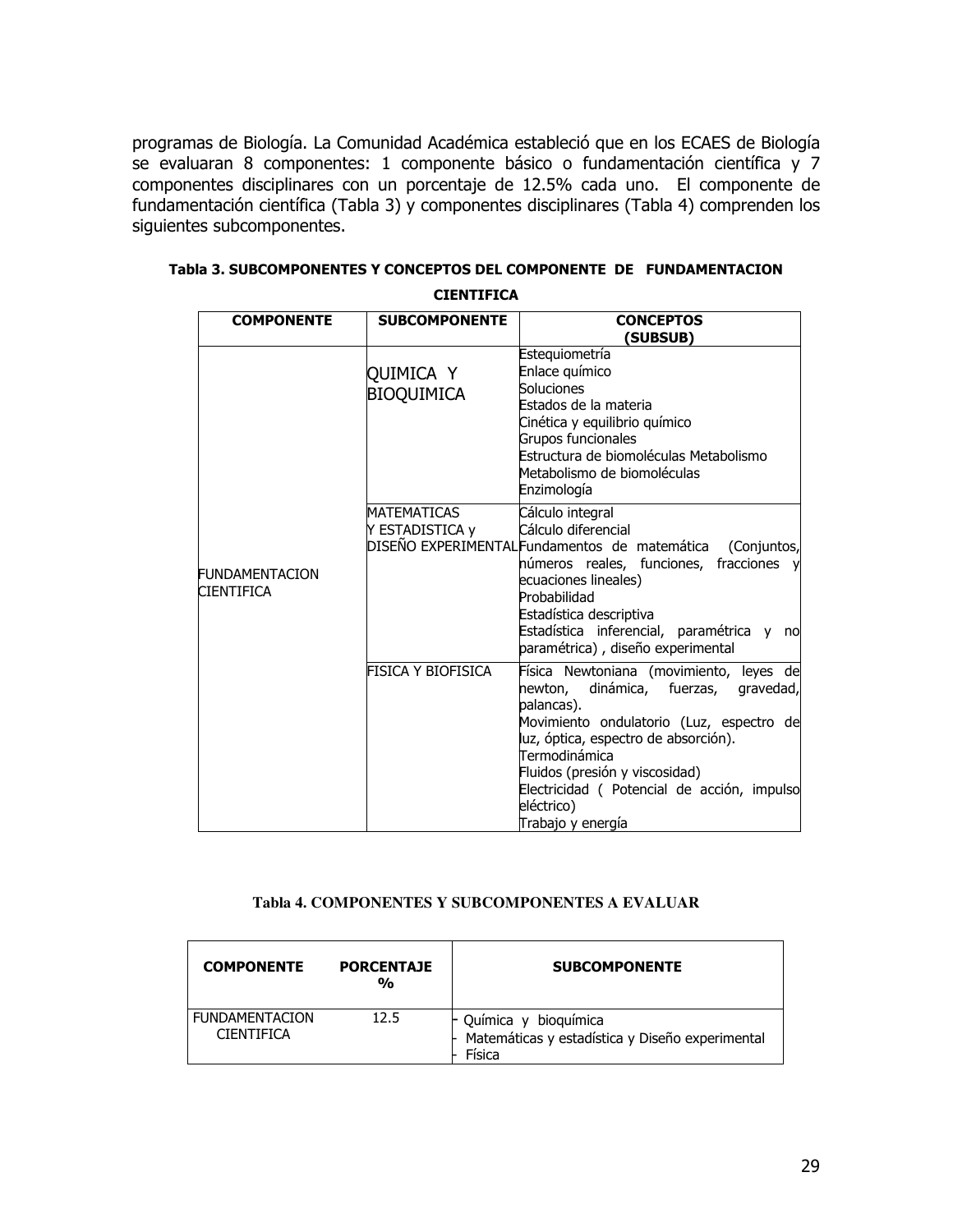| <b>BIOLOGIA CELULAR</b><br>у<br><b>MOLECULAR</b> | 12.5 | Teoría celular<br>Tipos de células<br>Relación: estructura-función<br>Ciclo celular<br>Diferenciación celular<br>Estructura molecular de genes y cromosomas<br>Replicación y reparación del ADN<br>Expresión y regulación génica<br>Métodos moleculares |
|--------------------------------------------------|------|---------------------------------------------------------------------------------------------------------------------------------------------------------------------------------------------------------------------------------------------------------|
| <b>GENETICA</b>                                  | 12.5 | Mendeliana y no Mendeliana<br>Teoría cromosómica<br>Genética del sexo<br>Mutación<br>Recombinación y ligamiento                                                                                                                                         |
| <b>EVOLUCION</b>                                 | 12.5 | Teorías evolutivas.<br>Modelos de selección<br>Mecanismos genéticos del cambio<br>evolutivo<br>(microevolución)<br>Patrones macroevolutivos<br>Especiación y zonas híbridas.<br>Adaptación<br>Conceptos básicos de filogenia                            |
| <b>ECOLOGIA</b>                                  | 12.5 | Teoría de sistemas ecológicos<br>Poblaciones<br>Comunidades<br>Ecosistemas                                                                                                                                                                              |
| MICROBIOLOGIA                                    | 12.5 | Dominios: Archaea, Bacteria y Eucarya<br>Morfología y fisiología<br>Genética microbiana<br>Ecología microbiana<br>Crecimiento microbiano<br>Virus: Estructuras y ciclos                                                                                 |
| <b>BIOLOGIA ANIMAL</b>                           | 12.5 | Filogenia básica<br>Estructura<br>Funciones de relación<br>Procesos homeodinámicos<br>Reproducción y desarrollo                                                                                                                                         |
| <b>BIOLOGIA VEGETAL</b>                          | 12.5 | Filogenia básica<br>Estructura<br>Fisiología<br>Reproducción y desarrollo                                                                                                                                                                               |

# 9.2. CARACTERIZACIONES DE LOS COMPONENTES<sup>49</sup>

<sup>49</sup> La caracterización de los componentes la realizaron los profesores asistentes a la Primera<br>Reunión Nacional de ECAES-Biología en Medellín.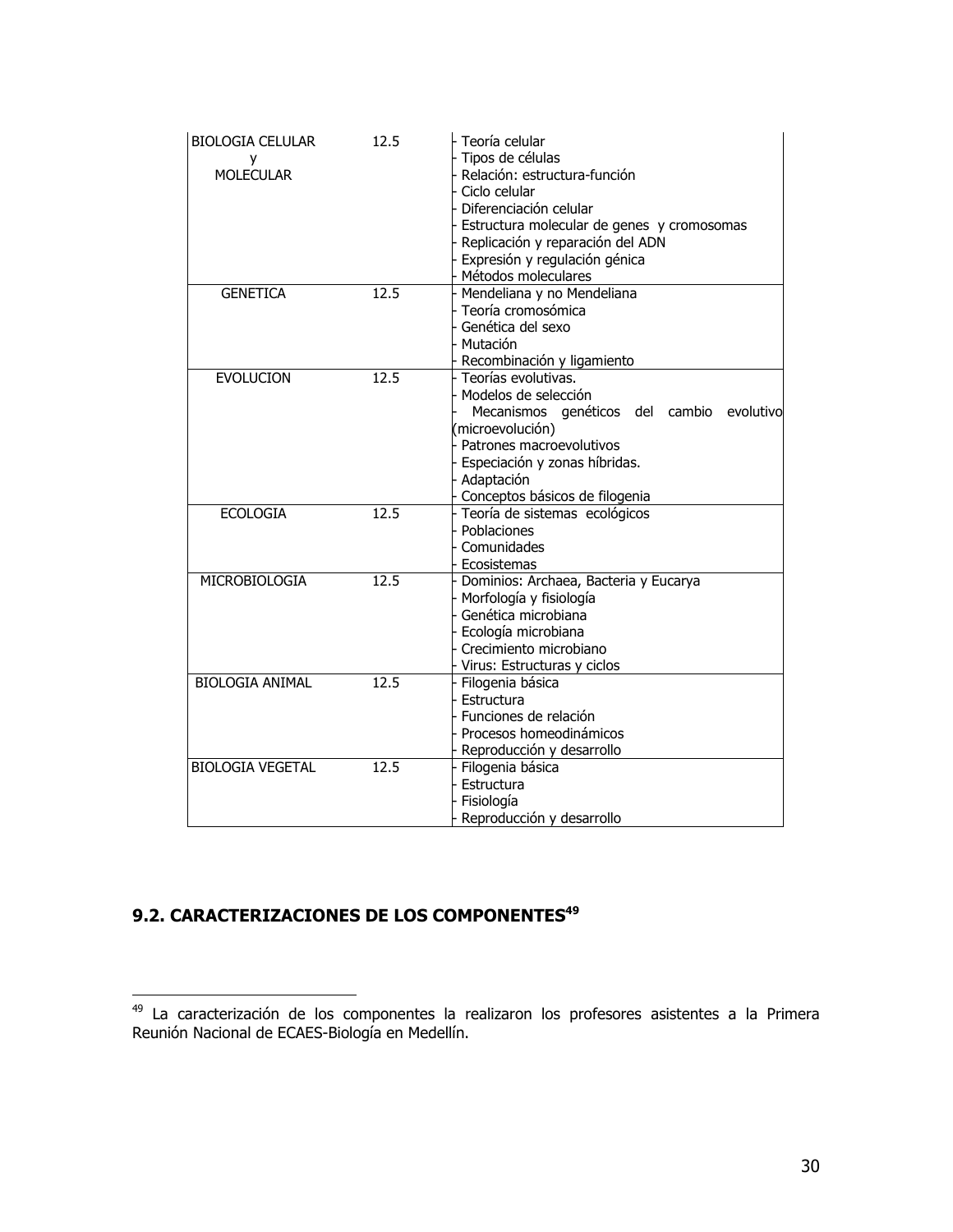#### 9.2.1. COMPONENTE FUNDAMENTACION CIENTIFICA

Aplicar los conceptos de la matemáticas y la estadística para resumir, describir e inferir conjunto de datos biológicos. De igual manera<br>utilizar las leyes de la física que permita describir y modelar sistemas biológicos y

| <b>SUBCOMPONENTE</b> | <b>CARACTERIZACIÓN</b>                                                                                                                                                                      |
|----------------------|---------------------------------------------------------------------------------------------------------------------------------------------------------------------------------------------|
| MATEMATICAS,         | - Utilizar los conceptos de derivación e integración para realizar inferencias sobre tasas de                                                                                               |
| ESTADISTICA Y DISEÑO | cambio y acumulación en procesos biológicos                                                                                                                                                 |
| <b>EXPERIMENTAL</b>  | - Aplicar e interpretar ecuaciones lineales al describir la relación entre variables                                                                                                        |
|                      | - Utilizar la teoría de conjuntos para describir las relaciones entre los elementos que los                                                                                                 |
|                      | componen                                                                                                                                                                                    |
|                      | - Elegir una muestra de una población aplicando el concepto de muestreo aleatorio.                                                                                                          |
|                      | - Resumir la tendencia central y la dispersión de los datos obtenidos de una muestra en tablas,                                                                                             |
|                      | gráficos y diagramas                                                                                                                                                                        |
|                      | Diferenciar los conceptos de asociación y dependencia al relacionar datos cuantitativos                                                                                                     |
|                      | biológicos con variables ambientales.                                                                                                                                                       |
|                      | - Reconocer y aplicar los conceptos de probabilidad en problemas biológicos                                                                                                                 |
|                      | - Aplicar el concepto de análisis de varianza a grupos de datos.                                                                                                                            |
| <b>FISICA</b>        | - Aplicar los principios de la cinemática y las leyes de Newton a sistemas biológicos para describir                                                                                        |
|                      | procesos mecánicos.                                                                                                                                                                         |
|                      | - Aplicar los conceptos de trabajo y energía a sistemas biológicos para describir procesos y                                                                                                |
|                      | fenómenos simples.                                                                                                                                                                          |
|                      | - Utilizar los principios de Pascal y Arquímedes para analizar la dinámica de fluidos ideales.                                                                                              |
|                      | - Utilizar las leyes básicas de Electromagnetismo para describir las propiedades eléctricas y                                                                                               |
|                      | magnéticas de partículas y sistemas cargados eléctricamente. Se incluyen materiales dieléctricos,                                                                                           |
|                      | conductores, diamagnéticos, paramagnéticos y ferromagnéticos. Circuitos RLC.                                                                                                                |
|                      | - Utilizar conceptos generales para la descripción de fenómenos ondulatorios mecánicos y                                                                                                    |
|                      | electromagnéticos en el vació y en medios físicos, incluyendo movimiento armónico, ondas<br>viajeras y estacionarias, refracción, reflexión, dispersión y propiedades clásicas del espectro |
|                      | electromagnético.                                                                                                                                                                           |
|                      | - Reconocer y aplicar conceptos como temperatura, trabajo, calor, energía interna y entropía en                                                                                             |
|                      | la descripción de sistemas biológicos.                                                                                                                                                      |
|                      | Reconocer la existencia de diferentes fases para una sustancia y construir e interpretar                                                                                                    |
|                      | diagramas de fase.                                                                                                                                                                          |
| QUIMICA Y BIOQUIMICA | - Aplicar la ley de la conservación de la materia para determinar cantidades de sustancias                                                                                                  |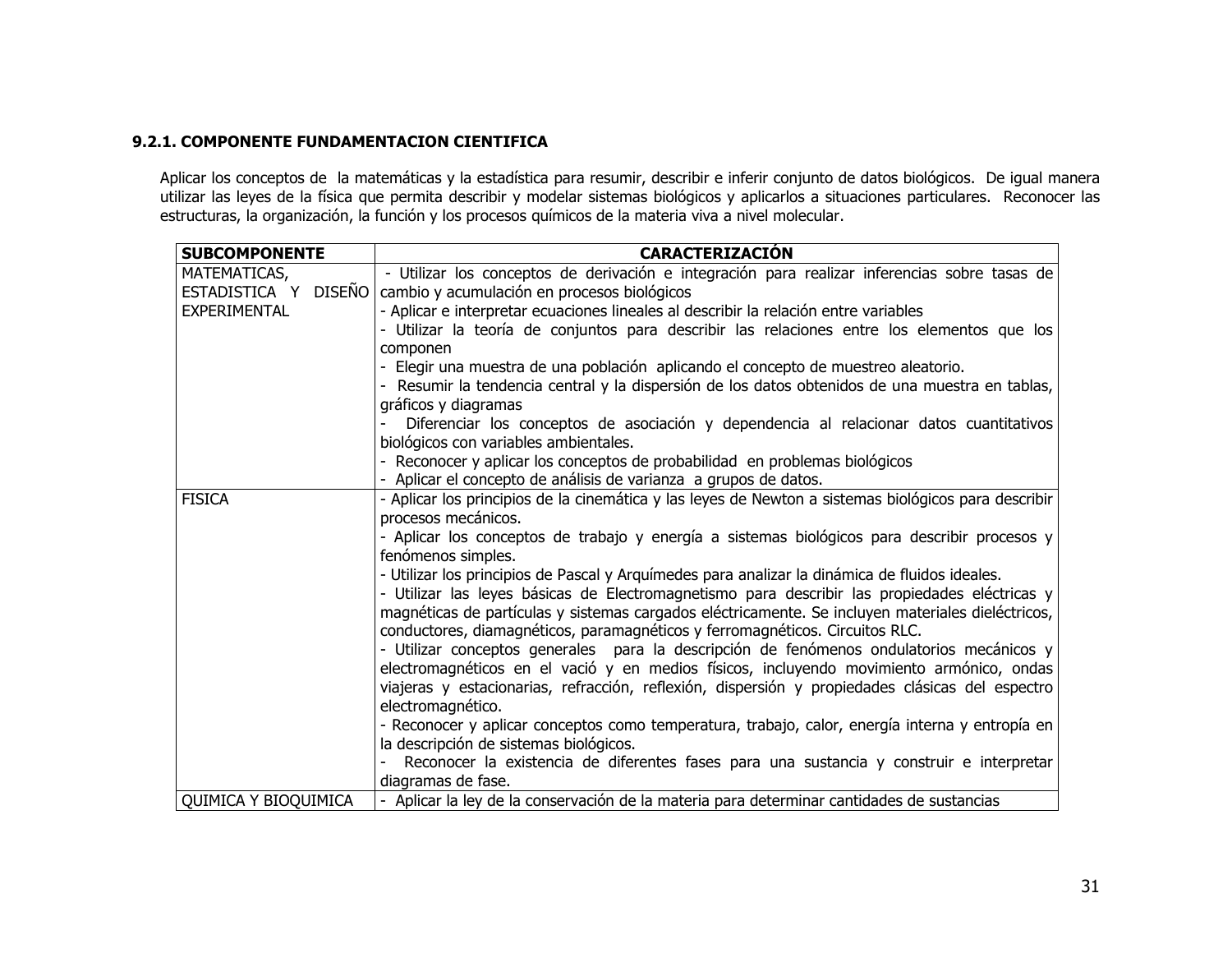| - Utilizar las diferentes teorías que explican la unión entre átomos para inferir propiedades físicas |
|-------------------------------------------------------------------------------------------------------|
|                                                                                                       |
|                                                                                                       |
|                                                                                                       |
| - Describir las interacciones entre los diversos componentes de las mezclas homogéneas para           |
|                                                                                                       |
| - Identificar las propiedades que distinguen los diferentes estados de la materia para establecer     |
|                                                                                                       |
| - Reconocer los factores termodinámicos involucrados en los cambios químicos para pronosticar         |
|                                                                                                       |
|                                                                                                       |
|                                                                                                       |
|                                                                                                       |
|                                                                                                       |
|                                                                                                       |
|                                                                                                       |
|                                                                                                       |
| - Reconocer el efecto de una enzima en el diagrama de energía libre de la reacción catalizada.        |
|                                                                                                       |
|                                                                                                       |
|                                                                                                       |
|                                                                                                       |
| - Reconocer los procesos que permiten que la información genética sea guardada y transmitida          |
| - Reconocer las generalidades de las principales vías de síntesis y degradación de proteinas,         |

#### 9.2.2. COMPONENTE BIOLOGIA CELULAR Y MOLECULAR

Conocer la arquitectura molecular de las estructuras y organelos de células procariotas y eucariotas, de tal manera que se pueda interpretar<br>los fenómenos biológicos, comprender las alteraciones de los mismos y proponer so

| <b>SUBCOMPONENTE</b> | <b>CARACTERIZACION</b>                                                                                                      |  |
|----------------------|-----------------------------------------------------------------------------------------------------------------------------|--|
|                      | Teoría celular y tipos de - Conocer los postulados y los grandes hitos asociados con las teorías celular y molecular de tal |  |
| células              | manera que se puedan entender los desarrollos históricos de las mismas.                                                     |  |
|                      | - Identificar las propiedades estructurales y fisiológicas de los diferentes tipos de células de tal                        |  |
|                      | manera que se pueda comprender el funcionamiento de tejidos, órganos, sistemas y seres vivos.                               |  |
|                      | Relación estructura-función  - Conocer la organización molecular y la fisiología propia de cada una de las estructuras y    |  |
|                      | organelos, para identificar las relaciones estructurales y bioquímicas que caracterizan los                                 |  |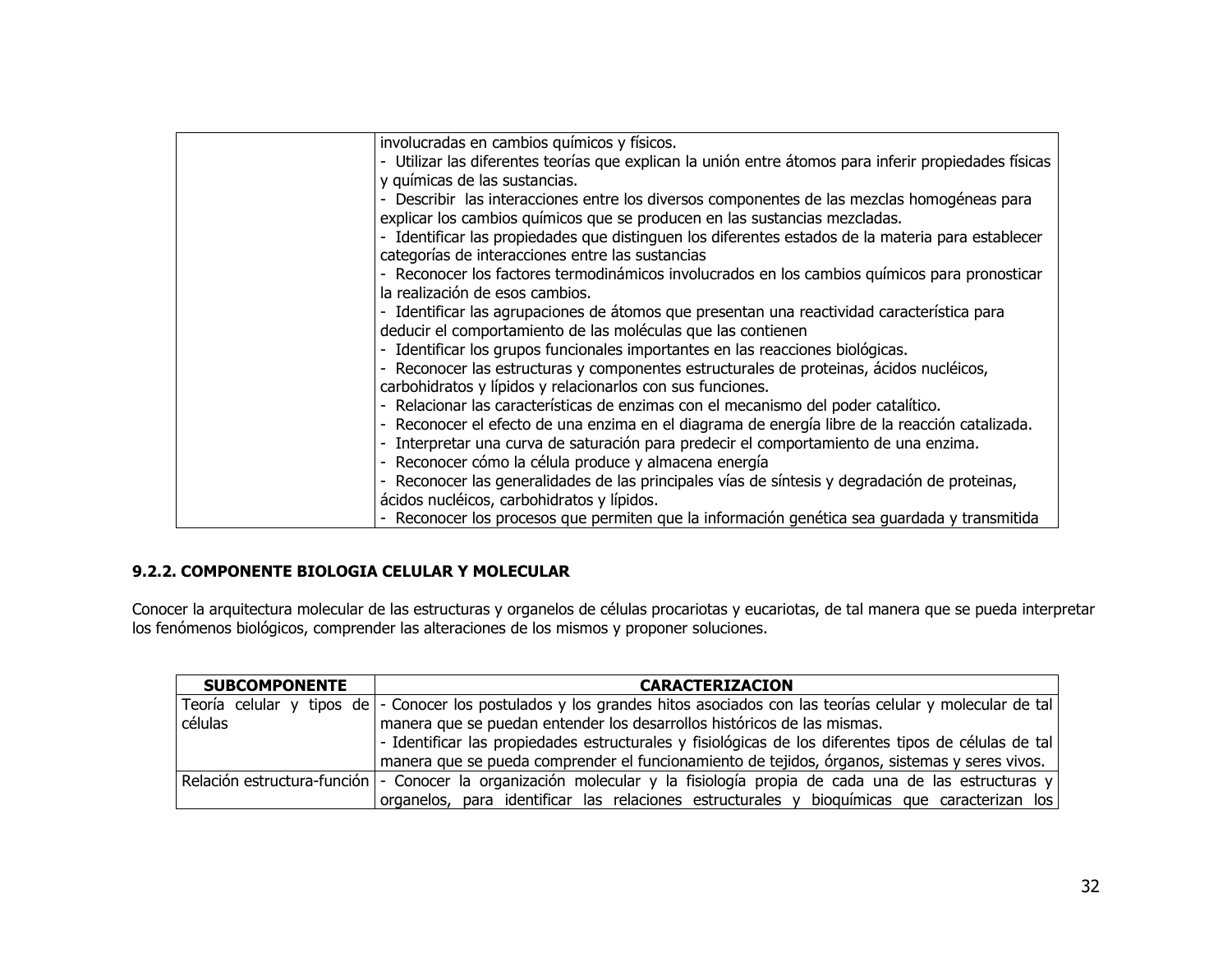|                                         | procesos intracelulares y extracelulares.                                                                      |
|-----------------------------------------|----------------------------------------------------------------------------------------------------------------|
| Ciclo celular                           | - Identificar la dinámica de cada una de las fases de la división celular mitótica y meiótica, para            |
|                                         | importancia biológica de estos procesos en el crecimiento, reparación y<br>determinar<br>- la                  |
|                                         | reproducción de los organismos.                                                                                |
|                                         | - Aplicar el modelo básico de control del ciclo celular a fenómenos como la proliferación anormal,             |
|                                         | la maduración de gametos y la multiplicación de células somáticas.                                             |
| Diferenciación celular                  | - Analizar la dinámica de la diferenciación celular que a través de la expresión y regulación de los           |
|                                         | genes, determina la especialización de las células a nivel estructural y metabólico.                           |
| Estructura<br>molecular                 | de  - Identificar el arreglo y ubicación de las diferentes clases de genes dentro de los cromosomas,           |
| genes y cromosomas                      | para establecer semejanzas y diferencias entre genomas.                                                        |
| Replicación y                           | reparación   - Establecer la relación entre los fenómenos moleculares de la replicación y reparación del ADN y |
| del ADN                                 | los procesos normales y anormales de división celular.                                                         |
| regulación<br>Expresión<br>$\mathsf{v}$ | - Identificar los mecanismos de expresión y regulación de los genes que permiten que la célula                 |
| génica                                  | conserve su estructura y metabolismo ó presente alteraciones en ellos.                                         |
| Métodos moleculares                     | - Reconocer y aplicar las herramientas y metodologías moleculares para el estudio de la célula y               |
|                                         | sus procesos.                                                                                                  |

# 9.2.3. COMPONENTE GENÉTICA

Está orientado al reconocimiento y aplicación de conceptos básicos en genética clásica que involucre los niveles fenotípicos y cromosómicos.

| <b>SUBCOMPONENTE</b>          | <b>CARACTERIZACIÓN</b>                                                                                                                                                                                                                                                                                                                       |
|-------------------------------|----------------------------------------------------------------------------------------------------------------------------------------------------------------------------------------------------------------------------------------------------------------------------------------------------------------------------------------------|
| Mendeliana                    | - Identificar y aplicar los principios mendelianos a los diferentes casos de herencia y realizar<br>predicciones genealógicas.                                                                                                                                                                                                               |
| Modificaciones<br>Mendelianas | - Interpretar cómo se desvían las proporciones mendelianas en los casos de alelísmo múltiple,<br>genes letales e interacción génica para plantear nuevas predicciones utilizando herramientas<br>estadísticas.                                                                                                                               |
| Teoría cromosómica            | - Analizar las consecuencias de ciclos celulares defectuosos.<br>- Establecer diferencias entre segregación normal y anormal.<br>- Explicar la variabilidad genética a partir de los mecanismos de segregación cromosómica y<br>recombinación, de tal manera que permita predecir los efectos de sus alteraciones sobre la<br>gametogénesis. |
| Genética del sexo             | - Identificar los diferentes mecanismos de determinación del sexo y establecer la diferencia en el<br>comportamiento de genes ubicados en cromosomas autósomicos y en cromosomas sexuales.                                                                                                                                                   |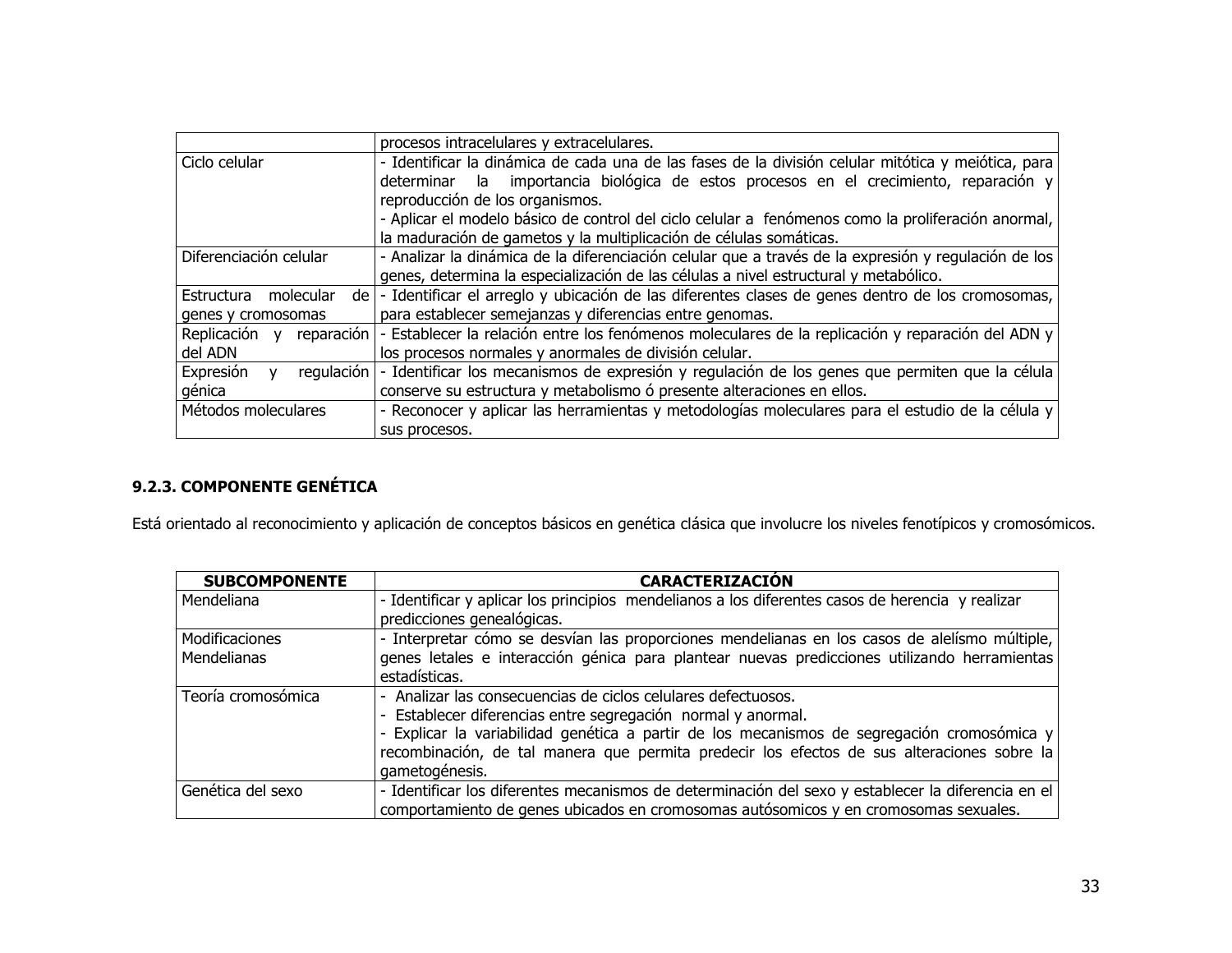|                   | Plantear y comprobar hipótesis aplicando los conceptos de herencia autosómica y ligada al |  |  |  |  |  |  |
|-------------------|-------------------------------------------------------------------------------------------|--|--|--|--|--|--|
|                   | sexo.                                                                                     |  |  |  |  |  |  |
| <b>Mutaciones</b> | - Analizar el papel de las mutaciones en el surgimiento de la variabilidad genética.      |  |  |  |  |  |  |
|                   | Identificar y predecir acerca de los efectos causados por las mutaciones puntuales $y$    |  |  |  |  |  |  |
|                   | cromosómicas.                                                                             |  |  |  |  |  |  |
|                   | - Establecer relaciones entre las mutaciones y el desarrollo de la evolución.             |  |  |  |  |  |  |
| Recombinación     | $y$ - Interpretar y predecir las desviaciones mendelianas causadas por el ligamiento.     |  |  |  |  |  |  |
| ligamiento        | - Elaborar e interpretar mapas genéticos y conocer su importancia.                        |  |  |  |  |  |  |
|                   | - Relacionar los procesos de recombinación con ligamiento.                                |  |  |  |  |  |  |
|                   | - Conocer la relevancia de los marcadores genéticos en la elaboración de mapas.           |  |  |  |  |  |  |

#### 9.2.4. COMPONENTE MICROBIOLOGIA

Está orientado al reconocimiento de los principales grupos microbianos, presentes en diferentes ecosistemas y al entendimiento de su diversidad genética y funcional. Identificación de la relación entre los factores genéticos y ambientales y el crecimiento microbiano, la transformación de la materia y ciclaje de nutrientes, y la capacidad de establecer interacciones con otros organismos.

| <b>SUBCOMPONENTE</b>                    | <b>CARACTERIZACION</b>                                                            |  |  |  |  |
|-----------------------------------------|-----------------------------------------------------------------------------------|--|--|--|--|
| Métodos<br>estudio<br>de<br>de<br>los l | - Conocer y aplicar las diferentes técnicas y procedimientos para la siembra,     |  |  |  |  |
| microorganismos                         | cultivo y manipulación de los microorganismos en el laboratorio.                  |  |  |  |  |
| Dominios: Bacteria, Archea y Eucaria    | Relacionar la filogenia de los microorganismos con la secuenciación de ARNr.      |  |  |  |  |
|                                         | - Identificar por sus características los principales grupos microbianos.         |  |  |  |  |
| Morfología y fisiología                 | - Diferenciar microorganismos con base a su estructura primaria.                  |  |  |  |  |
|                                         | Establecer la relación entre estructura, función y adaptación de<br>los           |  |  |  |  |
|                                         | microorganismos a los diferentes ambientes.                                       |  |  |  |  |
|                                         | Relacionar, aerobios, anaerobios y facultativos.                                  |  |  |  |  |
|                                         | - Aplicar el conocimiento de la acción biorremediadora y transformadora de los    |  |  |  |  |
|                                         | microorganismos en el ambiente que les rodea.                                     |  |  |  |  |
| Crecimiento microbiano                  | - Relacionar la curva de crecimiento con la producción de metabolitos para uso    |  |  |  |  |
|                                         | industrial.                                                                       |  |  |  |  |
|                                         | - Reconocer la acción de los controladores físicos, químicos y quimioterapéuticos |  |  |  |  |
|                                         | en el control de los microorganismos.                                             |  |  |  |  |
| Genética microbiana                     | - Explicar los procesos de selección de microorganismos y diversidad microbiana.  |  |  |  |  |
|                                         | Relacionar la recombinación bacteriana con los experimentos de ingeniería         |  |  |  |  |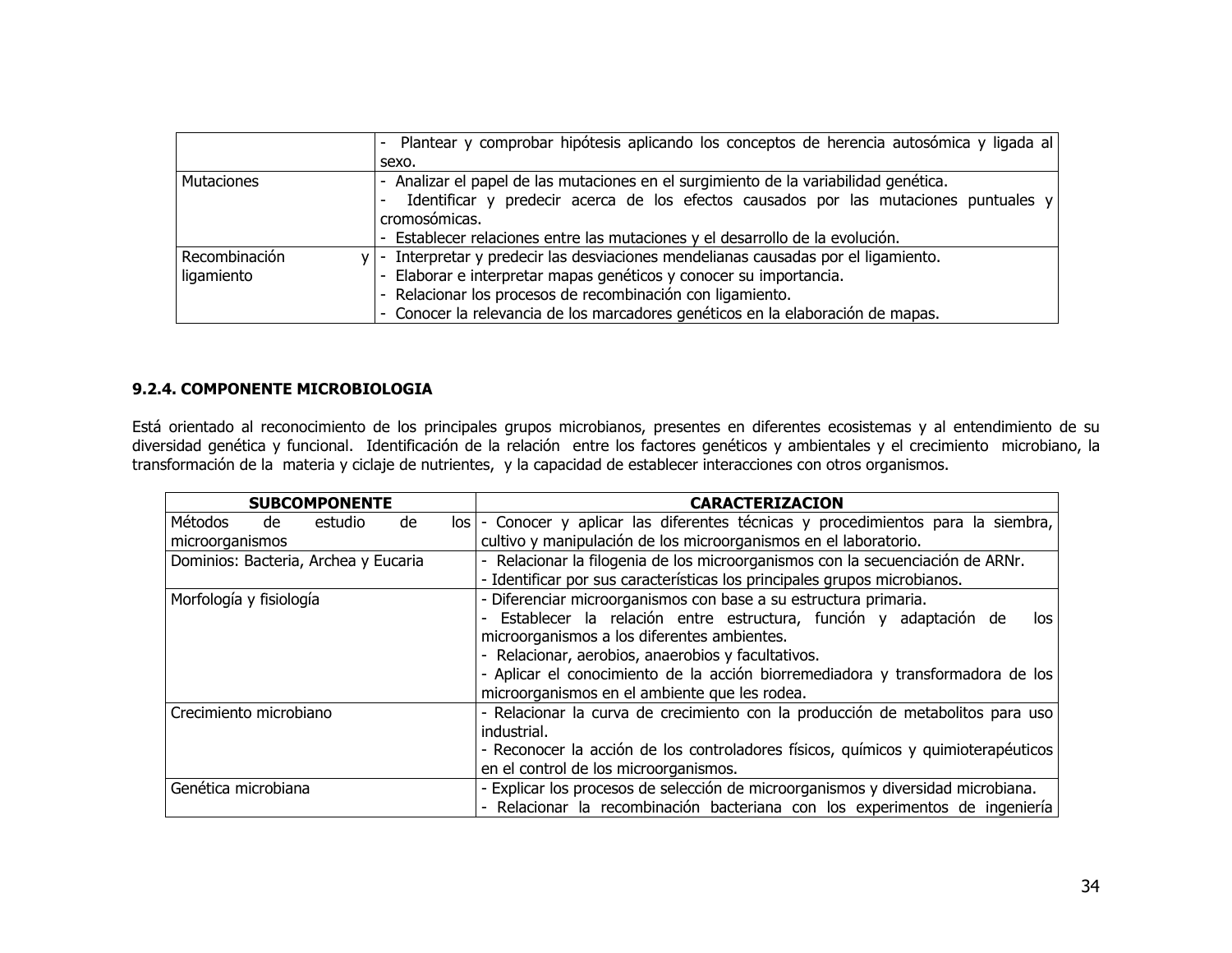|                                                                                      | genética.                                                                             |  |  |  |  |  |  |
|--------------------------------------------------------------------------------------|---------------------------------------------------------------------------------------|--|--|--|--|--|--|
| Ecología microbiana                                                                  | - Analizar el papel de los microorganismos en los ciclos de la materia orgánica, y la |  |  |  |  |  |  |
|                                                                                      | desmovilización de nutrientes.                                                        |  |  |  |  |  |  |
|                                                                                      | - Relacionar la interacción de los microorganismos en fenómenos como la               |  |  |  |  |  |  |
|                                                                                      | transformación, la degradación, la dominancia y la persistencia.                      |  |  |  |  |  |  |
|                                                                                      | - Identificar el nicho (función ambiental) de los microorganismos en la cadenas       |  |  |  |  |  |  |
|                                                                                      | tróficas.                                                                             |  |  |  |  |  |  |
|                                                                                      | - Identificar las interacciones microbianas de interés agrícola, de salud y           |  |  |  |  |  |  |
|                                                                                      | ambiental.                                                                            |  |  |  |  |  |  |
| Virus: estructura y ciclos                                                           | - Comparar el ciclo lisogénico y lítico de los virus.                                 |  |  |  |  |  |  |
| - Identificar la respuesta de las células ante la infección viral y el efecto de los |                                                                                       |  |  |  |  |  |  |
| virus en ellas (efecto citotóxico).                                                  |                                                                                       |  |  |  |  |  |  |
| - identificar el efecto de algunos virus en los campos de la salud, agrícola y       |                                                                                       |  |  |  |  |  |  |
|                                                                                      | ambiental                                                                             |  |  |  |  |  |  |

#### 9.2.5. COMPONENTE BIOLOGIA ANIMAL

Reconocer los grandes grupos de animales en un contexto evolutivo y relacionar las particularidades de su morfología, fisiología y de sus<br>procesos reproductivos con su capacidad de mantenerse y adaptarse al medio ambiente.

| <b>SUBCOMPONENTE</b>      | <b>CARACTERIZACION</b>                                                                                                                                                                                              |  |  |  |  |  |  |  |  |  |
|---------------------------|---------------------------------------------------------------------------------------------------------------------------------------------------------------------------------------------------------------------|--|--|--|--|--|--|--|--|--|
| Procesos homeodinámicos   | - Identificar en los animales la capacidad de regular sus condiciones internas frente a las<br>condiciones ambientales.                                                                                             |  |  |  |  |  |  |  |  |  |
|                           | - Establecer la integración de los sistemas digestivo, circulatorio, de intercambio de gases y  <br>de excreción en la función nutricional.                                                                         |  |  |  |  |  |  |  |  |  |
|                           | - Establecer los niveles de eficacia, eficiencia y rendimiento de los<br>procesos<br>homeodinámicos. - Establecer el significado ecológico y evolutivo de la diversidad<br>morfofisiológica en la escala zoológica. |  |  |  |  |  |  |  |  |  |
| Funciones de relación     | - Analizar la integración entre receptores sensoriales, sistema neuroendocrino y los órganos                                                                                                                        |  |  |  |  |  |  |  |  |  |
|                           | efectores en la expresión del comportamiento animal.<br>- Interpretar la naturaleza del impulso nervioso y la sinapsis                                                                                              |  |  |  |  |  |  |  |  |  |
| Funciones de reproducción | - Reconocer las formas básicas de reproducción y desarrollo embrionario en la escala<br>zoológica.                                                                                                                  |  |  |  |  |  |  |  |  |  |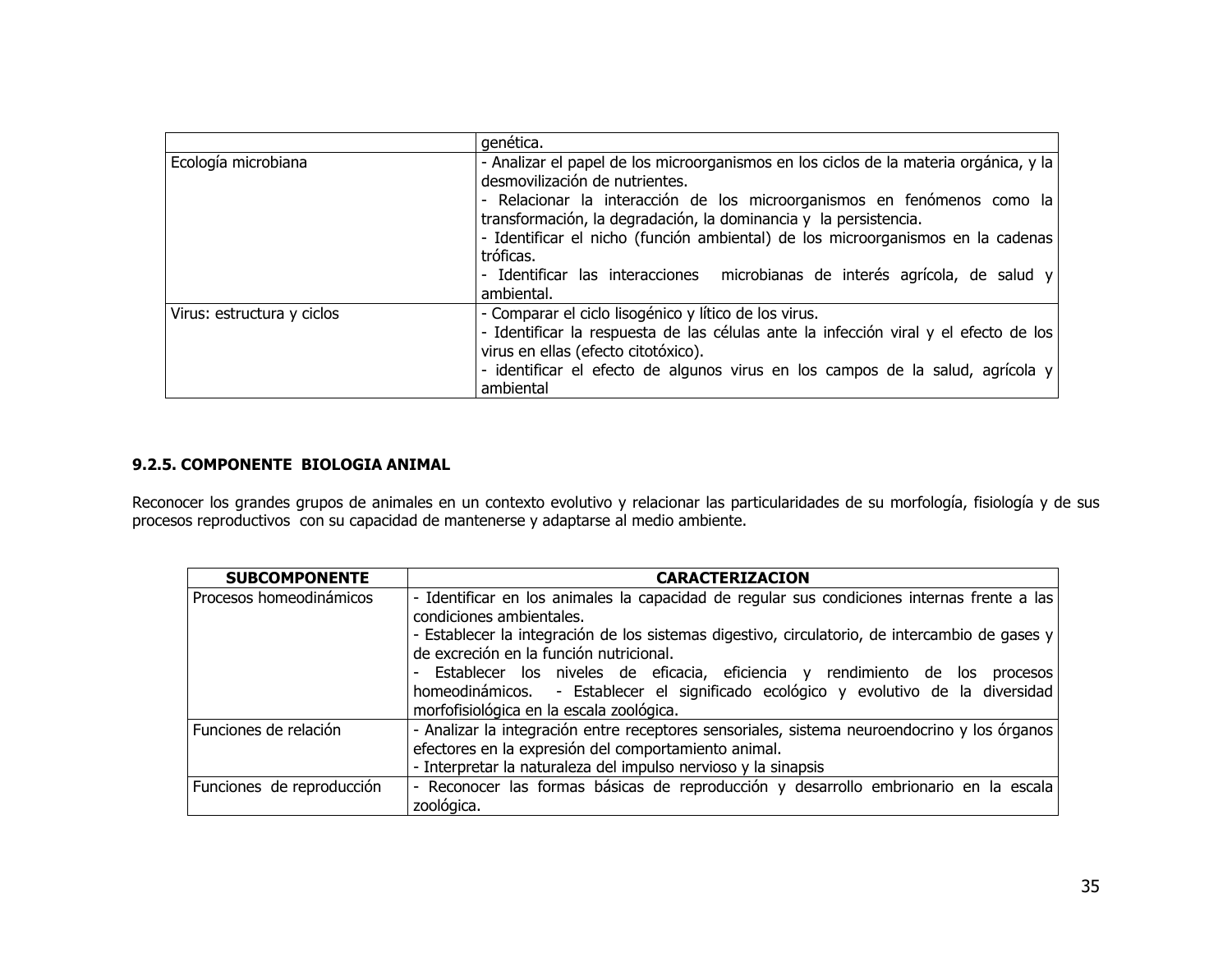|                  | $\vert$ - Relacionar las características morfológicas de las células gaméticas femeninas con los<br>patrones tempranos de desarrollo embrionario.<br>$\vert$ - Predecir las implicaciones del desarrollo embrionario temprano en la organogénesis y en el $\vert$<br>desarrollo del plan anatómico. |
|------------------|-----------------------------------------------------------------------------------------------------------------------------------------------------------------------------------------------------------------------------------------------------------------------------------------------------|
|                  | - Relacionar las estrategias reproductivas de los animales con las condiciones ambientales.                                                                                                                                                                                                         |
| Estructura       | $\vert$ - Reconocer y comparar las estructuras anatómicas como consecuencia de la adaptación<br>animal a las presiones ambientales.                                                                                                                                                                 |
| Filogenia básica | - Identificar la filiación natural de los grupos en la escala zoológica                                                                                                                                                                                                                             |

#### 9.2.6. COMPONENTE BIOLOGIA VEGETAL

Reconocer los grandes grupos vegetales en un contexto evolutivo y relacionar las particularidades de su morfología, fisiología y de sus<br>procesos reproductivos con su capacidad de mantenerse y adaptarse al medio ambiente.

| <b>SUBCOMPONENTE</b>      | <b>CARACTERIZACION</b>                                                             |  |  |  |  |  |
|---------------------------|------------------------------------------------------------------------------------|--|--|--|--|--|
| Estructura                | - Caracterizar las estructuras internas y externas de cada grupo de plantas con el |  |  |  |  |  |
|                           | fin de reconocer sus similitudes y diferencias.                                    |  |  |  |  |  |
| Fisiología                | - Reconocer la importancia de los procesos fisiológicos en términos de relaciones  |  |  |  |  |  |
|                           | hídricas, absorción, transporte y metabolismo en la adaptación al medio            |  |  |  |  |  |
|                           | - Reconocer la importancia organizacional de las estructuras vegetales para        |  |  |  |  |  |
|                           | determinar los mecanismos de transformación de la energía.                         |  |  |  |  |  |
|                           | - Relacionar las funciones de las hormonas y de la luz con la capacidad de         |  |  |  |  |  |
|                           | adaptación de las plantas a su entorno                                             |  |  |  |  |  |
| Reproducción y desarrollo | - Reconocer y relacionar las estrategias de reproducción sexual y asexual en los   |  |  |  |  |  |
|                           | diferentes niveles de organización en plantas.                                     |  |  |  |  |  |
| Filogenia                 | - Reconocer y relacionar los grandes grupos de plantas vasculares y no vasculares  |  |  |  |  |  |
|                           | a través de la estructura y su ciclo reproductivo.                                 |  |  |  |  |  |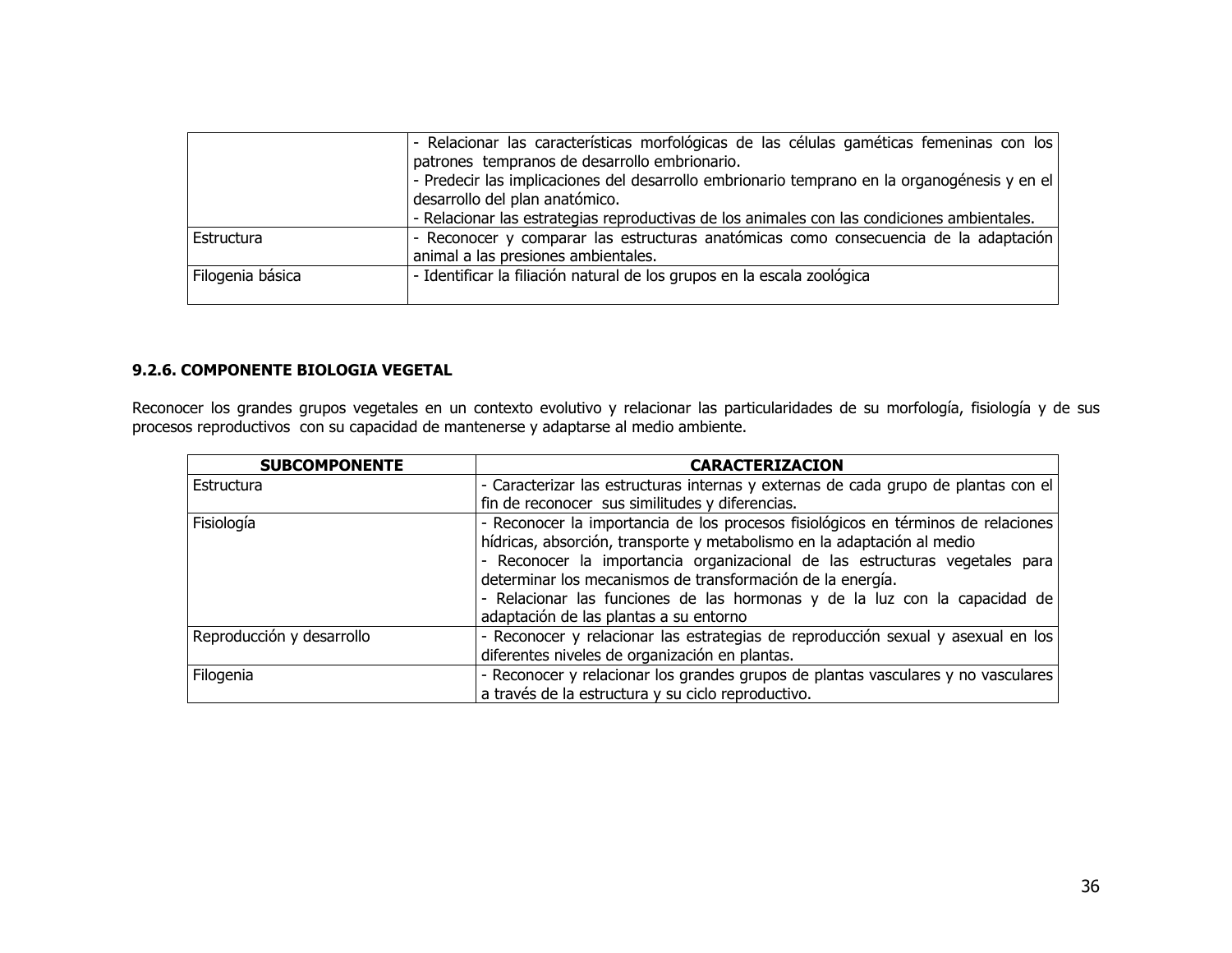## 9.2.7. COMPONENTE ECOLOGÍA

Identificar los diferentes procesos que suceden al interior de los sistemas ecológicos con el fin de elaborar una base conceptual que sustente los siguiente:

| <b>SUBCOMPONENTE</b>          | <b>CARACTERIZACION</b>                                                                                             |  |  |  |  |  |  |  |  |
|-------------------------------|--------------------------------------------------------------------------------------------------------------------|--|--|--|--|--|--|--|--|
| Teoría de sistemas ecológicos | - Identificar y comparar los aspectos estructurales y funcionales de los sistemas ecológicos.                      |  |  |  |  |  |  |  |  |
| Ecosistemas                   | - Interpretar las relaciones de flujos de energía y materia entre los organismos y su<br>ambiente.                 |  |  |  |  |  |  |  |  |
| Comunidades                   | - Identificar, relacionar y construir patrones de la diversidad.                                                   |  |  |  |  |  |  |  |  |
| Poblaciones.                  | Analizar el efecto de factores naturales y antròpicos sobre la dinàmica espacial y temporal de<br>las poblaciones. |  |  |  |  |  |  |  |  |

#### 9.2.8. COMPONENTE EVOLUCION

Está orientado a evaluar los aspectos de la teoría evolutiva como historia, mecanismos, procesos y patrones básicos que pueden ser utilizados para la explicación de cualquier fenómeno evolutivo. De igual manera evaluar metodologías más usadas en el estudio de procesos evolutivos y relacionar conceptos de Genética, Ecología y Embriología en el estudio de los procesos evolutivos.

| <b>SUBCOMPONENTE</b> | <b>CARACTERIZACIÓN</b>                                                                                                         |  |  |  |  |  |  |  |  |
|----------------------|--------------------------------------------------------------------------------------------------------------------------------|--|--|--|--|--|--|--|--|
| Teorías evolutivas   | Reconocer las características de las principales teorías, sus diferencias e incidencia en la                                   |  |  |  |  |  |  |  |  |
|                      | interpretación del fenómeno evolutivo para entender su fundamentación filosófica y experimental.                               |  |  |  |  |  |  |  |  |
|                      | Mecanismos del cambio - Identificar los mecanismos de origen y cambio de la variación genética y fenotípica al interior de las |  |  |  |  |  |  |  |  |
| evolutivo            | poblaciones.                                                                                                                   |  |  |  |  |  |  |  |  |
|                      | - Caracterizar formas y niveles de variación en la naturaleza.                                                                 |  |  |  |  |  |  |  |  |
|                      | - Analizar la evolución de caracteres mendelianos (en uno y dos genes) y de caracteres poligénicos,                            |  |  |  |  |  |  |  |  |
|                      | para apreciar la importancia de la variación en la evolución y comprender cómo está se origina.                                |  |  |  |  |  |  |  |  |
|                      | - Distinguir y aplicar los diferentes mecanismos, aleatorios y no aleatorios, del cambio evolutivo.                            |  |  |  |  |  |  |  |  |
|                      | - Reconocer las diferentes formas de expresión de los procesos de selección, incluyendo la selección                           |  |  |  |  |  |  |  |  |
|                      | sexual.                                                                                                                        |  |  |  |  |  |  |  |  |
|                      | - Asociar los modelos de selección a situaciones particulares del cambio evolutivo para comprender los                         |  |  |  |  |  |  |  |  |
|                      | mecanismos a través de los cuales genera adaptaciones y el papel que este vector evolutivo juega en                            |  |  |  |  |  |  |  |  |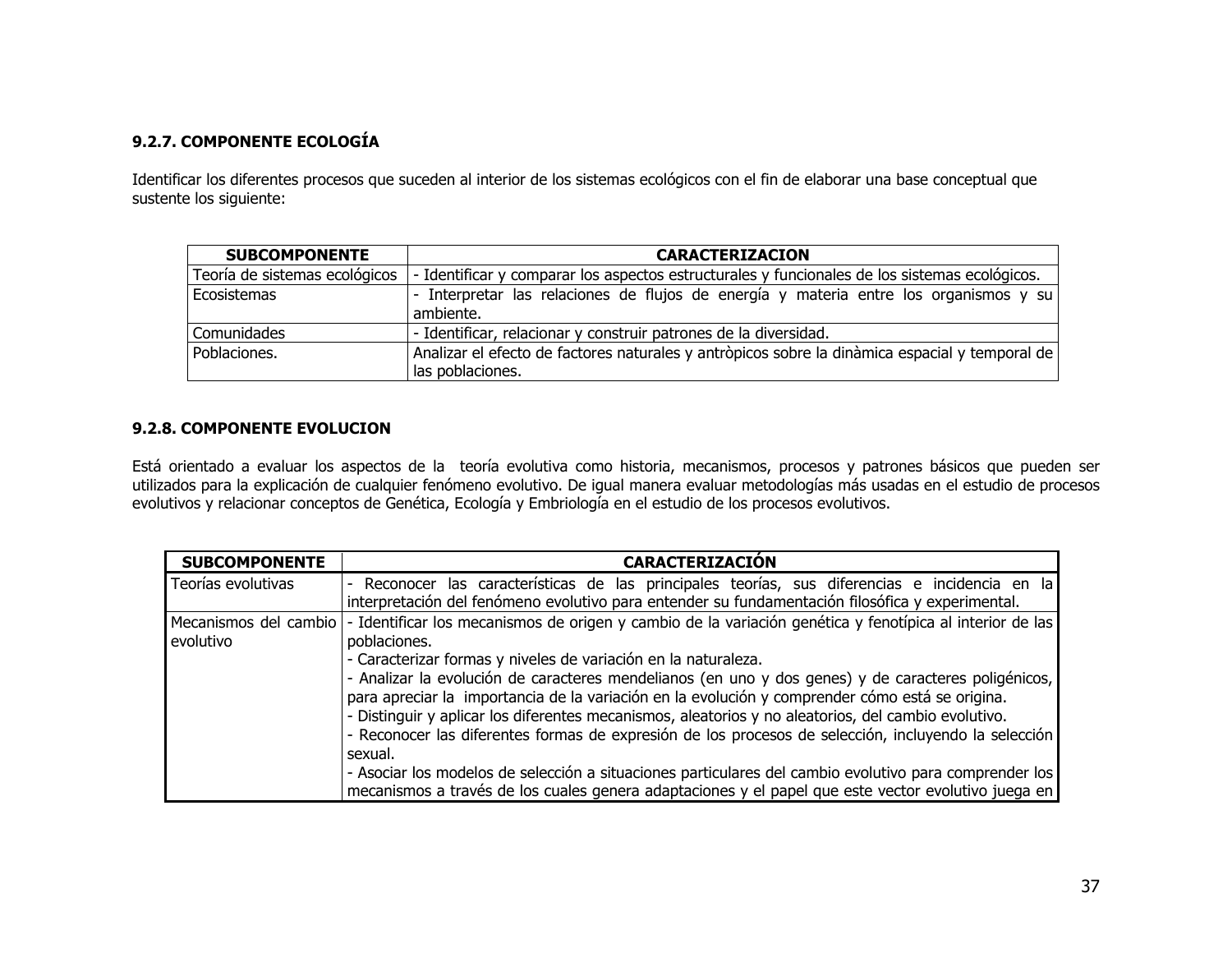|                      | el origen de las especies.                                                                                 |  |  |  |  |  |  |  |  |
|----------------------|------------------------------------------------------------------------------------------------------------|--|--|--|--|--|--|--|--|
|                      | - Interpretar casos concretos de evolución como el resultado de la acción de diferentes procesos de        |  |  |  |  |  |  |  |  |
|                      | selección actuando simultáneamente en diferentes niveles de organización biológica.                        |  |  |  |  |  |  |  |  |
|                      | - Reconocer los diferentes métodos para identificar los mecanismos de cambio evolutivo.                    |  |  |  |  |  |  |  |  |
| Especiación          | - Reconocer y aplicar los principales conceptos de especie.                                                |  |  |  |  |  |  |  |  |
|                      | - Identificar las diferentes barreras al flujo genético.                                                   |  |  |  |  |  |  |  |  |
|                      | - Reconocer las características de los diferentes modelos de especiación                                   |  |  |  |  |  |  |  |  |
|                      | - Reconocer los diferentes tipos de zonas híbridas y su relación con el proceso de especiación.            |  |  |  |  |  |  |  |  |
| Adaptación           | - Usar los conceptos adquiridos para distinguir y argumentar si una característica es el resultado de      |  |  |  |  |  |  |  |  |
|                      | un proceso de selección o si su existencia se podría explicar por procesos diferentes.                     |  |  |  |  |  |  |  |  |
| Patrones             | Reconocer y aplicar los diferentes patrones de cambio macroevolutivo<br>(saltacionismo,                    |  |  |  |  |  |  |  |  |
| macroevolutivos      | puntuacionismo y gradualismo) y los procesos que los causan                                                |  |  |  |  |  |  |  |  |
|                      | - Deducir el efecto combinado de la anagénesis, y la variación en tasas de especialización y extinción     |  |  |  |  |  |  |  |  |
|                      | en la formación de patrones macroevolutivos.                                                               |  |  |  |  |  |  |  |  |
| básicos<br>Conceptos | de   - Construir, representar e interpretar patrones de descendencia común con modificaciones (fenograma   |  |  |  |  |  |  |  |  |
| filogenia            | - cladograma).                                                                                             |  |  |  |  |  |  |  |  |
|                      | - aplicar el conocimiento sobre los diferentes tipos de grupos (monofilétco parafilético y polifilético) y |  |  |  |  |  |  |  |  |
|                      | caracteres con significado filogenético (homologías, analogías, homoplasias, apomorfía, plasimorfía).      |  |  |  |  |  |  |  |  |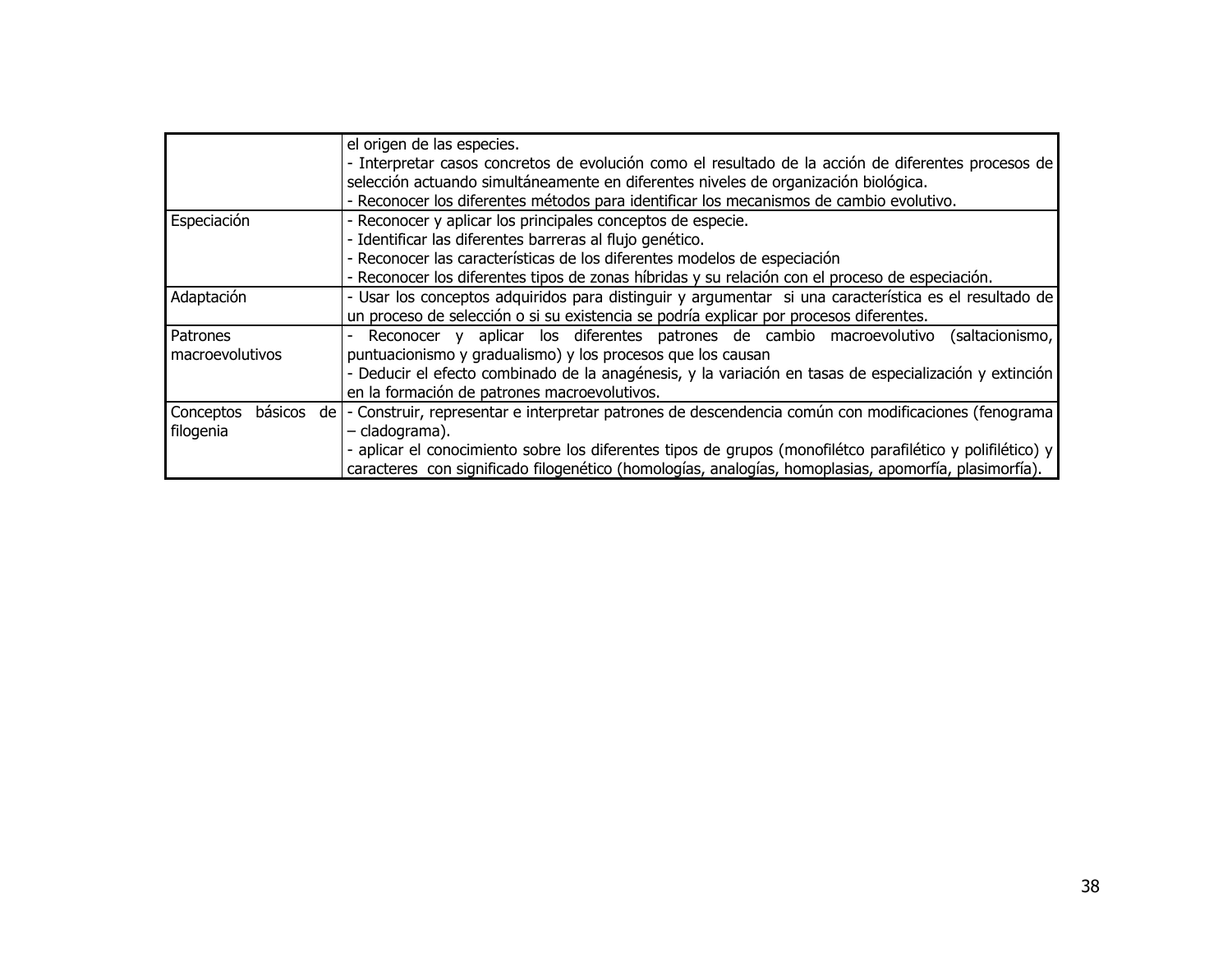## 9.3. COMPETENCIAS A EVALUAR EN LOS ECAES

#### 9.3.1 COMPETENCIA

La educación basada en competencias surgió en ambos lados de la frontera entre los Estados Unidos de América y Canadá; durante la década de los 70's, como respuesta a la crisis económica cuyos efectos en la educación afectaron sensiblemente a todos los países. Por ello, en forma paralela al desarrollo de las competencias para enseñar, durante los años 80's se diseñó una manera innovadora de preparar a los jóvenes para el trabajo que garantizaba la calidad de la formación. Los pioneros fueron Alemania, Australia, Canadá, Estados Unidos, Francia, Inglaterra, Italia, Nueva Zelanda y Japón. 50

La educación basada en competencias es una nueva orientación educativa que pretende dar respuestas a la sociedad de la información. El concepto de competencia es diverso y como se entiende en la educación, resulta de las nuevas teorías de conocimiento y básicamente significa saberes de ejecución. Puesto que todo proceso de "conocer" se traduce en un "saber", entonces es posible decir que son recíprocos competencia y saber: saber pensar, saber desempeñar, saber interpretar, saber actuar en diferentes escenarios, desde sí y para los demás (dentro de un contexto determinado). <sup>51</sup>

La identificación de las necesidades laborales hacia las cuales se orientará la formación profesional, de donde se desprenderá la identificación de las competencias profesionales, es indispensable para el establecimiento del perfil de los egresados.

El modelo de competencias profesionales establece tres niveles: Las competencias básicas, las genéricas y las específicas. Las *competencias básicas* son las capacidades intelectuales indispensables para el aprendizaje de una profesión; en ellas se encuentran las competencias cognitivas, técnicas y metodológicas, muchas de las cuales son adquiridas en los niveles educativos previos (por ejemplo el uso adecuado de los lenguajes oral, escrito y matemático). Las *competencias genéricas* son la base común de la profesión o se refieren a las situaciones concretas de la práctica profesional que requieren de respuestas complejas. Por último, las *competencias específicas* son la base particular del ejercicio profesional y están vinculadas a condiciones específicas de ejecución.

Las competencias se pueden desglosar en *unidades de competencia*, definidas dentro de la integración de saberes teóricos y prácticos que describen acciones específicas a alcanzar, las cuales deben ser identificables en su ejecución. No hacen referencia solamente a las acciones y a las condiciones de ejecución, sino que su diseño también

web.upaep.mx/.../maestros/cursosTemporales/ PagThierry/. Marzo, 2005 <sup>51</sup> Argudín V. Educación basada en competencias.

<sup>&</sup>lt;sup>50</sup> Thierry, D. La formación profesional basada en competencias.

http://educacion.jalisco.gob.mx/consulta/educar/19/arqudin.html Marzo, 2005.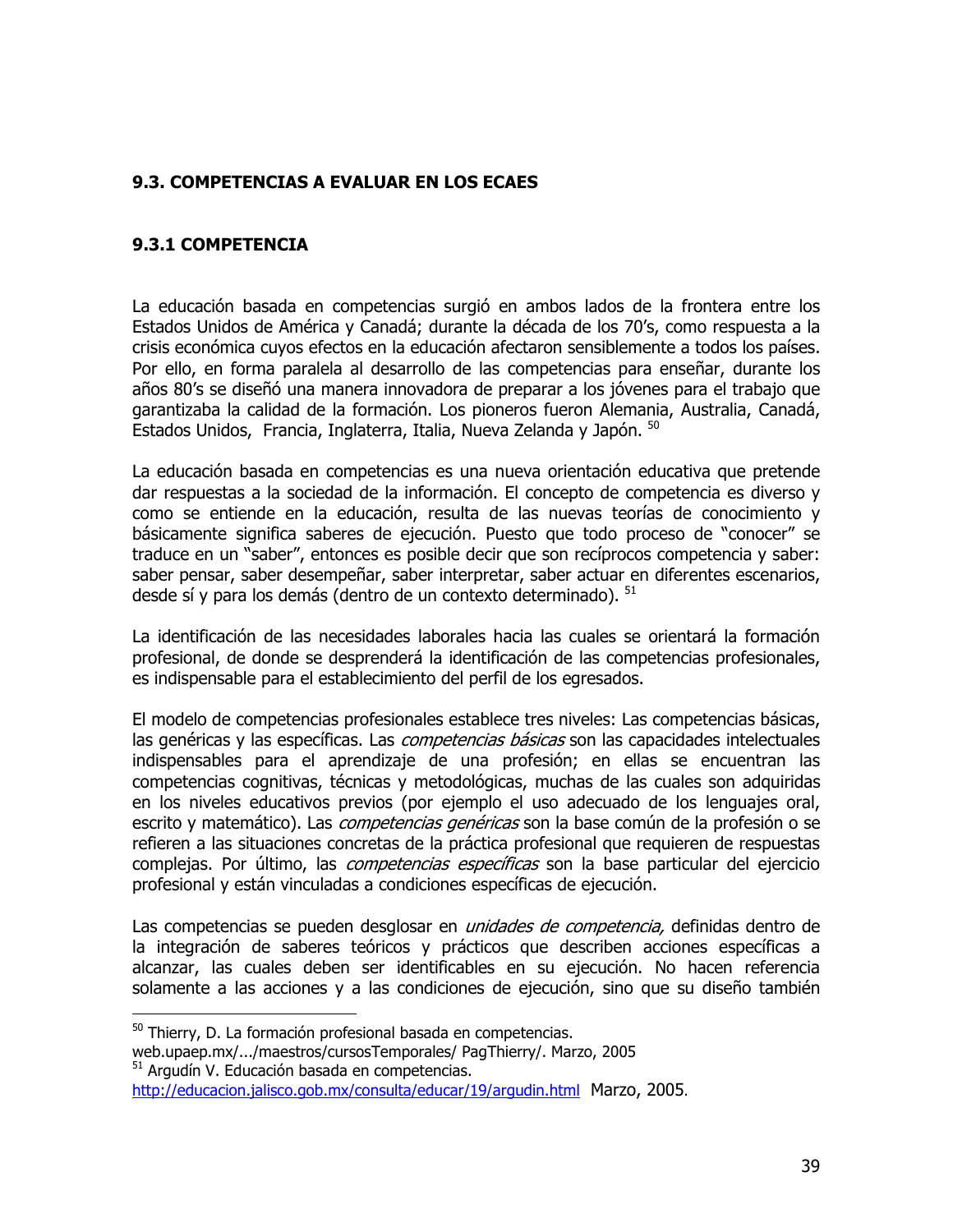incluye criterios y evidencias de conocimiento y de desempeño. La agrupación de diferentes unidades de competencia en grupos con clara configuración curricular da cuerpo a las mismas competencias profesionales. Una vez establecidos los niveles de competencia, las *unidades de aprendizaje* (asignaturas) se articulan en relación con la problemática identificada a través de las competencias genéricas o específicas y a partir de las unidades de competencia en las que se desagregan. 52

La *comprensión*, como una macrocompetencia, requiere de las competencias comunicativas, entendidas en su más amplio sentido como las capacidades del hablante para establecer relaciones socioculturales e interactuar con su medio.

Las siguientes son las competencias comunicativas asumidas por el ICFES para evaluar a los bachilleres colombianos (pruebas de estado) y a los estudiantes de últimos semestres en los exámenes ECAES, pero que también son requeridas por el Ministerio de Educación Nacional para la formación y el desempeño profesional (Estándares o condiciones mínimas de calidad):

# 9.3.2. CARACTERIZACION DE COMPETENCIAS ICFES

## 9.3.2.1. Interpretar

Hace referencia a las acciones que realiza una persona, con el propósito de comprender una situación en un "contexto" específico. La interpretación implica dar cuenta del sentido de un texto, de una proposición, de un problema, de un evento o de una gráfica, mapa, esquema o simbología propia de la Biología, e involucra acciones tales como:

- Identificar las variables involucradas en una situación problema y sus relaciones
- Describir el estado, las interacciones o dinámica de un sistema, en términos  $\sim$ gráficos o simbólicos.
- Traducir información de un sistema de representación a otro (identificar el esquema ilustrativo correspondiente a una situación dada o, identificar la descripción más apropiada para determinada gráfica)
- Plantear conclusiones válidas a partir de un conjunto de datos o eventos

## 9.3.2.2. Argumentar

Hace referencia a las acciones que realiza una persona con el propósito de fundamentar o sustentar un planteamiento, un diseño experimental, el uso de un procedimiento, la

 $52$  Huerta *et al.*, Desarrollo curricular por competencias profesionales integrales. http://educacion.ialisco.gob.mx/consulta/educar/13/13Huerta.html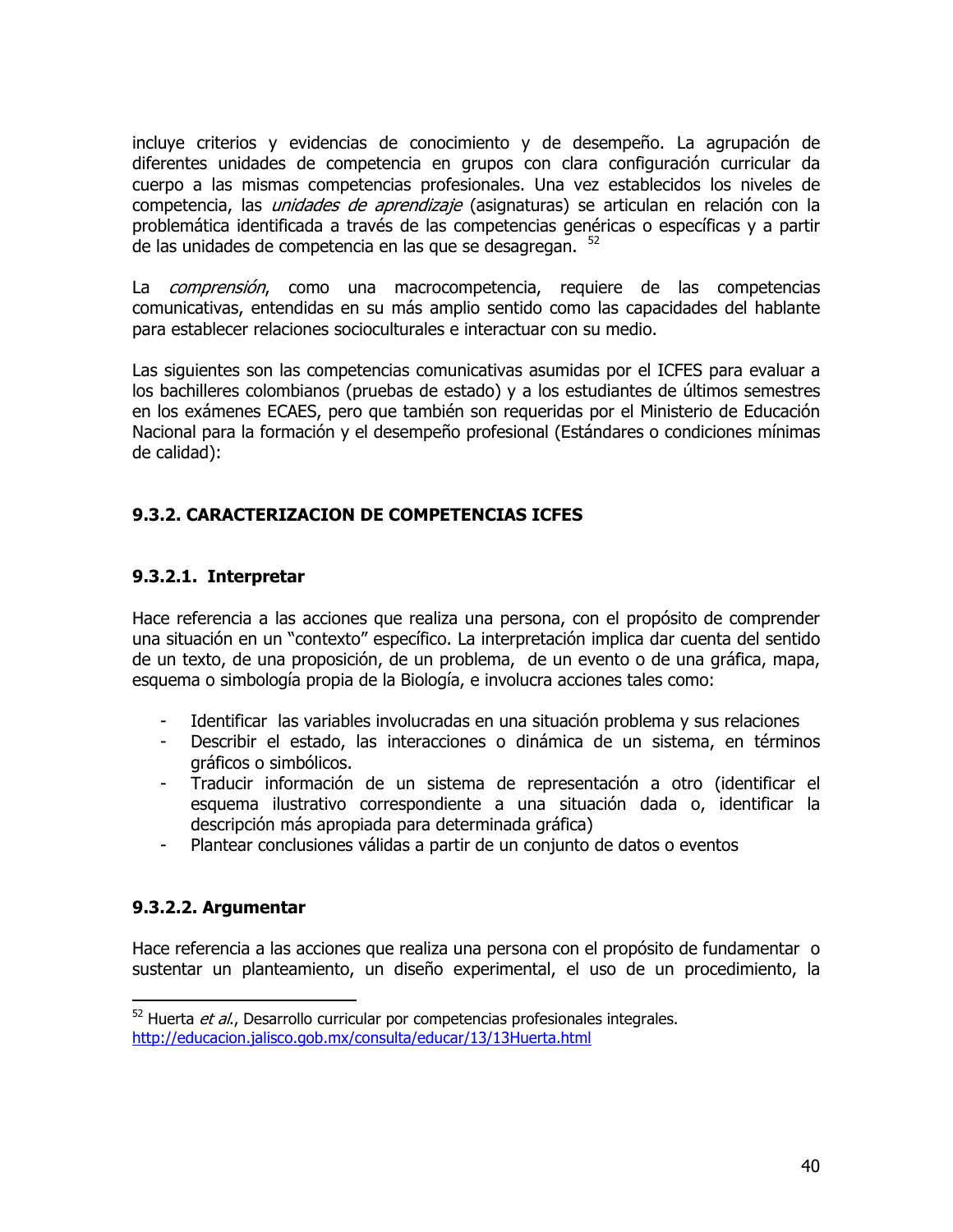solución a un problema o una decisión. Esta competencia exige explicitar los por qué de lo que se hace, e involucra acciones tales como:

- Fundamentar la ocurrencia de determinados fenómenos con base en planteamientos teóricos
- Sustentar conclusiones para diferentes eventos o fenómenos, mediante el establecimiento de cadenas de relaciones entre conceptos, postulados o principios teóricos.
- Sustentar conclusiones a partir de datos o procedimientos experimentales.
- Argumentar cuál es la información relevante para la resolución de un problema.

## 9.3.2.3. Proponer

Hace referencia a las acciones que realiza una persona, con el propósito de plantear alternativas de decisión o de acción; determinar lo que puede ocurrir en un sistema biológico cuando cambian las condiciones y establecer relaciones o vínculos no evidentes entre eventos o conceptos. Esta competencia involucra acciones tales como:

- Predecir el comportamiento de un sistema si se realizan cambios en las interacciones o en sus condiciones iniciales
- Conjeturar a partir de un estado final las condiciones o estados precedentes que lo hicieron posible.
- Plantear el diseño experimental o la estrategia más adecuada y pertinente para realizar determinado estudio o contrastar una hipótesis
- Establecer regularidades válidas para un conjunto de situaciones aparentemente  $\sim$   $$ desconectadas
- Plantear y contrastar hipótesis  $\sim 100$

## **10. ESPECIFICACIONES DE LA PRUEBA**

#### **10.1. ESTRUCTURA DE LA PRUEBA**

En la tabla que aparece a continuación, se sintetizan los componentes y competencias que serán evaluados en el ECAES, así como el número de preguntas que será construído para cada una de estas categoría. Como se aprecia, cada componente tendrá un valor de 12.5% y un número total de 160 preguntas, de las cuales un 40% corresponderá a interpretar, un 30% a argumentar y un 30% a proponer.